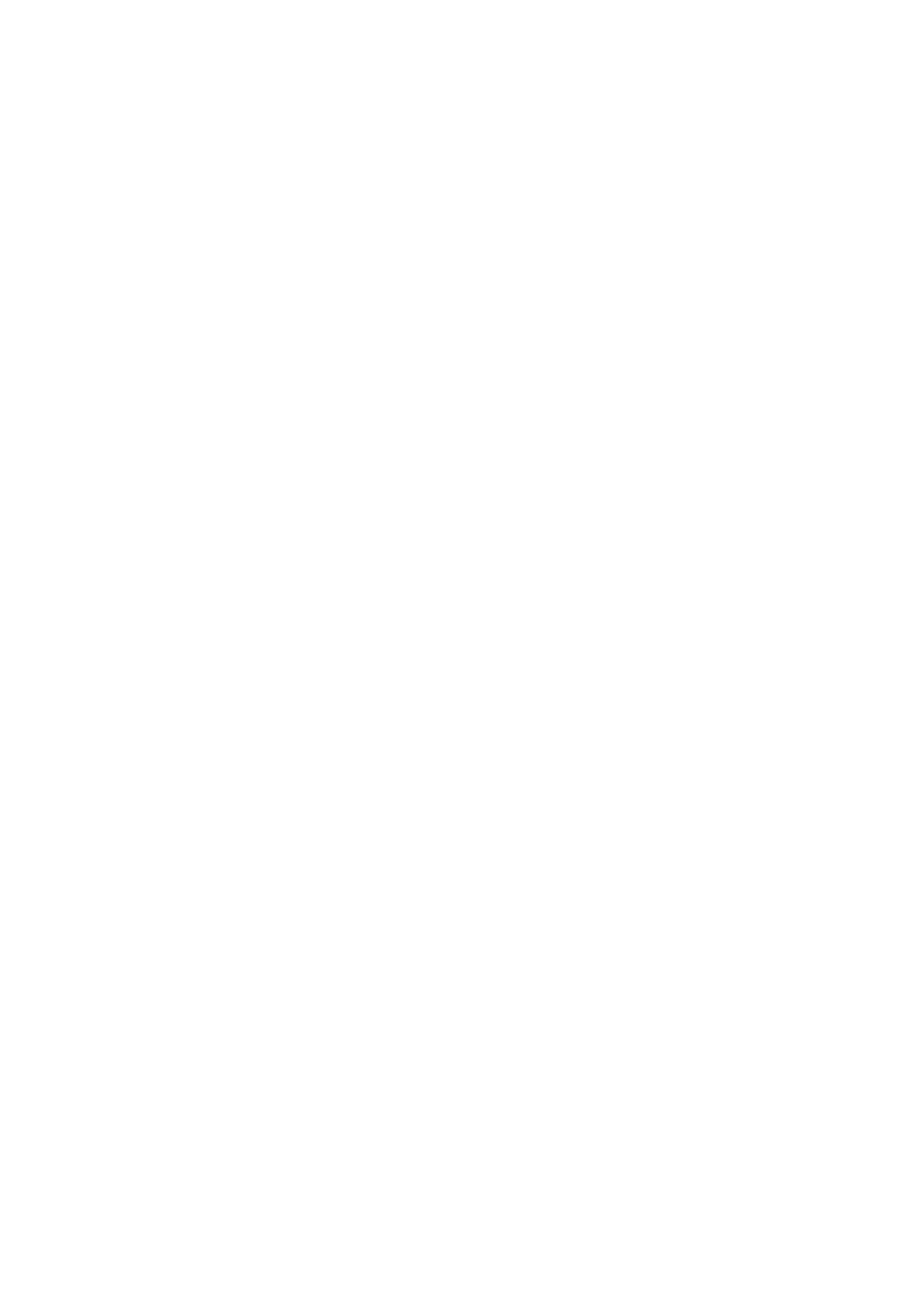# **Contents**

| $\mathbf{1}$ |                                                                                 |  |
|--------------|---------------------------------------------------------------------------------|--|
| 2            |                                                                                 |  |
| 3            |                                                                                 |  |
| 4            |                                                                                 |  |
| 5            |                                                                                 |  |
| 6            | Responsibility statement and allocation of tasks: the School's approach to      |  |
|              |                                                                                 |  |
| 7            |                                                                                 |  |
| 8            |                                                                                 |  |
| 9            |                                                                                 |  |
| 10           |                                                                                 |  |
| 11           |                                                                                 |  |
| 12           | Allegations against pupils - peer on peer / child on child abuse 22             |  |
| 13           |                                                                                 |  |
| 14           |                                                                                 |  |
| 15           | What to do if staff have a safeguarding concern about someone else's welfare 23 |  |
| 16           | Allegations made and or / concerns raised about staff and others in School  23  |  |
| 17           |                                                                                 |  |
| 18           |                                                                                 |  |
| 19           |                                                                                 |  |
| 20           |                                                                                 |  |
| 21           |                                                                                 |  |
| 22           |                                                                                 |  |
| 23           |                                                                                 |  |
| 24           |                                                                                 |  |

# **Appendix**

| Appendix 1 |                                                                                  |  |
|------------|----------------------------------------------------------------------------------|--|
| Appendix 2 |                                                                                  |  |
| Appendix 3 | Dealing with allegations of peer on peer / child on child abuse  48              |  |
| Appendix 4 | Dealing with allegations made and / or concerns raised against members of staff, |  |
|            |                                                                                  |  |
| Appendix 5 |                                                                                  |  |
| Appendix 6 |                                                                                  |  |
|            |                                                                                  |  |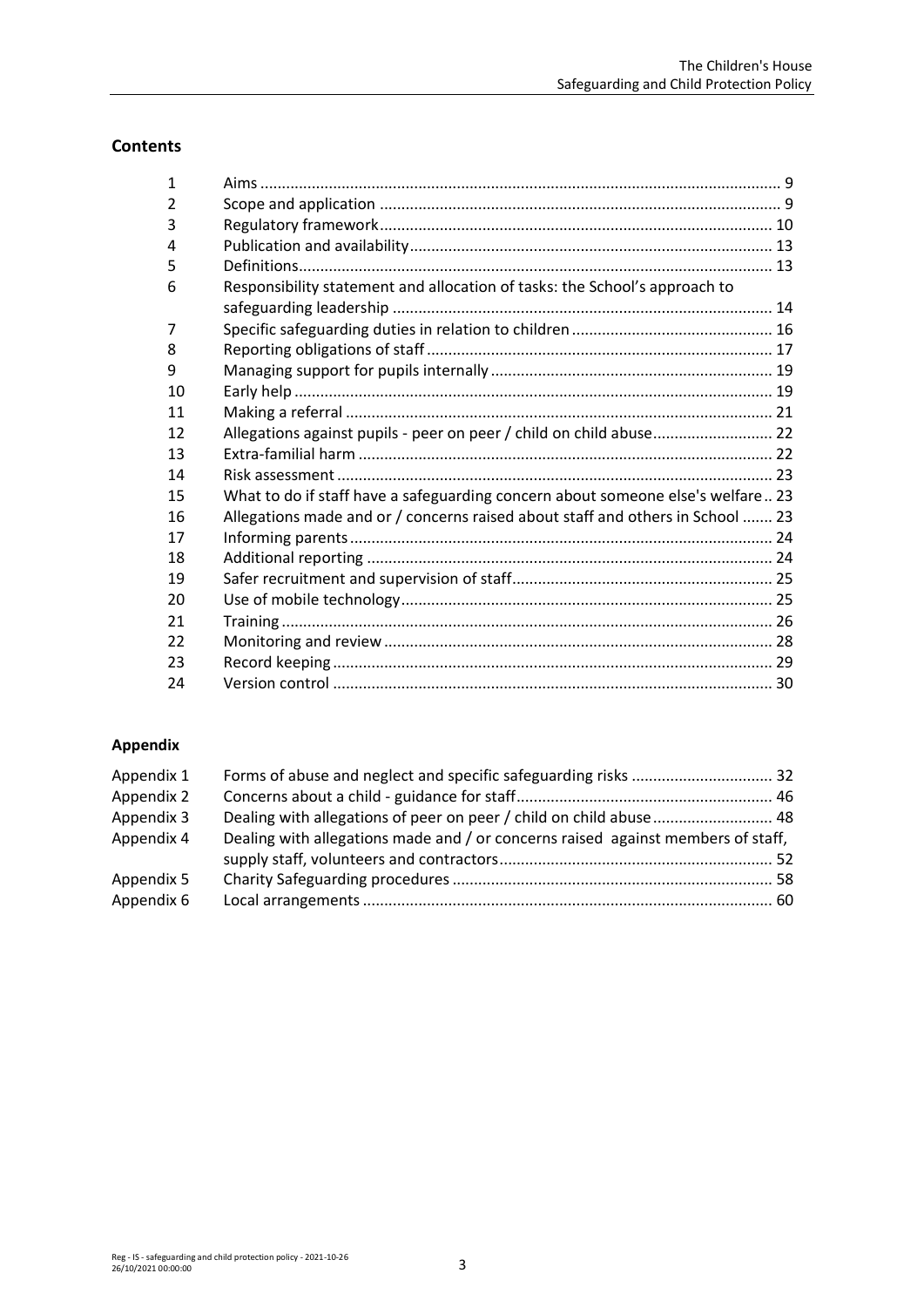| <b>Designated Safeguarding Lead (DSL)</b>                                                 | Email: kateorange@childrenshouseschool.co.uk                                                                                                                                         |
|-------------------------------------------------------------------------------------------|--------------------------------------------------------------------------------------------------------------------------------------------------------------------------------------|
| Kate Orange (Upper School)                                                                | Telephone number (term time): 020 7249 6273                                                                                                                                          |
|                                                                                           | Mobile number (term time): 0783765114                                                                                                                                                |
|                                                                                           | Holiday contact number: 07837651114                                                                                                                                                  |
| <b>Designated Safeguarding Lead (EYFS)</b><br>Salima Keshavjee (Nursery)                  | Email:<br>salimakeshavjee@childrenshouseschool.co.uk<br>Telephone number (term time): 020 7354 2113<br>Mobile number (term time): 07984052234<br>Holiday contact number: 07984052234 |
| <b>Acting Deputy Designated Safeguarding Lead</b><br>(DDSL)<br>Julia Soper (Upper School) | Email:<br>juliasoper@childrenshouseschool.co.uk<br>Telephone (term time): 020 7249 6273<br>Mobile number (term time):07976524872<br>Holiday contact number: 07976524872              |
| <b>Deputy Designated Safeguarding Lead (DDSL)</b>                                         | Email: mihaelazama@childrenshouseschool.co.uk                                                                                                                                        |
| Mihaela Zama (Nursery)                                                                    | Telephone (term time): 020 7354 2113<br>Mobile number (term time):07913789921<br>Holiday contact number: 07913789921                                                                 |
| <b>Headteacher (Upper School)</b>                                                         | Email: kateorange@childrenshouseschool.co.uk                                                                                                                                         |
| Kate Orange                                                                               | Telephone number: 020 7249 6273                                                                                                                                                      |
| <b>Head of Nursery</b><br>Salima Keshavjee                                                | Email:<br>salimakeshavjee@childrenshouseschool.co.uk<br>Telephone number: 020 7354 2113                                                                                              |
| <b>Chair of Council of Management</b><br>Dawn Brindle                                     | Email: dawnbrindle@childrenshouseschool.co.uk<br>Telephone number: 0207 354 2113                                                                                                     |
| <b>Nominated Safeguarding Lead</b><br>Dawn Brindle                                        | Email: dawnbrindle@childrenshouseschool.co.uk<br>Telephone number: 0207 354 2113                                                                                                     |
|                                                                                           |                                                                                                                                                                                      |
| <b>Senior Mental Health Lead</b><br>Aisha Judd                                            | Email: aishajudd@childrenshouseschool.co.uk                                                                                                                                          |
|                                                                                           | Telephone number: 02072496273                                                                                                                                                        |
| <b>Acting Designated Teacher for looked after</b><br>children                             | Email: juliasoper@childrenshouseschool.co.uk                                                                                                                                         |
| Julia Soper                                                                               | Telephone number: 02072496273                                                                                                                                                        |

# **Key school contacts**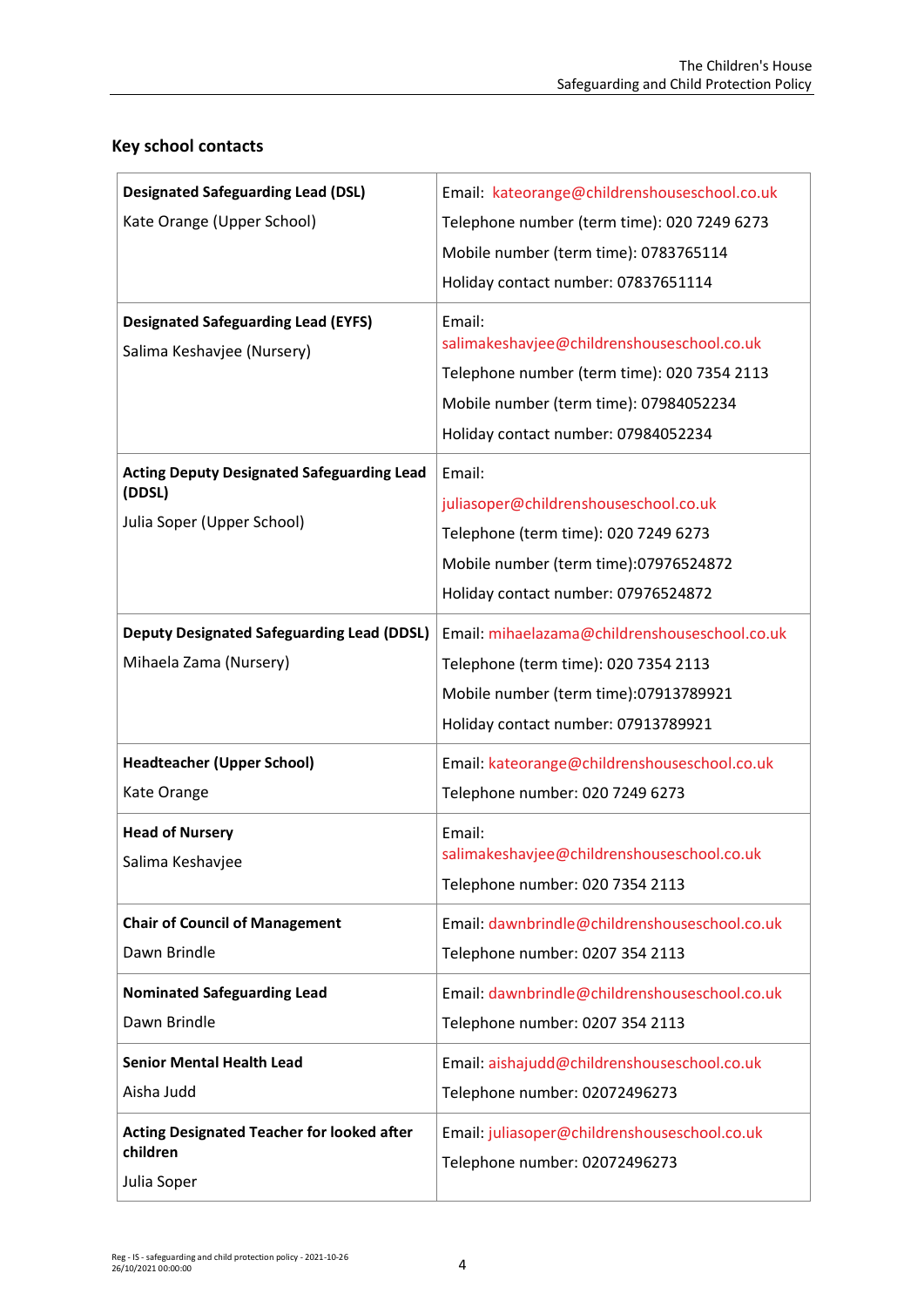| <b>Contact details of the Senior Leadership</b> | Email: juliasoper@childrenshouseschool.co.uk |
|-------------------------------------------------|----------------------------------------------|
| Team                                            | Telephone number: 02072496273                |
| Julia Soper                                     |                                              |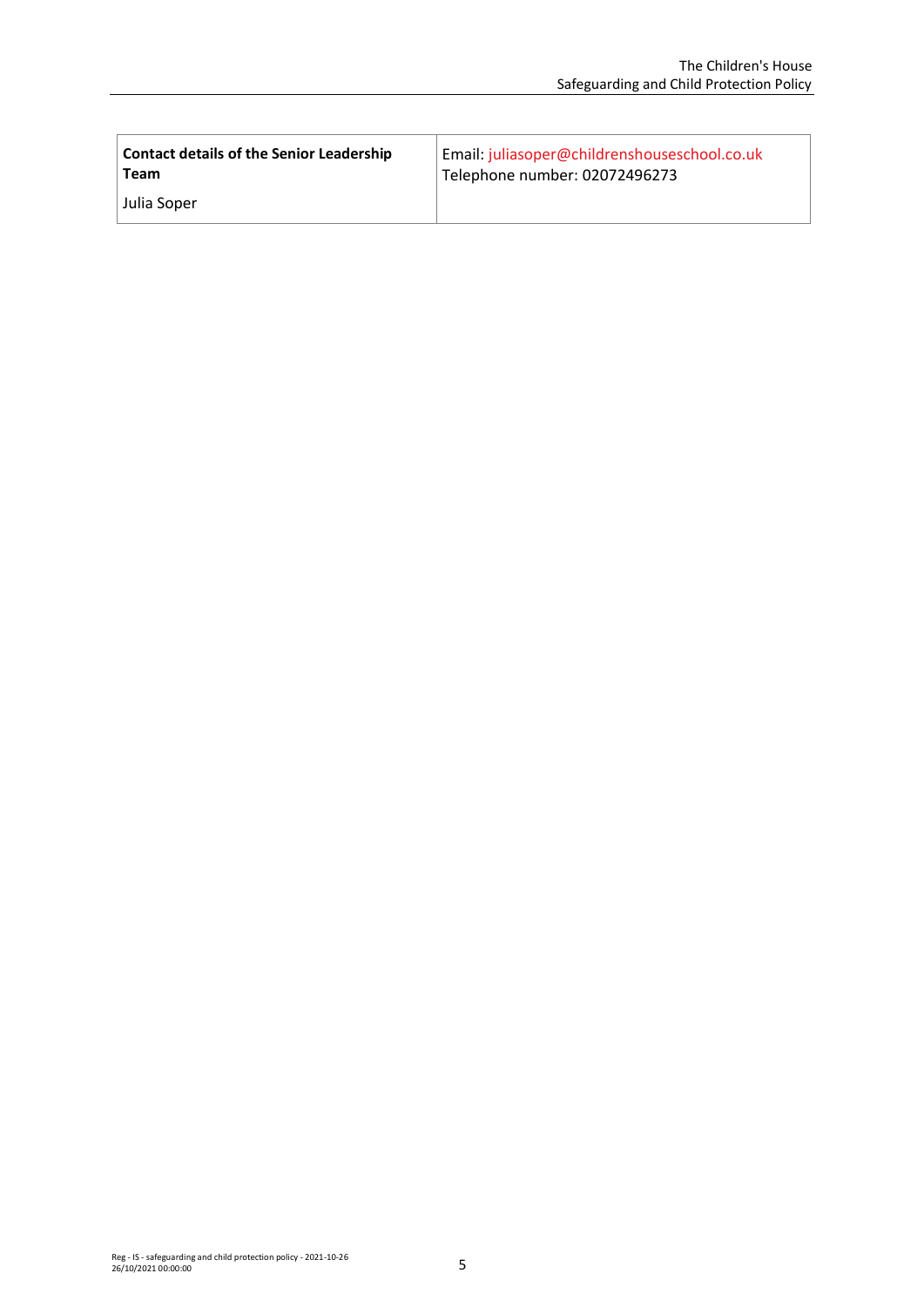| Designated Officer(s) of the local authority                                                | Name: Timur Djavit<br>68 Halliford Street, Islington London N1 3RH<br>Telephone number: 020 7527 8101/8102<br>Email: LADO@islington.gov.uk                                                                                                                                                   |
|---------------------------------------------------------------------------------------------|----------------------------------------------------------------------------------------------------------------------------------------------------------------------------------------------------------------------------------------------------------------------------------------------|
| Islington children's social care department <sup>1</sup>                                    | Telephone number: Monday - Friday 9:00am -<br>5:00pm: 020 7527 7400<br>Email: csct@islington.gov.uk and<br>CSCTreferrals@islington.gov.uk<br>Out of hours emergency (after 5:00pm and<br>weekends: 020 7226 0992                                                                             |
| <b>Principal Officer Safeguarding in Education</b>                                          | Name: Michelle Virdi or Anastasia Soola Georgia<br>(Interim POSE)<br>Telephone: 0207 527 5595 or 020 727 5845<br>Email: michelle.virdi@islington.gov.uk or<br>Anastasia.georgiou@islington.gov.uk or<br>pupilservices@islington.gov.uk<br>Alternative Pupil Services number<br>020 7527 3747 |
| <b>Islington Safeguarding Children Partnership</b>                                          | 68 Halliford Street, Islington London N1 3RH<br>Telephone number: 020 7527 4209/ 4234<br>Email: maria.gilby@islington.gov.uk                                                                                                                                                                 |
| <b>Islington Early Years Safeguarding Leads</b>                                             | Name: Gwen Fitzpatrick and Amanda Joy<br>Telephone: 0207 527 5629 (Gwen Fitzpatrick)<br>or 020 7527 3154 (Amanda Joy).<br>Email: gwen.fitzpatrick@islington.gov.uk or<br>Amanda.joy@islington.gov.uk                                                                                         |
| <b>Head of the Virtual School</b><br>FGM reporting - non-emergency police contact<br>number | Name: Matthew Blood<br>Telephone: 0207 527 3993<br>02075273992<br>Email: or matthew.blood@islington.gov.uk<br>101                                                                                                                                                                            |
| <b>Islington Police Child Abuse Investigation Team</b>                                      | Name: Anthony McKeown, Detective Inspector                                                                                                                                                                                                                                                   |

# **Key external contacts**

<sup>1</sup> If you think a child or young person is at risk or being abused or neglected, contact the children's social care team at their local council. If you do not know where they live, contact your local council's team, the NSPCC or the Police for advice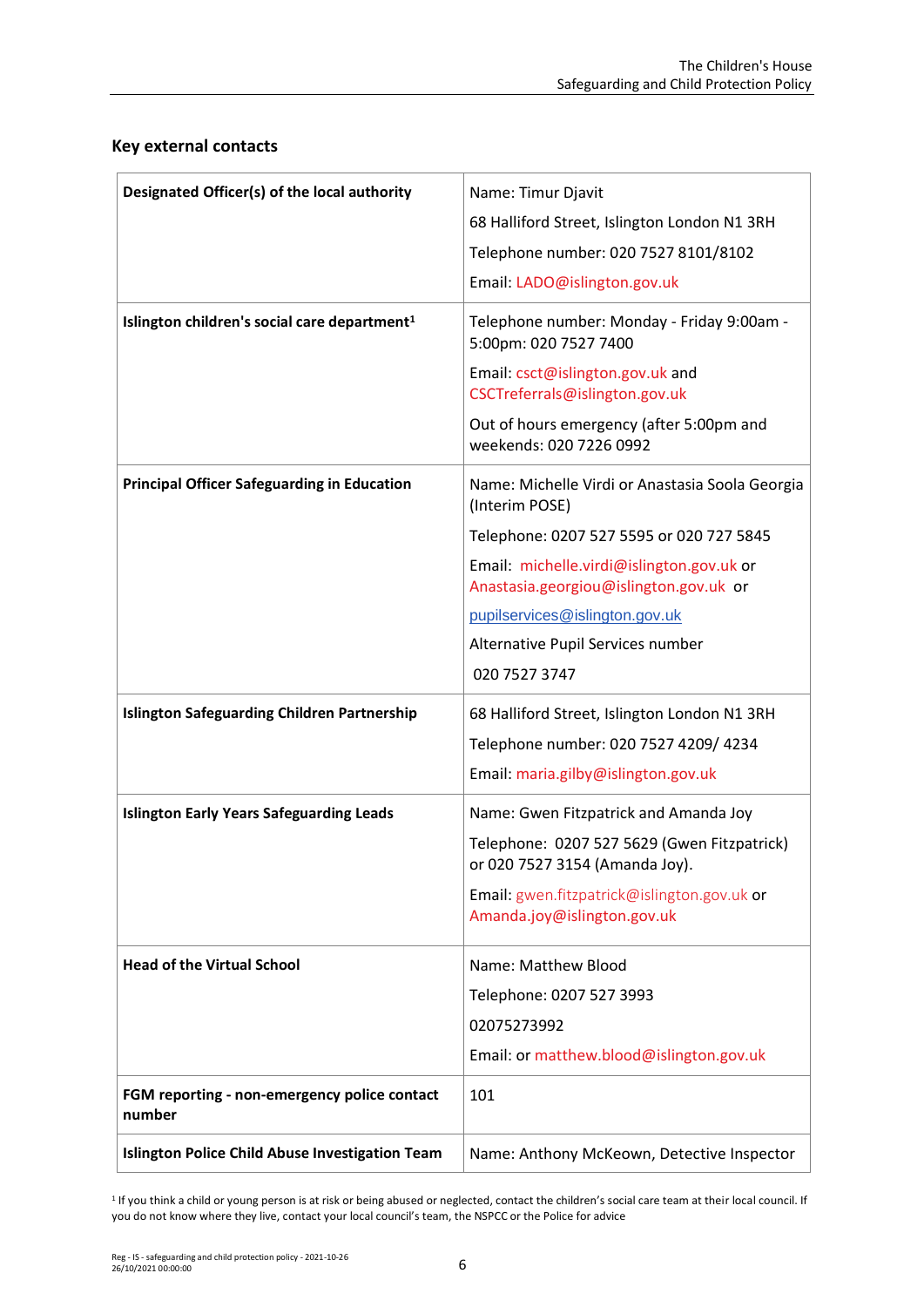|                                             | Alternative contact: Detective Sergeant Steve<br>Meeke<br>Telephone number: 02087336495 or<br>02087336500 or 02087334286 |
|---------------------------------------------|--------------------------------------------------------------------------------------------------------------------------|
| Prevent partners and advice about extremism | <b>Channel Police Practitioner</b>                                                                                       |
|                                             | Name: Lee Dunmore<br>Telephone number: N/A<br>Email: so15mailbox-<br>.localopsnorthwestteam1@met.police.uk               |
|                                             | <b>Prevent officer</b>                                                                                                   |
|                                             | Email: beverley.thomas@islington.gov.uk                                                                                  |
|                                             | prevent@islington.gov.uk                                                                                                 |
|                                             | Telephone number: 0207 527 8052                                                                                          |
|                                             | <b>Channel Local Authority Chair</b>                                                                                     |
|                                             | Name: Johnathon Gallagher<br>Telephone number: 0207 527 8833<br>Email: Johnathon.Gallagher@islington.gov.uk              |
|                                             | <b>Non-emergency DfE advice</b><br>020 7340 7264<br>counter-extremism@education.gsi.gov.uk                               |
| <b>Islington Women's Aid (Solace)</b>       | Telephone: 0808 802 5565                                                                                                 |
|                                             |                                                                                                                          |
| <b>Domestic Abuse National Helpline</b>     | Telephone: 0808 200 247                                                                                                  |
| <b>Forced Marriage Unit</b>                 | Telephone: 020 7008 0151                                                                                                 |
| Karma Nirvana Honour Network Helpline       | Telephone: 0800 5999 247                                                                                                 |
| <b>UK Safer Internet Centre</b>             | 0344 381 4772                                                                                                            |
|                                             | helpline@saferinternet.org.uk                                                                                            |
| <b>NSPCC whistleblowing helpline</b>        | <b>Weston House</b><br>42 Curtain Road<br>London<br>EC2A 3NH                                                             |
|                                             | Telephone: 0800 028 0285                                                                                                 |
|                                             | Email: help@nspcc.org.uk                                                                                                 |
|                                             | https://www.nspcc.org.uk/what-is-child-<br>abuse/types-of-abuse/                                                         |
| <b>Childline</b>                            | Telephone: 0800 1111                                                                                                     |
|                                             | Website: http://www.childline.org.uk                                                                                     |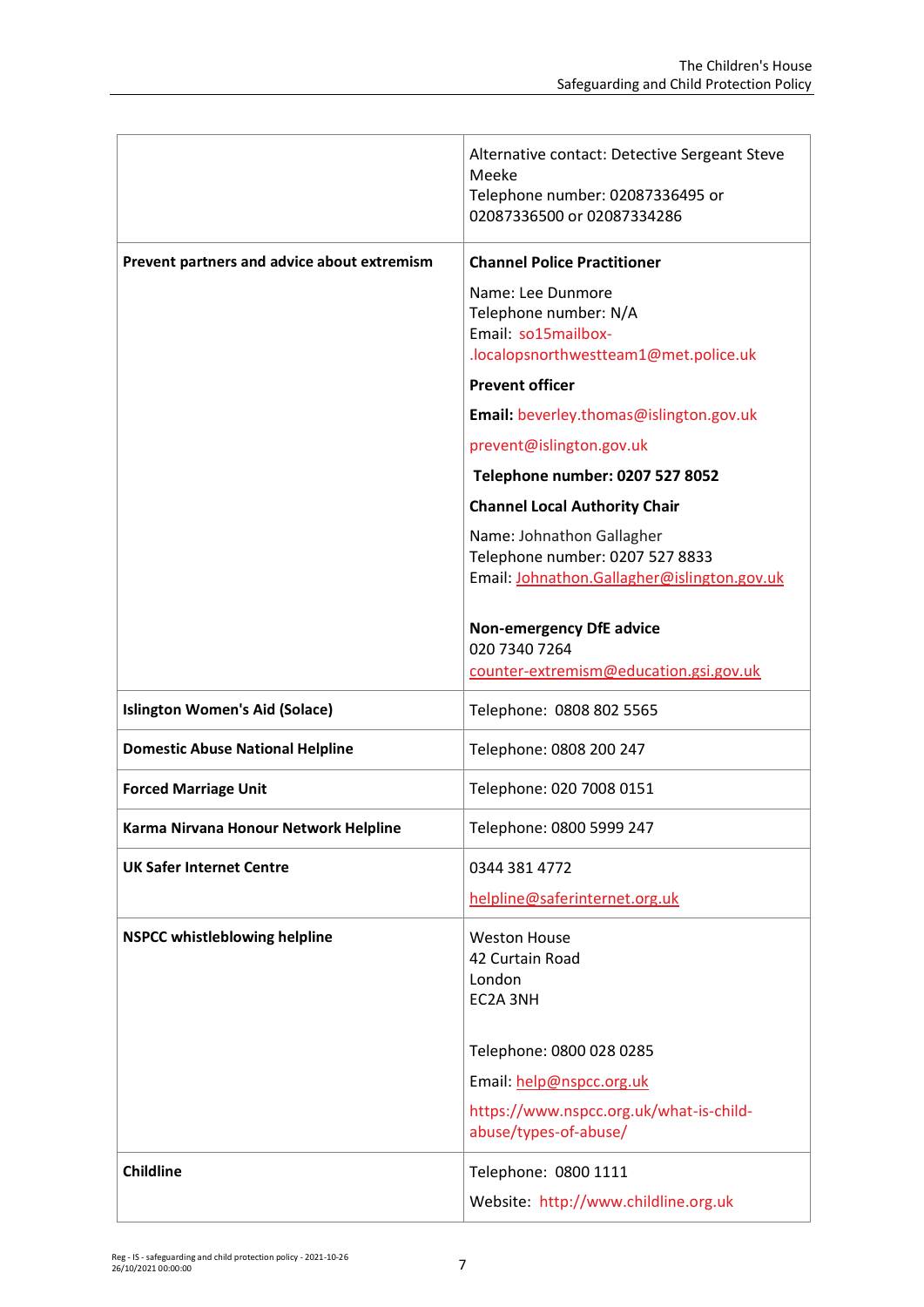| <b>Parentline Plus:</b>                                          | Telephone: 0808 800 2222<br>Website: www.parentlineplus.org.uk                                                                   |
|------------------------------------------------------------------|----------------------------------------------------------------------------------------------------------------------------------|
| Reporting serious wrongdoing to the Charity<br><b>Commission</b> | For further guidance see:<br>https://www.gov.uk/guidance/report-serious-<br>wrongdoing-at-a-charity-as-a-worker-or-<br>volunteer |
|                                                                  | whistleblowing@charitycommission.gsi.gov.uk                                                                                      |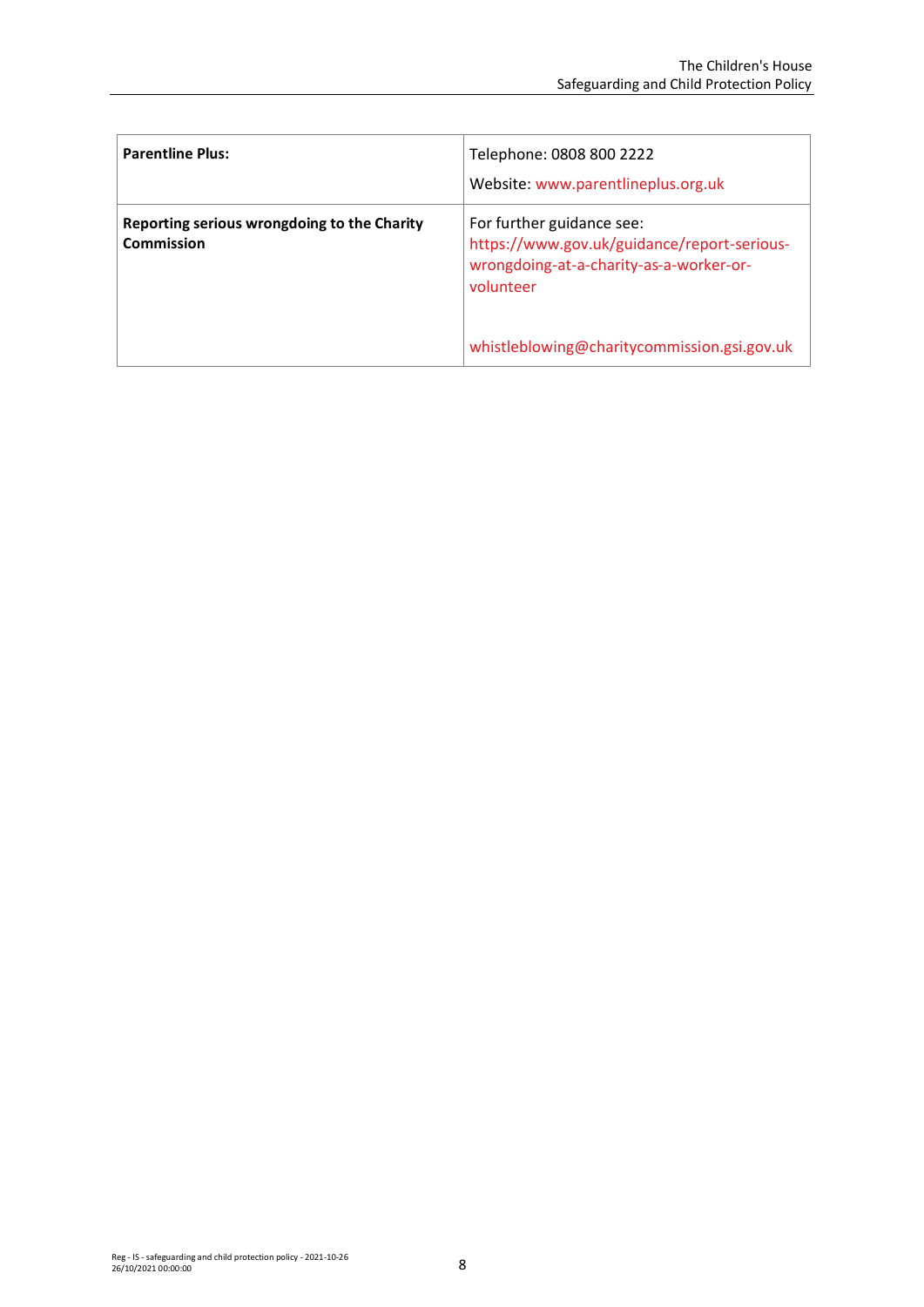# <span id="page-8-0"></span>1 **Aims**

- 1.1 This is the Safeguarding and child protection policy and procedures of the Children's House and the Children's House Nursery (**School**).
- 1.2 The aims of this policy are as follows:
	- 1.2.1 to actively promote the well-being of pupils<sup>2</sup>;
	- 1.2.2 to safeguard and promote the welfare of children<sup>3</sup>, staff and others who come into contact with the School and to protect them from harm;
	- 1.2.3 to have clear procedures in place for dealing with and referring concerns about the welfare of any individual and / or allegations of abuse, neglect and / or exploitation;
	- 1.2.4 to raise awareness about how to report concerns and how they will be investigated, whether they are current or historic in nature;
	- 1.2.5 to raise staff awareness about the School's safeguarding expectations;
	- 1.2.6 to ensure staff are competent to carry out their safeguarding responsibilities and feel supported in this role;
	- 1.2.7 to ensure consistent good safeguarding practice throughout the School, to include the promotion of a zero tolerance approach to peer on peer sexual violence and harassment in which pupils are confident to report it and staff are confident to identify and respond to it; and
	- 1.2.8 to promote a whole school culture of safety, equality and protection.
- 1.3 Every pupil should feel safe and protected from any form of abuse and neglect.
- 1.4 All staff should understand the indicators of abuse and neglect and specific safeguarding risks so that they can identify them and report any concerns about children. The indicators and key safeguarding risks for the School community are set out in [Appendix 1.](#page-31-0)
- 1.5 Members of the School community (to include alumni) should also feel able to raise any safeguarding concerns, whether current or non-recent, safe in the knowledge that they will be supported, the matter will be handled sensitively and appropriate action taken.
- 1.6 Anyone about whom a concern is raised should feel confident that they will be supported and the matter will be handled sensitively and that appropriate action will be taken.
- 1.7 This policy forms part of the School's whole school approach to promoting child safeguarding and wellbeing, which seeks to ensure that the best interests of pupils underpins and is at the heart of all decisions, systems, processes and policies.

# <span id="page-8-1"></span>2 **Scope and application**

2.1 This policy applies to the whole School including the Early Years Foundation Stage (**EYFS**).

<sup>3</sup> This wording reflects the requirements in part 3 paragraph 7 of ISSR.

<sup>&</sup>lt;sup>2</sup> This wording reflects the requirements in part 8 paragraph 34 of the ISSR. Well-being means well-being within the meaning of section 10(2) of the Children Act 2004(a): the physical and mental health and emotional well-being; protection from harm and neglect; education training and recreation; contribution made by pupils to society; social and economic well-being.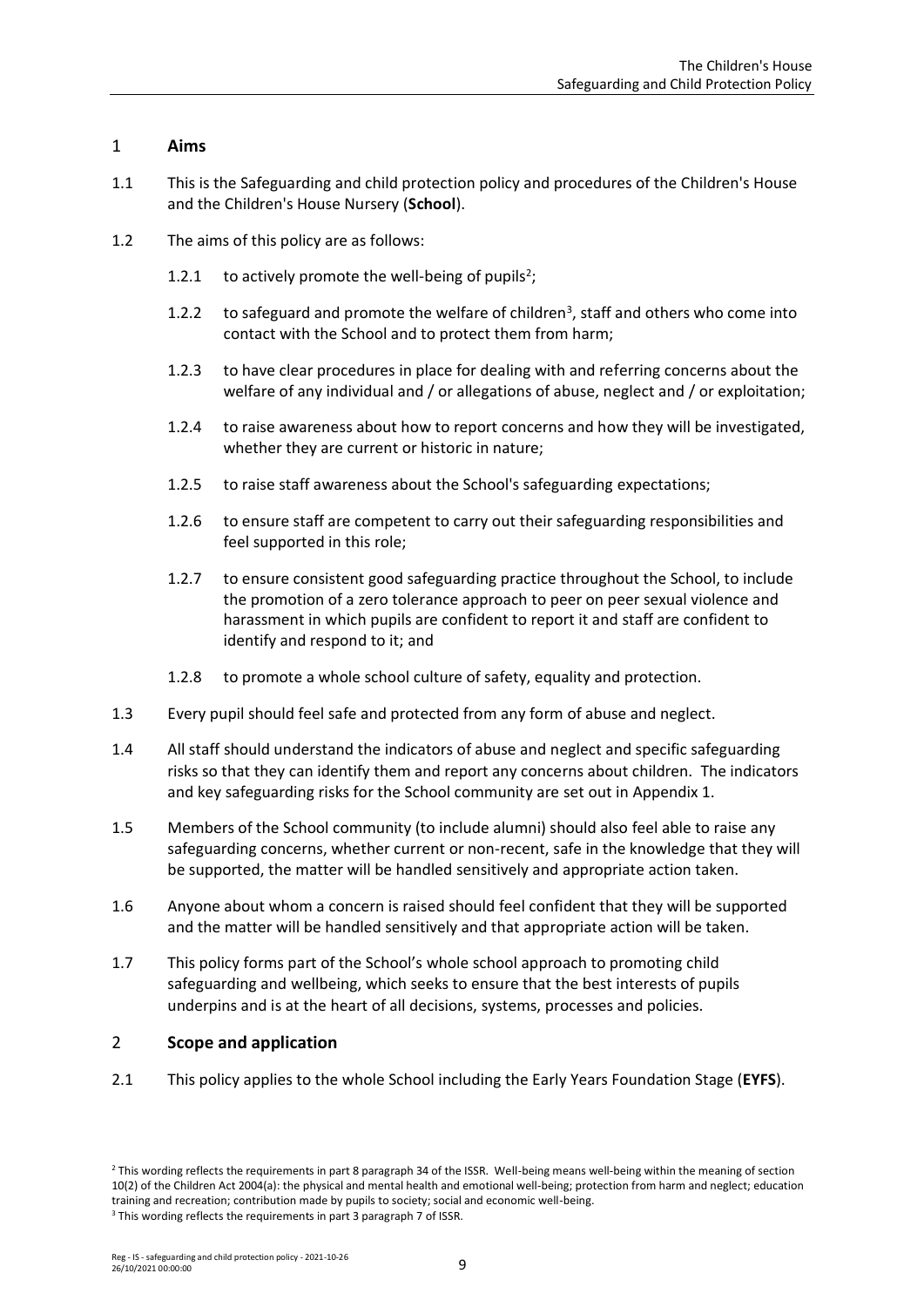- 2.2 This policy applies at all times including where pupils or staff are away from the School, whether they are on school- arranged activities or otherwise, and whether or not the School is open. It will therefore apply out of School hours and in the holidays.
- 2.3 This policy applies to core School activities and to out of hours activities.
- 2.4 This policy is designed to address:
	- 2.4.1 the specific statutory obligations on the School to safeguard and promote the welfare of children; and
	- 2.4.2 the School's charity law safeguarding duty to:
		- (a) provide a safe and trusted environment which safeguards anyone who comes into contact with it, including beneficiaries, staff and volunteers;
		- (b) set an organisational culture that prioritises safeguarding, so that it is safe for those affected to report incidents and concerns with the assurance they will be handled sensitively and properly;
		- (c) have adequate safeguarding policies, procedures and measures to protect people; and
		- (d) provide clarity as to how incidents and allegations will be handled should they arise, including reporting to the relevant authorities, such as the police, local authority and Charity Commission.

## <span id="page-9-0"></span>3 **Regulatory framework**

- 3.1 This policy has been prepared to meet the School's responsibilities under the following legislation:
	- 3.1.1 Education (Independent School Standards) Regulations 2014;
	- 3.1.2 *Statutory framework for the Early Years Foundation Stage* (DfE, September 2021);
	- 3.1.3 Education and Skills Act 2008;
	- 3.1.4 Children Act 1989;
	- 3.1.5 Children Act 2004;
	- 3.1.6 Childcare Act 2006;
	- 3.1.7 Safeguarding Vulnerable Groups Act 2006;
	- 3.1.8 Children and Social Work Act 2017;
	- 3.1.9 Data Protection Act 2018 and UK General Data Protection Regulation (**UK GDPR**);
	- 3.1.10 Equality Act 2010; and
	- 3.1.11 Charities Act 2011.
- 3.2 This policy has regard to the following guidance and advice:
	- 3.2.1 Statutory guidance: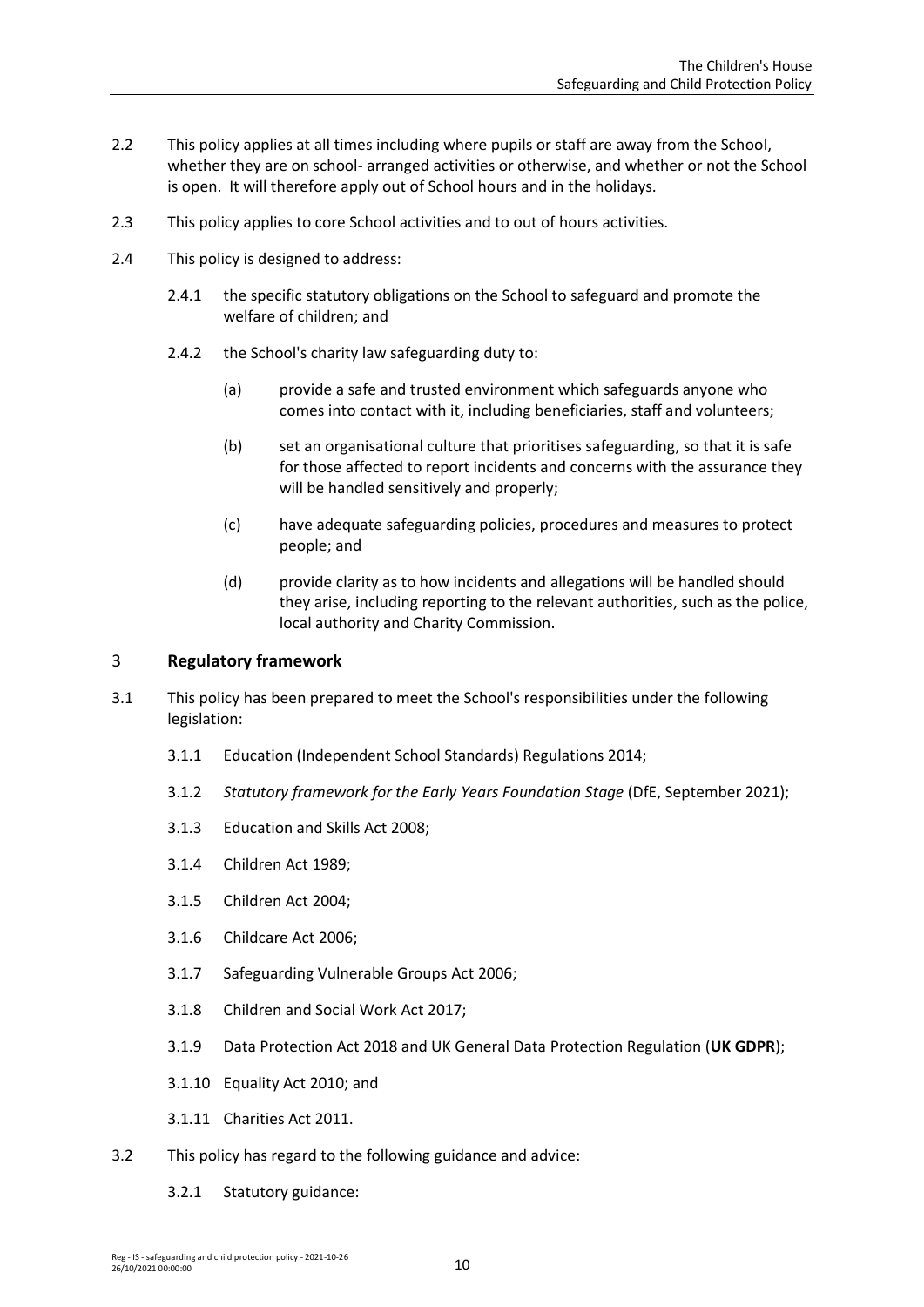- (a) [Keeping children safe in education \(](https://www.gov.uk/government/publications/keeping-children-safe-in-education--2)DfE, September 2021) (**KCSIE**);
- (b) [Working together to safeguard children 2018](https://www.gov.uk/government/publications/working-together-to-safeguard-children--2) (HM Government, updated December 2020) (**WTSC**);
- (c) [Disqualification under the Childcare Act 2006](https://www.gov.uk/government/publications/disqualification-under-the-childcare-act-2006/disqualification-under-the-childcare-act-2006) (DfE, August 2018);
- (d) [Revised Prevent duty guidance for England and Wales](https://www.gov.uk/government/publications/prevent-duty-guidance/revised-prevent-duty-guidance-for-england-and-wales) (HM Government, April 2021);
- (e) [Multi-agency statutory guidance on female genital mutilation](https://www.gov.uk/government/publications/multi-agency-statutory-guidance-on-female-genital-mutilation) (HM Government, July 2020);
- (f) [Children missing education](https://www.gov.uk/government/publications/children-missing-education) (DfE, September 2016);
- (g) [Relationships education, relationships and sex education and health](https://www.gov.uk/government/publications/relationships-education-relationships-and-sex-education-rse-and-health-education)  [education guidance](https://www.gov.uk/government/publications/relationships-education-relationships-and-sex-education-rse-and-health-education) (DfE, June 2019); and
- (h) [Channel duty guidance: protecting vulnerable people from being drawn into](https://www.gov.uk/government/publications/channel-and-prevent-multi-agency-panel-pmap-guidance)  [terrorism](https://www.gov.uk/government/publications/channel-and-prevent-multi-agency-panel-pmap-guidance) (HM Government, February 2021);
- 3.2.2 Non-statutory advice:
	- (a) [What to do if you're worried a child is being abused: advice for practitioners](https://www.gov.uk/government/publications/what-to-do-if-youre-worried-a-child-is-being-abused--2) (HM Government, March 2015);
	- (b) [Information sharing: advice for practitioners providing safeguarding services](https://www.gov.uk/government/publications/safeguarding-practitioners-information-sharing-advice)  [to children, young people, parents and carers \(](https://www.gov.uk/government/publications/safeguarding-practitioners-information-sharing-advice)HM Government, July 2018);
	- (c) [Sexual violence and sexual harassment between children in schools and](https://www.gov.uk/government/publications/sexual-violence-and-sexual-harassment-between-children-in-schools-and-colleges) colleges (DfE, September 2021);
	- (d) [Sharing nudes and semi-nudes: advice for education settings working with](https://www.gov.uk/government/publications/sharing-nudes-and-semi-nudes-advice-for-education-settings-working-with-children-and-young-people/sharing-nudes-and-semi-nudes-advice-for-education-settings-working-with-children-and-young-people)  [children and young people](https://www.gov.uk/government/publications/sharing-nudes-and-semi-nudes-advice-for-education-settings-working-with-children-and-young-people/sharing-nudes-and-semi-nudes-advice-for-education-settings-working-with-children-and-young-people) (DCMS and UKCIS, December 2020)
	- (e) [Searching, screening and confiscation: advice for schools](https://www.gov.uk/government/publications/sexual-violence-and-sexual-harassment-between-children-in-schools-and-colleges) (DfE, January 2018);
	- (f) [Teaching online safety in schools](https://www.gov.uk/government/publications/teaching-online-safety-in-schools) (DfE, June 2019);
	- (g) [Harmful online challenges and online hoaxes](https://www.gov.uk/government/publications/harmful-online-challenges-and-online-hoaxes) (DfE, February 2021);
	- (h) [Child sexual exploitation: definition and a guide for practitioners local](https://www.gov.uk/government/publications/child-sexual-exploitation-definition-and-guide-for-practitioners)  [leaders and decision makers working to protect children from child sexual](https://www.gov.uk/government/publications/child-sexual-exploitation-definition-and-guide-for-practitioners)  [exploitation](https://www.gov.uk/government/publications/child-sexual-exploitation-definition-and-guide-for-practitioners) (DfE, February 2017);
	- (i) [Safeguarding children and protecting professionals in early years settings:](https://www.gov.uk/government/publications/safeguarding-children-and-protecting-professionals-in-early-years-settings-online-safety-considerations)  [online safety considerations](https://www.gov.uk/government/publications/safeguarding-children-and-protecting-professionals-in-early-years-settings-online-safety-considerations) (UK Council for Internet Safety, February 2019);
	- (j) [Rise Above: links to lesson plans and materials](https://campaignresources.phe.gov.uk/schools/topics/rise-above/overview) (Public Health England); and
	- (k) [Educate Against Hate \(](https://educateagainsthate.com/)HM Government 2018).
- 3.2.3 Charities advice:
	- (a) [Strategy for dealing with safeguarding issues in charities \(](https://www.gov.uk/government/publications/strategy-for-dealing-with-safeguarding-issues-in-charities/strategy-for-dealing-with-safeguarding-issues-in-charities)Charity Commission, December 2017);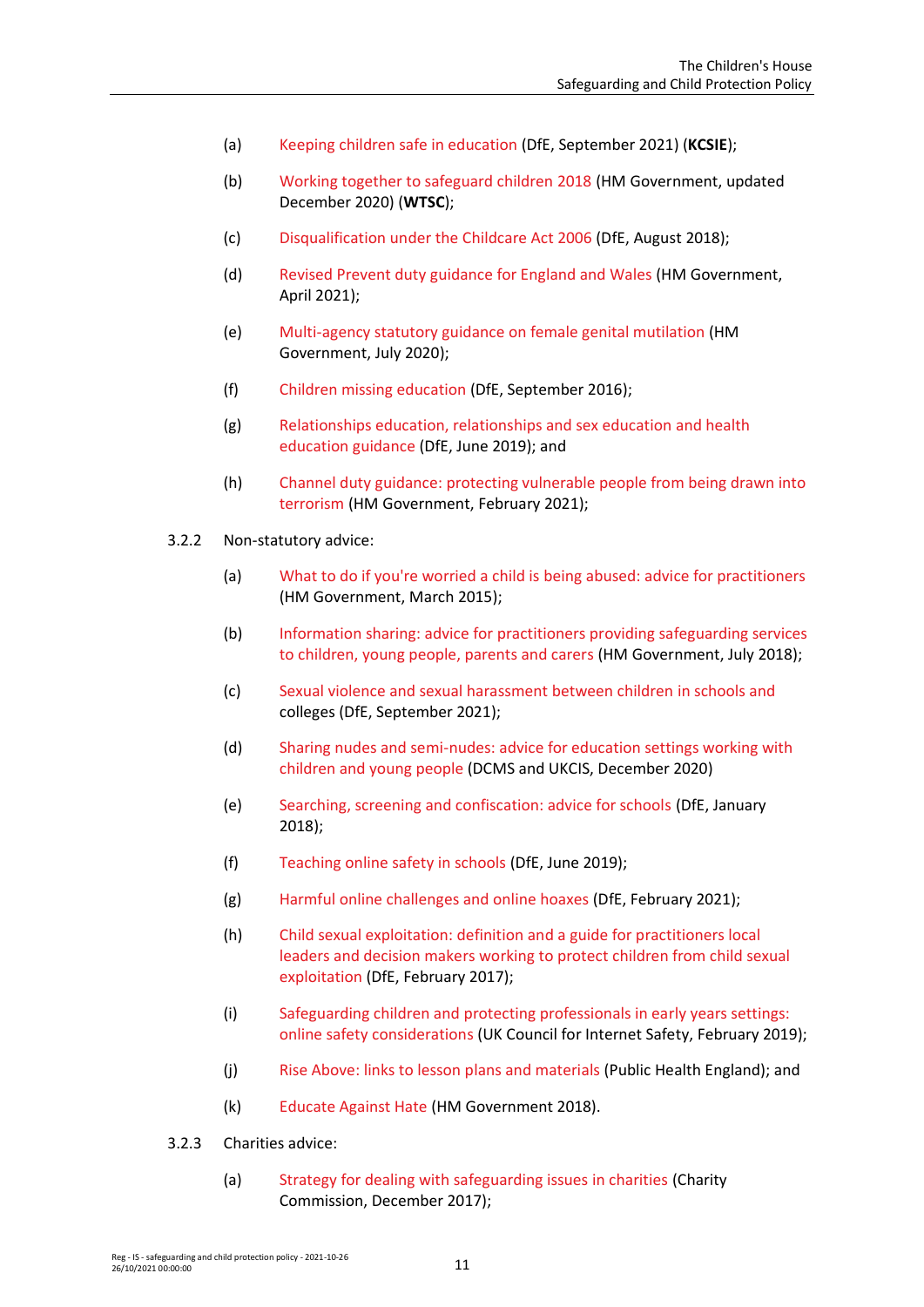- (b) [Regulatory alert to charities -](https://www.gov.uk/government/news/regulatory-alert-to-charities-safeguarding) safeguarding (Charity Commission, December 2017);
- (c) [How to report a serious incident in your charity \(](https://www.gov.uk/guidance/how-to-report-a-serious-incident-in-your-charity)Charity Commission, June 2019);
- (d) [Reporting a serious incident in your charity when it involves a partner](https://www.gov.uk/guidance/reporting-a-serious-incident-in-your-charity-when-it-involves-a-partner) (Charity Commission, December 2019);
- (e) [Report serious wrongdoing at a charity as a worker or volunteer](https://www.gov.uk/guidance/report-serious-wrongdoing-at-a-charity-as-a-worker-or-volunteer) (Charity Commission, June 2019);
- (f) [Guidance on handling safeguarding allegations in a charity](https://safeguarding.culture.gov.uk/) (Office for Civil Society, January 2019);
- 3.2.4 London Safeguarding Children Partnership procedures [http://www.londoncp.co.uk/;](http://www.londoncp.co.uk/) and
- 3.2.5 Islington Safeguarding Children Partnership referral / threshold procedures / guidance.
- 3.3 The following School policies, procedures and resource materials are relevant to this policy:
	- 3.3.1 Staff Code of Conduct;
	- 3.3.2 Whistleblowing Policy;
	- 3.3.3 Recruitment, Selection and Vetting Policy;
	- 3.3.4 Online Safety Policy;
	- 3.3.5 Camera and Image Policy;
	- 3.3.6 Good Behaviour Policy;
	- 3.3.7 Behaviour Management Policy;
	- 3.3.8 Anti-Bullying Policy;
	- 3.3.9 Acceptable Use Policy for Pupils and Staff;
	- 3.3.10 Risk Assessment Policy (includes school security);
	- 3.3.11 Emergency Response Plan;
	- 3.3.12 Missing Child Policy;
	- 3.3.13 Children Missing from Education Policy;
	- 3.3.14 Uncollected Children Policy;
	- 3.3.15 SEN Policy;
	- 3.3.16 Equality and Diversity Policy;
	- 3.3.17 Disability and accessibility Policy;
	- 3.3.18 Health and Safety Policy;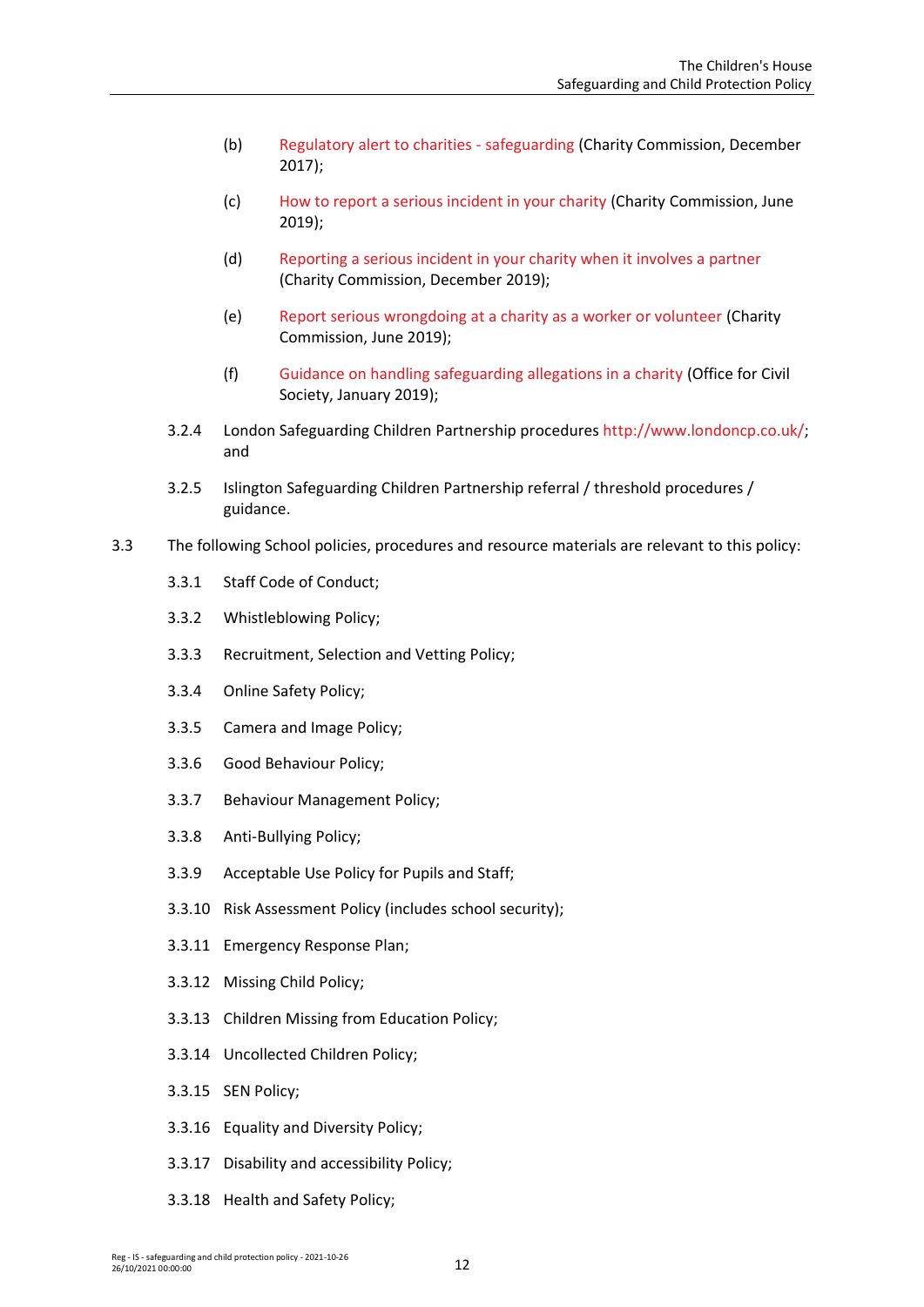3.3.19 PSHE and RSE Policy; and

3.3.20 School Medicine Policy.

## <span id="page-12-0"></span>4 **Publication and availability**

- 4.1 This policy is published on the School website as well as on the parent portal.
- 4.2 This policy is available in hard copy on request.
- 4.3 A copy of the policy is available for inspection from the School office during the School day.
- 4.4 This policy can be made available in large print or other accessible format if required.
- 4.5 This policy and all policies referred to in it are also available to staff on the School's intranet and Dropbox.

## <span id="page-12-1"></span>5 **Definitions**

- 5.1 Where the following words or phrases are used in this policy:
	- 5.1.1 References to the **Proprietor** are references to the Council of Management;
	- 5.1.2 References to **working days** mean Monday to Friday, when the School is open during term time. The dates of terms are published on the School's website. If referrals to an external agency are required outside term time, references to **working days** are to the days on which the relevant external agency is working;
	- 5.1.3 **Safeguarding** is the protection of people from harm.
	- 5.1.4 **Safeguarding and promoting the welfare of children** is defined in WTSC and KCSIE as:
		- (a) protecting children from maltreatment;
		- (b) preventing impairment of children's mental and physical health or development;
		- (c) ensuring that children grow up in circumstances consistent with the provision of safe and effective care; and
		- (d) taking action to enable all children to have the best outcomes.
	- 5.1.5 **CSC** means Children's Social Care and includes, depending on the context, the team based in the local authority where the School is located and, where appropriate, the team based in the local authority where the child is resident.
	- 5.1.6 **DSL** means the School's Designated Safeguarding Lead. References to the DSL include the Deputy DSL (**DDSL**) where the DSL is unavailable.
	- 5.1.7 **Designated Officer** means designated officer at the local authority (often referred to as the LADO). The designated officer(s) has overall responsibility for oversight of the procedures for dealing with allegations, for resolving any inter-agency issues, and for liaison with the three safeguarding partners
	- 5.1.8 References to **harmful sexual behaviour** in this policy refer to the DfE's definition: sexual behaviours expressed by children and young people under the age of 18 years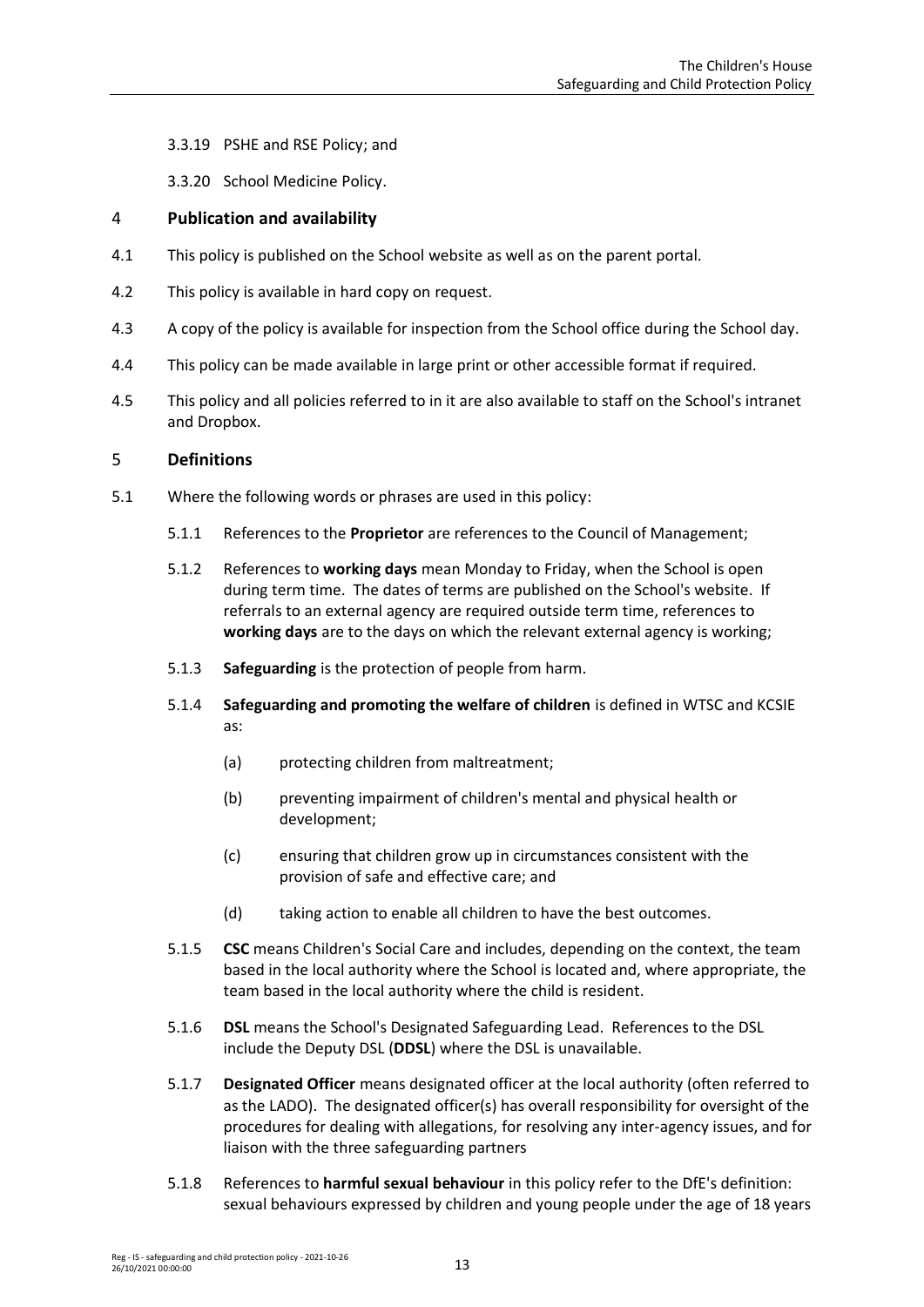old that are developmentally inappropriate, may be harmful towards self or others, or abusive towards another child, young person or adult.

- 5.1.9 Reference to **staff** includes all those who work for or on behalf of the School, regardless of their employment status, including contractors, supply staff, volunteers and Governors unless otherwise indicated.
- 5.1.10 **Senior Leadership Team** (**SLT**) comprises of the Headteachers (who are also the DSL's) and Assistant Headteachers (who are also the DDSL's).

# <span id="page-13-0"></span>6 **Responsibility statement and allocation of tasks: the School's approach to safeguarding leadership**

- 6.1 The Proprietor has overall responsibility for all matters which are the subject of this policy, including:
	- 6.1.1 legal responsibility to ensure that arrangements are made to safeguard and promote the welfare of pupils at the school, having regard to relevant guidance issued by the Secretary of State;
	- 6.1.2 strategic leadership responsibility for the School's safeguarding arrangements; and
	- 6.1.3 specific responsibilities to facilitate a whole school approach to safeguarding, set out in more detail in Part 2 of KCSIE.
- 6.2 The Proprietor:
	- 6.2.1 appoints a Board level lead on safeguarding matters (**Nominated Safeguarding Lead**), whose contact details are set out in the School contacts list at the front of this policy;
	- 6.2.2 ensures that appropriate arrangements are in place for the whole Board to discharge their function, including appropriate consideration of safeguarding matters at Board meetings and a holistic annual review of safeguarding; and
	- 6.2.3 establishes appropriate delegation arrangements at School level, led by the Headteacher and DSL, to enable the School to discharge its safeguarding duties effectively.
- 6.3 To ensure the efficient discharge of its responsibilities under this policy, the Proprietor has allocated the following tasks:

| <b>Task</b>                                                                                                                                      | <b>Allocated to</b>                 | When / frequency of review       |
|--------------------------------------------------------------------------------------------------------------------------------------------------|-------------------------------------|----------------------------------|
| Keeping the policy up to date<br>and compliant with the law and<br>best practice                                                                 | Salima Keshaviee                    | As required, and at least termly |
| Monitoring the<br>implementation of the policy,<br>relevant risk assessments and<br>any action taken in response<br>and evaluating effectiveness | Kate Orange and Salima<br>Keshavjee | As required, and at least termly |
| Seeking input from interested                                                                                                                    | Kate Orange and Salima              | As required, and at least        |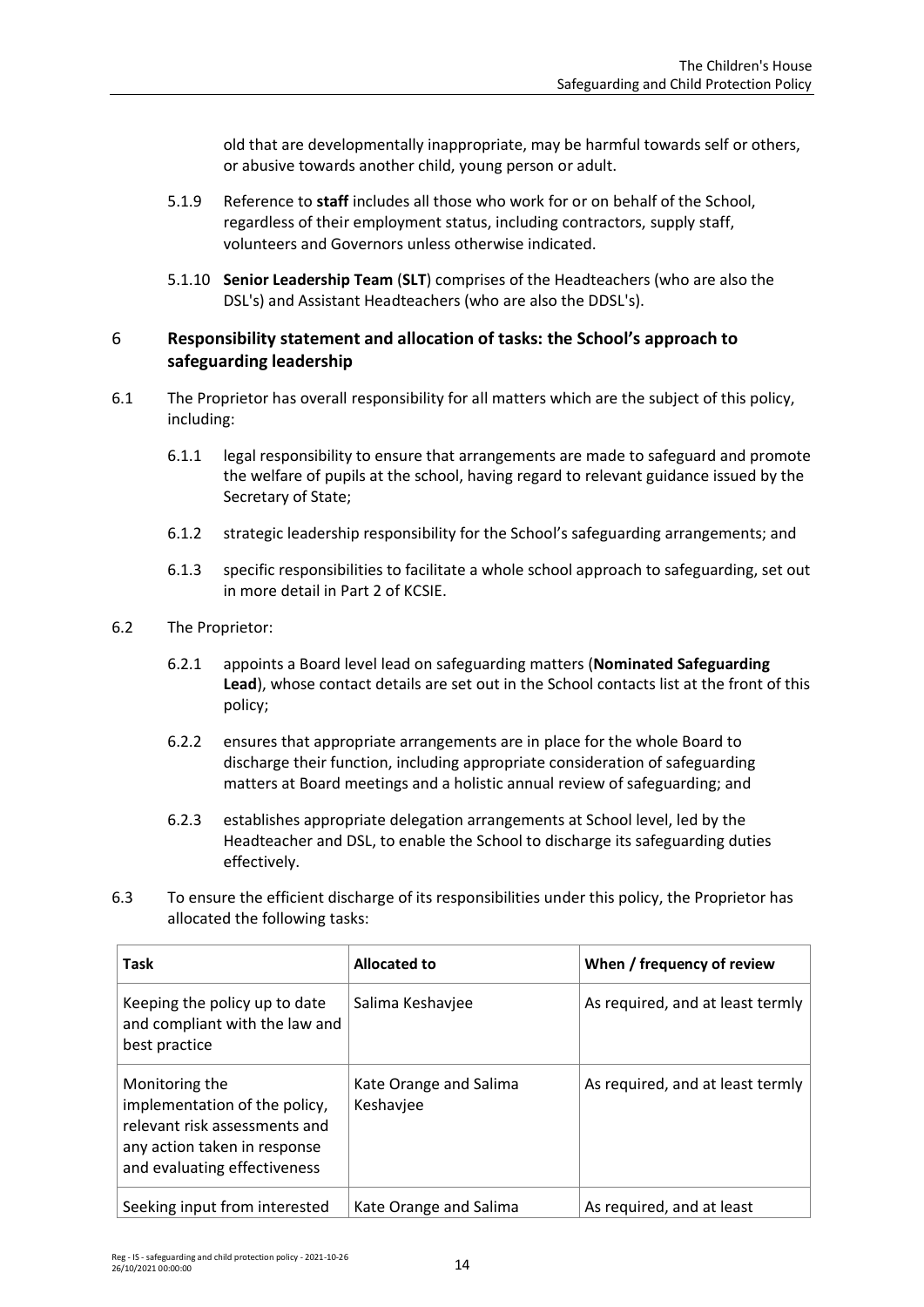| <b>Task</b>                                                                                                          | <b>Allocated to</b>          | When / frequency of review                                                |
|----------------------------------------------------------------------------------------------------------------------|------------------------------|---------------------------------------------------------------------------|
| groups (such as pupils, staff,<br>parents) to consider<br>improvements to the School's<br>processes under the policy | Keshavjee                    | annually                                                                  |
| Formal annual review of the<br>School's safeguarding policies<br>and procedures and their<br>implementation.         | Proprietor                   | At least annually                                                         |
| Assessing the adequacy of<br>safeguarding arrangements for<br>those who use or hire premises                         | Kate Orange/Salima Keshavjee | Before commencement of<br>arrangement and thereafter at<br>least annually |

#### 6.4 **Headteacher**

- 6.4.1 The Headteacher is responsible for the overall management of the School and for the management of concerns and allegations about staff.
- 6.4.2 The Headteacher ensures that the School's policies and procedures, particularly those concerning referrals of cases of suspected abuse and neglect, are understood, and followed by all staff.<sup>4</sup>
- 6.4.3 The Headteacher ensures that staff are able to attend conferences, strategy discussions and child protection conferences and other inter-agency meetings if necessary and to contribute fully to the assessment of children including writing reports for conferences on the multi-agency conference report template and sending to [S&QA@islington.gov.uk](mailto:S&QA@islington.gov.uk) at least three days before the meeting.

#### 6.5 **Designated Safeguarding Lead (DSL)**

- 6.5.1 The DSL is a senior member of staff of the School's leadership team with the necessary status and authority to take lead responsibility for all aspects of safeguarding and child protection (including online safety) throughout the School.
- 6.5.2 The DSL has the time, funding, training, resources and support to enable them to provide advice and support to other staff on child welfare and child protection matters, to take part in strategy discussions and inter-agency meetings (and / or to support other staff to do so) and to contribute to the assessment of children. The name and contact details of the DSL are set out in the School contacts list at the front of this policy. The main responsibilities of the DSL are set out in Annex C of KCSIE 2021.
- 6.5.3 The DSL will liaise with the School's senior mental health lead where safeguarding issues are linked to mental health.
- 6.5.4 If the DSL is unavailable the activities of the DSL will be carried out by the Deputy DSL. The Deputy DSL's details are also set out in the School contacts list at the front of this policy.

<sup>4</sup> Paragraph 81 KCSIE 2021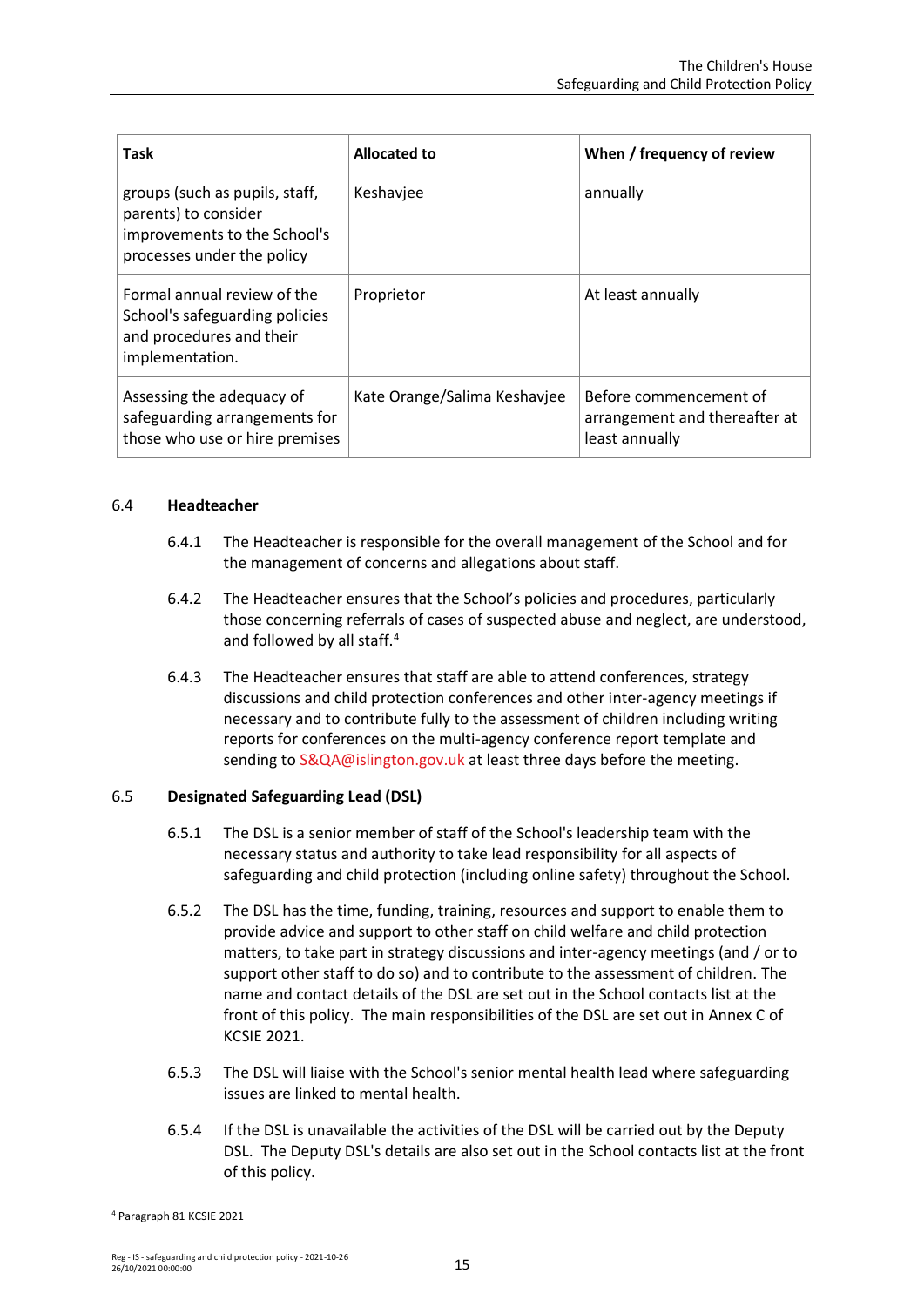# <span id="page-15-0"></span>7 **Specific safeguarding duties in relation to children**

- 7.1 Safeguarding and promoting the welfare of children is **everyone's** responsibility.
- 7.2 The School is committed to acting in the best interests of the child so as to safeguard and promote the welfare of children and young people. The School requires everyone who comes into contact with children and their families to share this commitment.
	- 7.2.1 The School will:
		- (a) understand its role in the safeguarding partner arrangements and operates safeguarding procedures in line with locally agreed multi-agency safeguarding arrangements put in place by the Islington Safeguarding Partners set out in<https://www.islingtonscp.org.uk/about-us>
		- (b) and operate safeguarding procedures in line with locally agreed multiagency safeguarding arrangements put in place by the Islington Safeguarding Children Partnership, the key details of which are contained in [Appendix 6;](#page-59-0)
		- (c) be alert to signs of abuse whether in school, within the child's family or from outside, and take steps to protect individuals from any form of abuse, or neglect whether from an adult or another child;
		- (d) include opportunities within the curriculum for children to develop the skills they need to recognise, and stay safe from abuse;
		- (e) promote the systems in place for children to confidentially report abuse, ensuring they know their concerns will be treated seriously, they can safely express their views and give feedback;
		- (f) deal appropriately with every suspicion or complaint of abuse and support children who have been abused in accordance with appropriate education, child protection and / or welfare plans;
		- (g) design and operate procedures which, so far as possible, ensure that staff pupils and others who are innocent are not prejudiced by malicious, false, unsubstantiated or unfounded allegations;
		- (h) prepare staff to identify children who may benefit from early help and encourage them to be particularly alert to the potential need for early help for children with the indicators listed in KCSIE or WTSC;
		- (i) be alert to children who are at potentially greater risk of harm including children who need a social worker and children requiring mental health support. The Mental Health Lead is responsible for developing a holistic approach to promoting and supporting the mental wellbeing of pupils and staff;
		- (j) be alert to the needs of pupils with physical or mental health conditions, special educational needs or disabilities, which could be an indicator that a child has suffered or is at risk of suffering abuse, neglect or exploitation, and where additional barriers can exist when detecting abuse or neglect;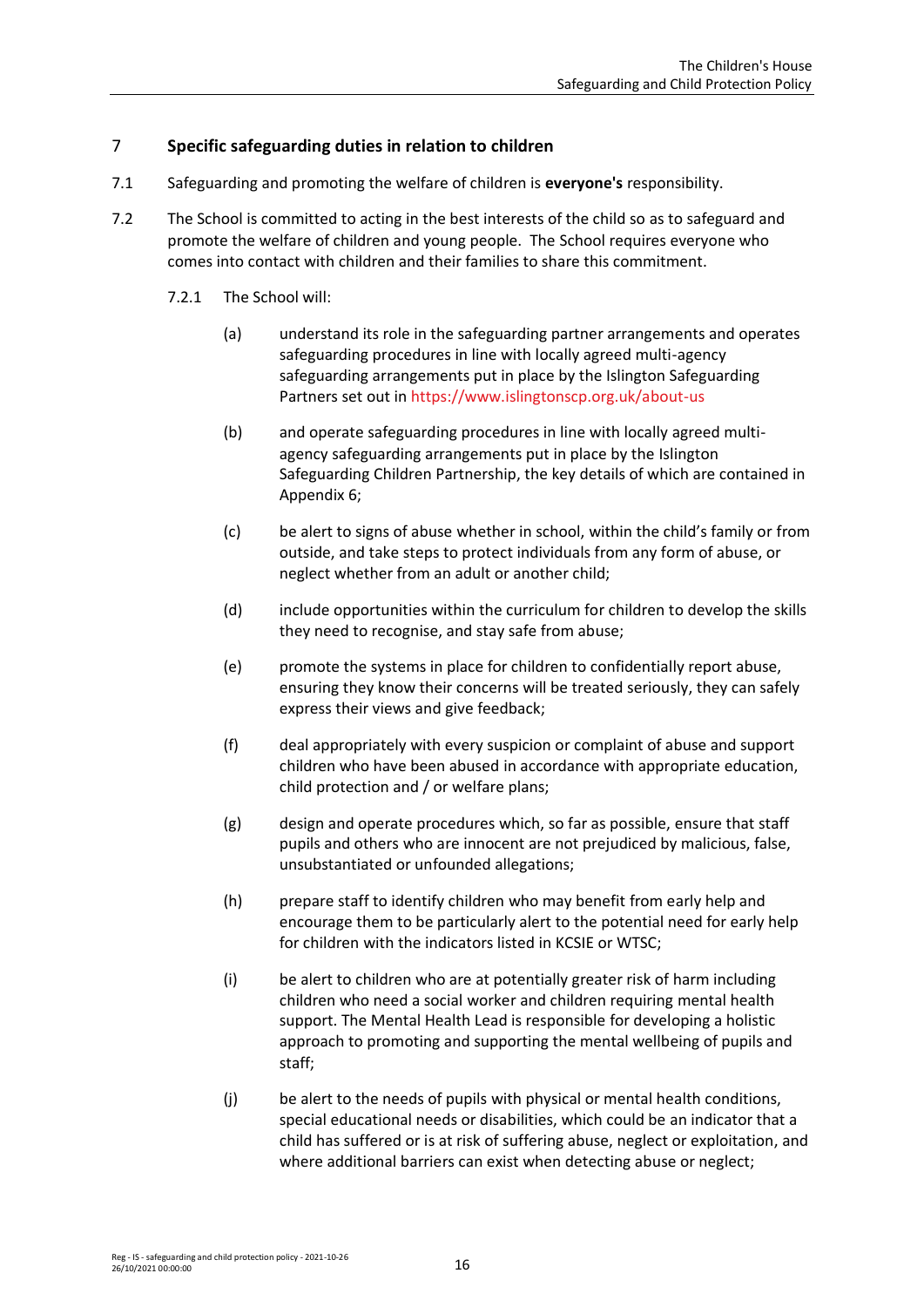- (k) encourage a culture of listening to pupils and victims of abuse and taking account of their wishes and feelings in any measure put in place and actions taken by the School to protect them;
- (l) operate robust and sensible health and safety procedures and operate clear and supportive policies on drugs, alcohol and substance misuse;
- (m) assess the risk of pupils being drawn into terrorism, including support for extremist ideas that are part of terrorist ideology, based on an understanding of the potential risk in the local area;
- (n) identify pupils who may be vulnerable to radicalisation and know what to do when they are identified; and
- (o) consider and develop procedures to deal with any other safeguarding issues which may be specific to individual pupils in the School or in the local area. Se[e Appendix 6](#page-59-0) - Local arrangements for more details.
- 7.3 Staff may follow the School's Whistleblowing policy to raise concerns about poor or unsafe safeguarding practices at the School or potential failures by the School or its staff to properly fulfil its safeguarding responsibilities. Such concerns will be taken seriously. The NSPCC whistleblowing helpline is available for staff who do not feel able to raise concerns about child protection failures internally (see the front of this policy for the relevant contact details). Staff may also report concerns direct to the School's Local Authority or to the Charity Commission if they consider that the School has failed to deal with concerns appropriately.

# <span id="page-16-0"></span>8 **Reporting obligations of staff**

# 8.1 **Reporting obligations generally**

- 8.1.1 Staff members should maintain an attitude of "**it could happen here**" where safeguarding is concerned. When concerned about the welfare of a pupil, staff members should always act in the **best** interests of the pupil.
- 8.1.2 All staff have a duty to:
	- (a) report any concerns they may have about the safety and / or well-being of pupils;
	- (b) report any concerns they may have about the safety and / or well-being of other persons associated with the School;
	- (c) report any safeguarding concerns about staff or anyone else associated with the School; and
	- (d) follow up on any such reports to ensure that appropriate action is or has been taken.
- 8.1.3 The procedures for doing so are set out below. If staff are unsure about the appropriate process to use, they should not hesitate to speak to the DSL, any member of the SLT senior leadership team or directly to children's social care (whether the School's local authority or that local to the child's home address) or police in their absence for guidance.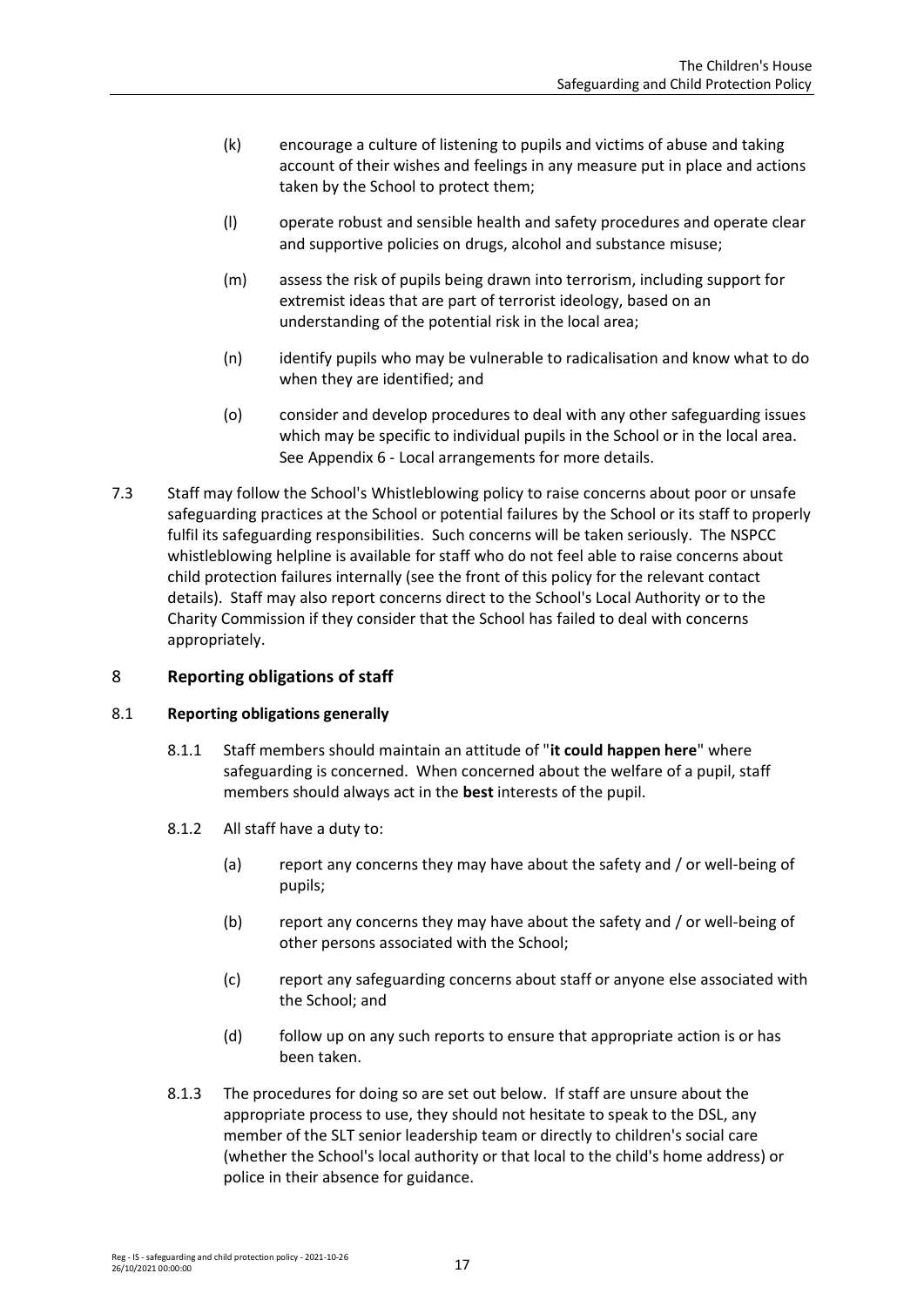## 8.2 **What to do if staff have a concern about a pupil's welfare**

- 8.2.1 If staff have **any concern about a pupil's welfare**, they should report their concern to the DSL (or the DDSL in the DSL's absence) **immediately**.
	- (a) The contact details of the DSL and DDSL are set out in the contacts list at the front of this policy;
	- (b) See paragraph [23](#page-28-0) below [Appendix 2](#page-45-0) for guidance about what to do when receiving a disclosure and recording a concern.
- 8.2.2 A concern about a child is not defined and should be interpreted broadly. It may relate to a recognition that a child would benefit from extra support, to an emerging problem or to a potentially unmet need, or may reflect a concern that a child may be deemed to be "in need" or at "immediate risk of harm" as defined by the Children Act 1989.
- 8.2.3 Teachers must report known cases of female genital mutilation (**FGM**) to the police. Se[e https://www.islingtonscp.org.uk/professionals/key-practice-guidance/harmful](https://www.islingtonscp.org.uk/professionals/key-practice-guidance/harmful-practices)[practices](https://www.islingtonscp.org.uk/professionals/key-practice-guidance/harmful-practices) for further information about FGM and this reporting duty. All other staff should refer FGM concerns to the DSL.
- 8.2.4 If the concern involves an **allegation or concern raised about a member of staff**, supply staff, contractors or volunteers<sup>5</sup> this must be reported in accordance with the procedures set out i[n Appendix 4](#page-51-0) and parts 1 and 4 of KCSIE.

#### 8.2.5 **What if the DSL is unavailable?**

- (a) The DSL or the DDSL should always be available to discuss safeguarding concerns and may be contacted on their mobile phones in relation to any safeguarding concerns out of School hours.
- (b) If in exceptional circumstances the DSL and DDSL are unavailable, staff must not delay taking action. Staff should speak to their line manager or a member of the SLT and / or advice should be taken from children's social care. Their contact details are set out at the front of this policy.
- (c) Where a child is suffering, or is likely to suffer from harm, a referral to children's social care and / or police should be made immediately. Staff should be aware of the process for making referrals direct to children's social care and / or the police in these circumstances. See sectio[n 11](#page-20-0) below for further details on making a referral.
- (d) Any action taken by a member of staff pursuant to this requirement should then be shared with the DSL or DDSL, or a member of the SLT, as soon as is practically possible.

<sup>5</sup> This is defined above but given new focus on supply staff, volunteers and contractors in KCSIE 2021 it has been expressly stated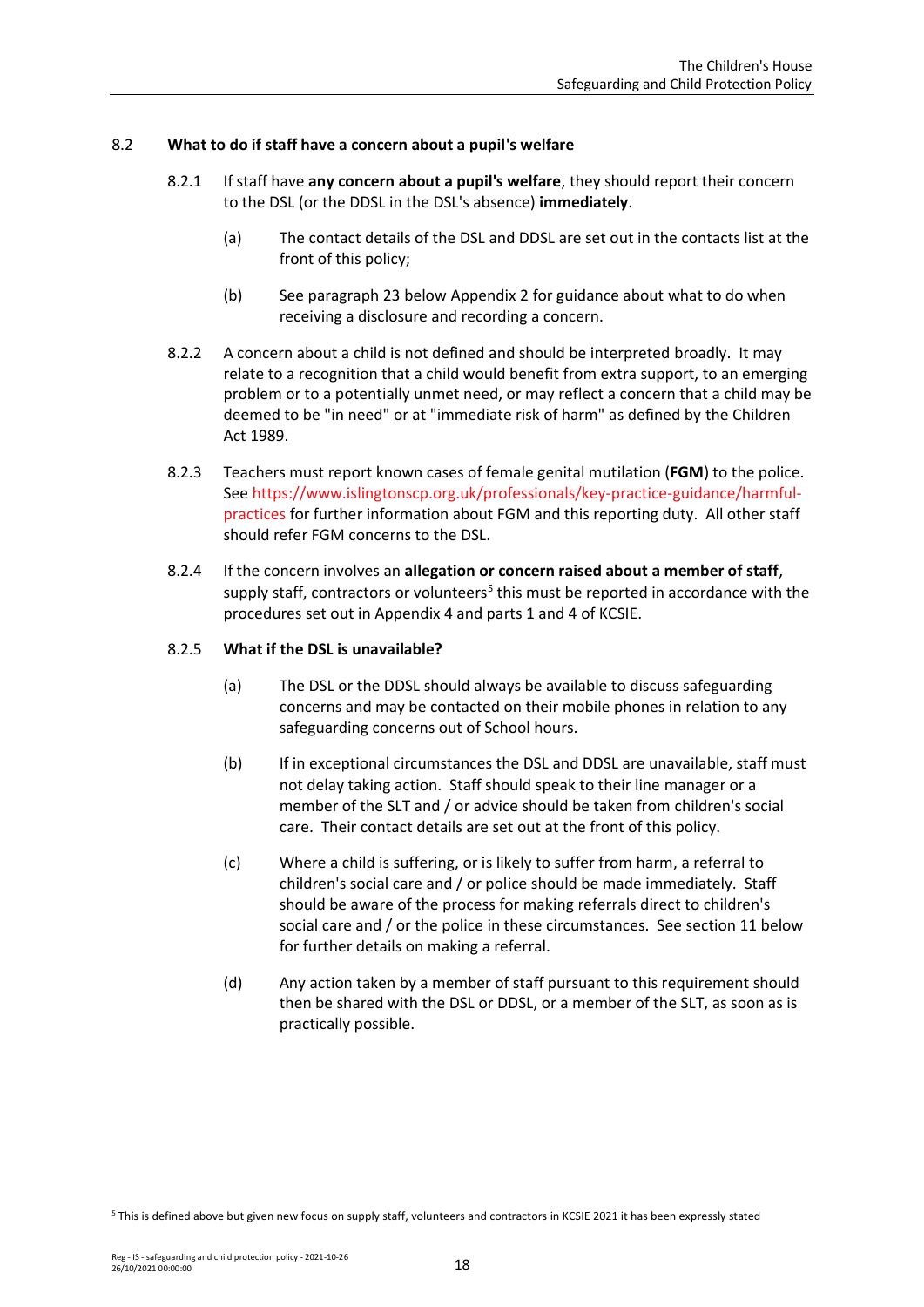# 8.3 **Action by the DSL**

- 8.3.1 On receipt of a report of a concern, the DSL will consider the appropriate course of action in accordance with the appropriate Local Safeguarding Partners procedures and referral threshold document. Such action may include:
	- (a) managing any support for the pupil internally via the School's own pastoral support processes, seeking advice from children's social care where required (see [9](#page-18-0) below);
	- (b) undertaking an early help assessment (which generally requires parental consent) (see [10](#page-18-1) below); or
	- (c) making a referral for statutory services (see [11](#page-20-0) below).
- 8.3.2 The views of the child will be taken into account when considering the appropriate course of action, but will not be determinative.
- 8.3.3 If it is decided that a referral is not required, the DSL will keep the matter under review and give ongoing consideration to a referral if the pupil's situation does not appear to be improving.

# <span id="page-18-0"></span>9 **Managing support for pupils internally**

- 9.1 The School has a framework for assessing, manging and reviewing risk (our Risk Assessment Policy) which includes consideration to pupil welfare so that appropriate action can be taken to reduce the risks identified. See also sectio[n 22](#page-27-0)
- 9.2 The School will ensure that appropriate advice and consultation is sought about the management of safeguarding issues, including advice from CSC where necessary. The School is aware of the NCPP [When to call the Police: guidance for schools and colleges.](https://www.npcc.police.uk/documents/Children%20and%20Young%20people/When%20to%20call%20the%20police%20guidance%20for%20schools%20and%20colleges.pdf)
- 9.3 The School is also aware of and will follow the Islington Safeguarding Children Partnership procedures in relation to children who are at risk of harm as a result of their own behaviour: [https://www.islingtonscb.org.uk/key-practice-guidance/Pages/Education-and-safeguarding](https://www.islingtonscb.org.uk/key-practice-guidance/Pages/Education-and-safeguarding-education.aspx)[education.aspx](https://www.islingtonscb.org.uk/key-practice-guidance/Pages/Education-and-safeguarding-education.aspx)

# <span id="page-18-1"></span>10 **Early help**

- 10.1 Early help, also known as early intervention, is support given to a family when a problem first emerges. It can be provided at any stage of a child or young person's life to parents, children or whole families, and is generally supported by CSC in consultation with the family.
- 10.2 The School understands that providing early help is more effective in promoting the welfare of children than reacting later.
- 10.3 The School's safeguarding training includes guidance about early help processes and prepares all staff to identify children who may benefit from early help. Staff are mindful of specific safeguarding issues and those pupils who may face additional safeguarding challenges. Staff should be particularly alert to the potential need for early help for a child who:
	- 10.3.1 is disabled or has certain health conditions and has specific additional needs;
	- 10.3.2 has special educational needs (whether or not they have a statutory education, health and care plan);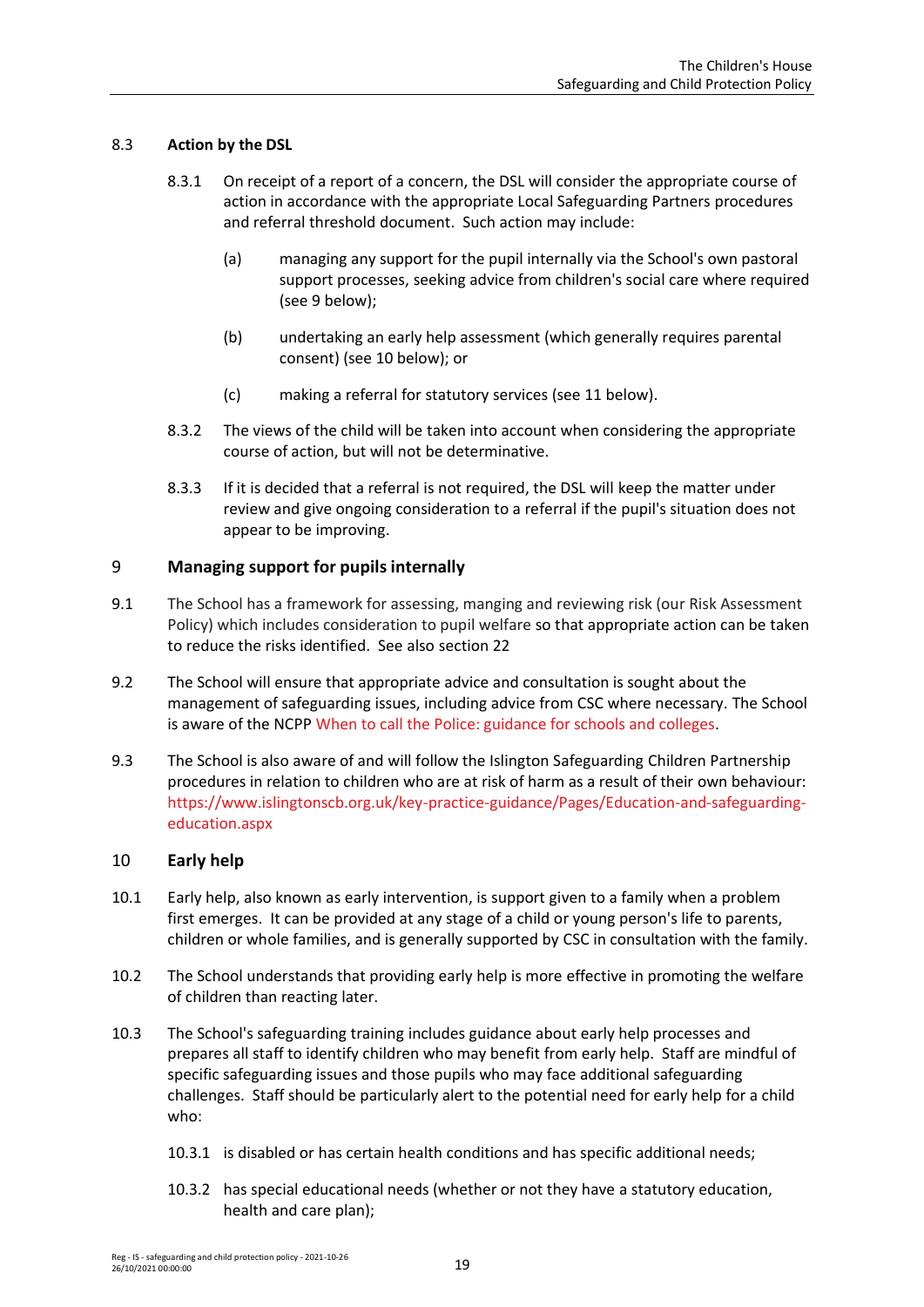- 10.3.3 has a mental health need;
- 10.3.4 is a young carer (the School will refer to Family Action [islingtonandcamdenyoungcarersreferrals@family-action.org.uk](mailto:islingtonandcamdenyoungcarersreferrals@family-action.org.uk) if it is suspected a child has caring responsibilities. Further information and advice can be obtained by contacting: 020 7226 6933);
- 10.3.5 is showing signs of being drawn into anti-social or criminal behaviour, including gang involvement and association with organised crime groups or county lines;
- 10.3.6 is frequently missing / goes missing from care or from home;
- 10.3.7 is at risk of modern slavery, trafficking sexual or criminal exploitation;
- 10.3.8 is at risk of being radicalised or exploited;
- 10.3.9 has a family member in prison, or is affected by parental offending;
- 10.3.10 is in a family circumstance presenting challenges for the child, such as substance abuse, adult mental health problems or domestic abuse;
- 10.3.11 is misusing drugs or alcohol themselves;
- 10.3.12 is looked after or has returned home to their family from care;
- 10.3.13 is at risk of 'honour' based abuse such as Female Genital Mutilation or Forced Marriage;
- 10.3.14 is a privately fostered child; and
- 10.3.15 is persistently absent from education including persistent absences for part of the school day.
- 10.4 A member of staff who considers that a pupil may benefit from early help should keep a written record of their concerns and in the first instance discuss this with the DSL (see paragraph [23](#page-28-0) below and [Appendix 2](#page-45-0) for further guidance).
- 10.5 The DSL will consider the appropriate action to take in accordance with the child's Safeguarding Children Partners menu of early help services and their referral threshold document and will support staff in liaising with parents and other agencies and setting up an inter-agency assessment as appropriate. This may involve contacting the Early Help assessment support team (Telephone: 020 7527 4368) to check whether an assessment has been completed in which case the DSL will contact the lead professional and update the assessment.
- 10.6 If early help is appropriate, staff may be required to support other agencies and professionals in an early help assessment and will be supported by the DSL in carrying out this role. In some cases School staff may be required to take a lead role.
- 10.7 **Team Around the Child (TAC):** After gaining consent from the child/family to share information gathered from discussions, relevant professionals will be invited to come together in a TAC to assess the child's needs and decide with the child/family a course of action to provide the services needed. A TAC is a multi-disciplinary team of practitioners established on a case-by-case basis to support a child, young person or family.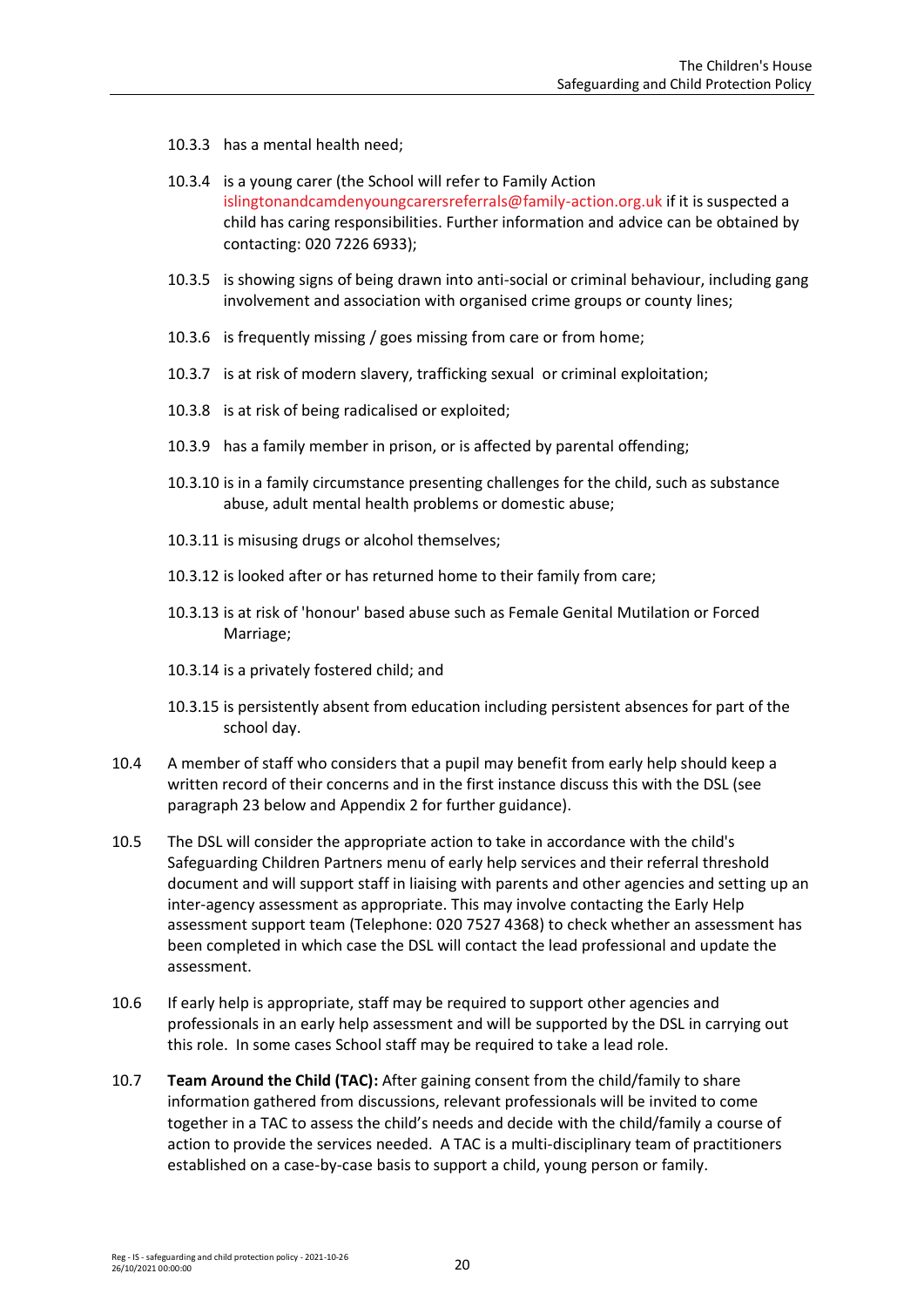- 10.8 TAC supports particular elements of good professional practice in joined-up working, information sharing and early intervention. The TAC is a model of service delivery that involves:
	- 10.8.1 A joined up assessment
	- 10.8.2 A lead professional (LP) to coordinate the work
	- 10.8.3 The child/young person and family at the centre of the process
	- 10.8.4 A virtual or flexible multi-agency team that will change as needs change
	- 10.8.5 Coordination at the point of delivery
	- 10.8.6 A TAC support plan to meet the needs of the child/young person
	- 10.8.7 Regular meetings to which the child/young person and families are invited to attend
- 10.9 The matter will be kept under review and consideration given to a referral to children's social care for assessment for statutory services if the pupil's situation appears to be getting worse, or does not appear to be improving.

## <span id="page-20-0"></span>11 **Making a referral**

## 11.1 **Where a child is suffering, or is likely to suffer from harm, a referral to children's social care (and if appropriate the police) should be made immediately.**

- 11.2 "Harm" is the "ill treatment or impairment of the health or development of a child."<sup>6</sup> Seeing or hearing the ill-treatment of another person is also a form of harm. It can be determined "significant" by "comparing a child's health and development with what might be reasonably expected of a similar child."
- 11.3 The contact details for the School's CSC team are set out at the front of this policy. Staff should bear in mind that referrals may be required to the School's CSC team and / or the pupil's CSC team.
- 11.4 Anyone can make contact with CSC to discuss concerns before a referral is made. This includes professional as well as a child themselves, family members and members of the public. The child's local safeguarding partnership will have a threshold of need framework and guidance which will provide more information which can support decision making in relation to contacting CSC.

#### 11.5 **Statutory assessments**

- 11.5.1 Children's social care may undertake a statutory assessment under the *Children Act 1989* into the needs of the child. It is likely that the person making the referral will be asked to contribute to this process. Statutory assessments include:
	- (a) **Children in need**: *A child in need is a child who is unlikely to achieve or maintain a reasonable level of health or development, or whose health and development is likely to be significantly or further impaired, without the provision of services; or a child who is disabled*. Children in need may be assessed under section 17 of the Children Act 1989.

<sup>6</sup> Section 31 Children Act 1989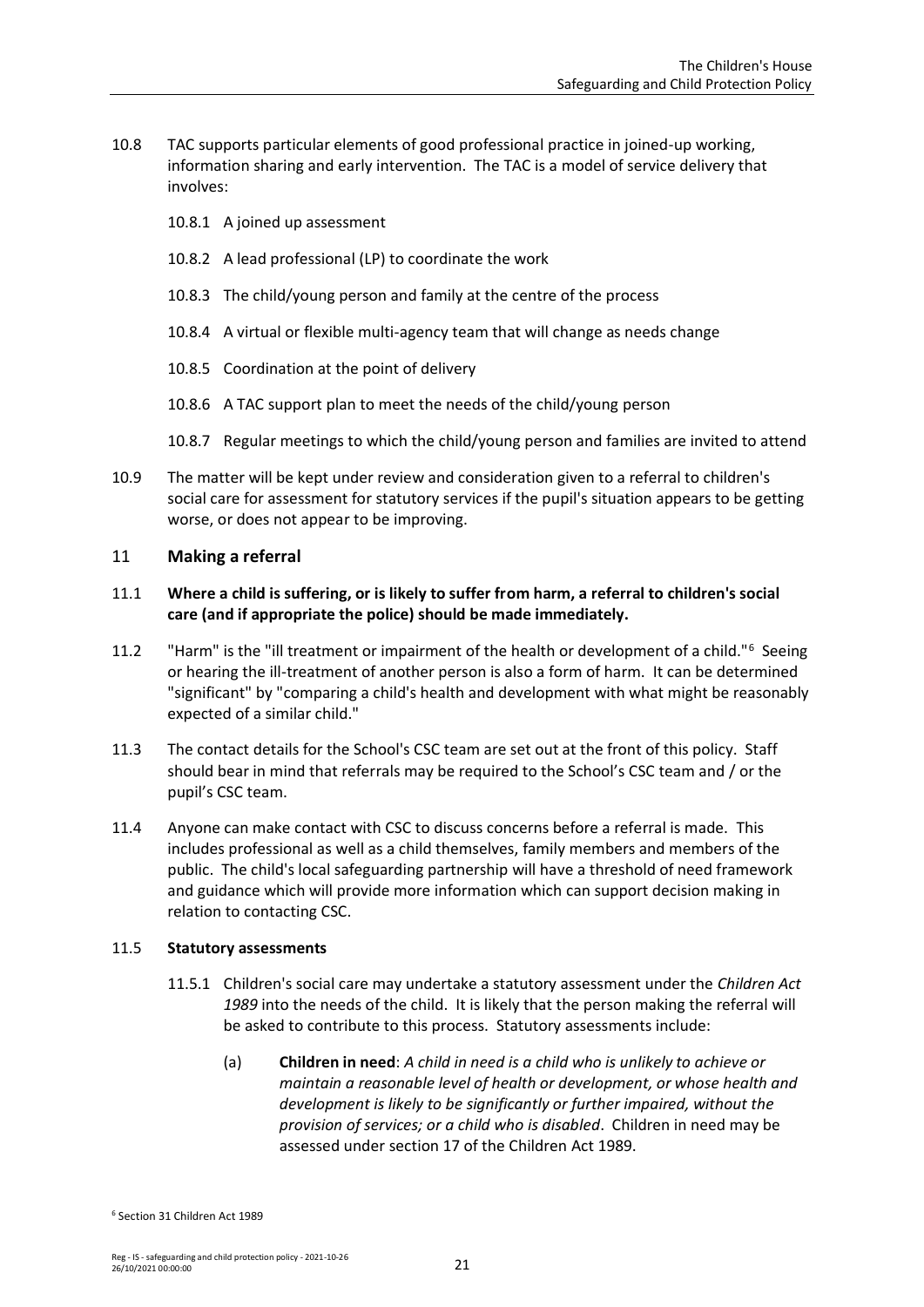- (b) **Children suffering or likely to suffer significant harm**: Local authorities have a duty to make enquiries under section 47 of the Children Act 1989 if they have reasonable cause to suspect that *a child is suffering, or is likely to suffer, significant harm*.
- 11.6 Anybody can make a referral. Staff required to make a direct referral may find helpful the flowchart set out on page 23 of KCSIE and the flowcharts set out in Chapter 1 of WTSC for information about the likely actions and decisions required.
- 11.7 Parental consent is not required for referrals to statutory agencies but staff will need to have access to certain information about the child and the safeguarding concern in order to make the referral. In general terms, this information will comprise:
	- 11.7.1 personal details of the child including the child's developmental needs;
	- 11.7.2 detailed information about the concern;
	- 11.7.3 information about the child's family and siblings including the capacity of the child's parents or carers to meet the child's developmental needs and any external factors that may be undermining their capacity to parent.
- 11.8 If the referral is made by telephone, this should be followed up in writing.
- 11.9 If the referral is made by someone other than the DSL, the DSL should be informed of the referral as soon as possible.
- 11.10 Confirmation of the referral and details of the decision as to what course of action will be taken should be received from the local authority within one working day. If this is not received, the DSL (or the person that made the referral) should contact children's social care again (the referral will be followed up in writing by the DSL within 24 hours to [CSCTReferrals@islington.gov.uk\)](mailto:CSCTReferrals@islington.gov.uk).
- 11.11 Following a referral, if the child's situation does not appear to be improving, the local escalation procedures should be followed to ensure that the concerns have been addressed and that the child's situation improves, in accordance with the procedures set out in [Appendix 6](#page-59-0)

# <span id="page-21-0"></span>12 **Allegations against pupils - peer on peer / child on child abuse**

- 12.1 Allegations against pupils should be reported in accordance with the procedures set out in this policy in [Appendix 3.](#page-47-0) If harmful sexual behaviour is alleged to have occurred, the DSL will have regard to Part 5 of KCSIE and the non-statutory guidanc[e Sexual Violence and](https://www.gov.uk/government/publications/sexual-violence-and-sexual-harassment-between-children-in-schools-and-colleges)  [Sexual Harassment between children in schools](https://www.gov.uk/government/publications/sexual-violence-and-sexual-harassment-between-children-in-schools-and-colleges) (DfE, September 2021) and take into account the local response of the police and children's social care to these issues. The views of the alleged victim will be taken into account but will not be determinative.
- 12.2 All those involved in such allegations will be treated as being at risk and in need of support and the safeguarding procedures in accordance with this policy will be followed. Appropriate support will be provided to all pupils involved, including support from external services as necessary.

# <span id="page-21-1"></span>13 **Extra-familial harm**

13.1 Safeguarding incidents and / or behaviours can be associated with factors outside the School and / or can occur between children outside the School.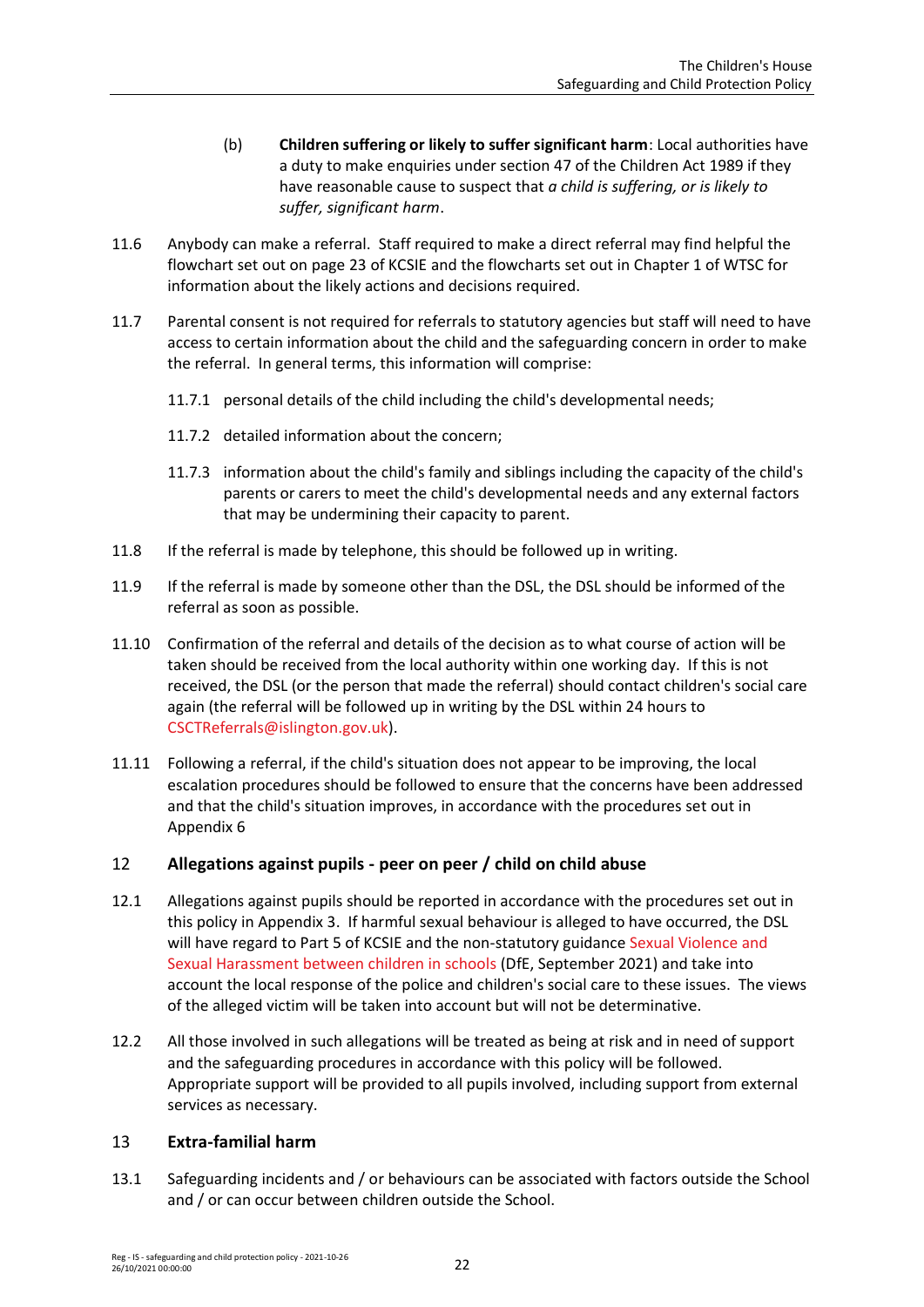- 13.2 All staff, including the DSL, should consider the context within which such incidents and / or behaviours occur, for example where wider environmental factors are present in a child's life that may be a threat to their safety and / or welfare, and should record these appropriately.
- 13.3 Children's social care should be informed of all such information to allow any assessment process to consider all available evidence and the full context of any abuse.
- 13.4 Extra-familial harm: all staff, but especially the DSL (and deputies) should consider whether children are at risk of abuse or exploitation in situations outside their families. Extra-familial harms take a variety of different forms and children can be vulnerable to multiple harms including (but not limited to) sexual exploitation, criminal exploitation, sexual abuse, serious youth violence and county lines.

#### <span id="page-22-0"></span>14 **Risk assessment**

- 14.1 Where a concern about a pupil's welfare is identified, the risks to that pupil's welfare will be assessed and appropriate action will be taken to reduce the risks identified.
- 14.2 The format of risk assessment may vary and may be included as part of the School's overall response to a welfare issue, including the use of individual pupil welfare plans (such as behaviour, healthcare and education plans, as appropriate). Regardless of the form used, the School's approach to promoting pupil welfare will be systematic and pupil focused.
- 14.3 The Headteacher has overall responsibility for ensuring that matters which affect pupil welfare are adequately risk assessed and for ensuring that the relevant findings are implemented, monitored and evaluated.
- 14.4 Day to day responsibility to carry out risk assessments under this policy will be delegated to the DSL who has been properly trained in, and tasked with, carrying out the particular assessment.

# <span id="page-22-1"></span>15 **What to do if staff have a safeguarding concern about someone else's welfare**

- 15.1 Staff who have safeguarding concerns about the welfare of others or any other safeguarding issue not expressly covered by this policy, should report them.
- 15.2 In the absence of an express procedure about reporting, they should report such concerns to their line manager or the DSL in the first instance.

# <span id="page-22-2"></span>16 **Allegations made and or / concerns raised about staff and others in School**

- 16.1 The School has procedures for dealing with allegations made and/or concerns raised about staff or anyone working in the School, including supply teachers volunteers and contractors.<sup>7</sup>
- 16.2 The procedures in this policy apply to staff who pose a risk of harm to children or may behave in a way that indicates that they may be unsuitable to work with children. They also apply to low level concerns that do not meet the harms threshold. The procedures aim to strike a balance between the need to protect children from abuse and the need to protect staff from malicious, unfounded, false, or unsubstantiated allegations. These procedures are set out i[n Appendix 4](#page-51-0) and follow the guidance in Parts 1 and 4 of KCSIE.
- 16.3 The School will follow its employment procedures for dealing with any other safeguarding concern raised about staff, involving external agencies as appropriate.

<sup>7</sup> This is defined above but given new focus on supply staff and volunteers in KCSIE 2020 and contractors in KCSIE 2021 it has been expressly stated. This also now refers to low-level concerns to reflect new content in KCSIE 2021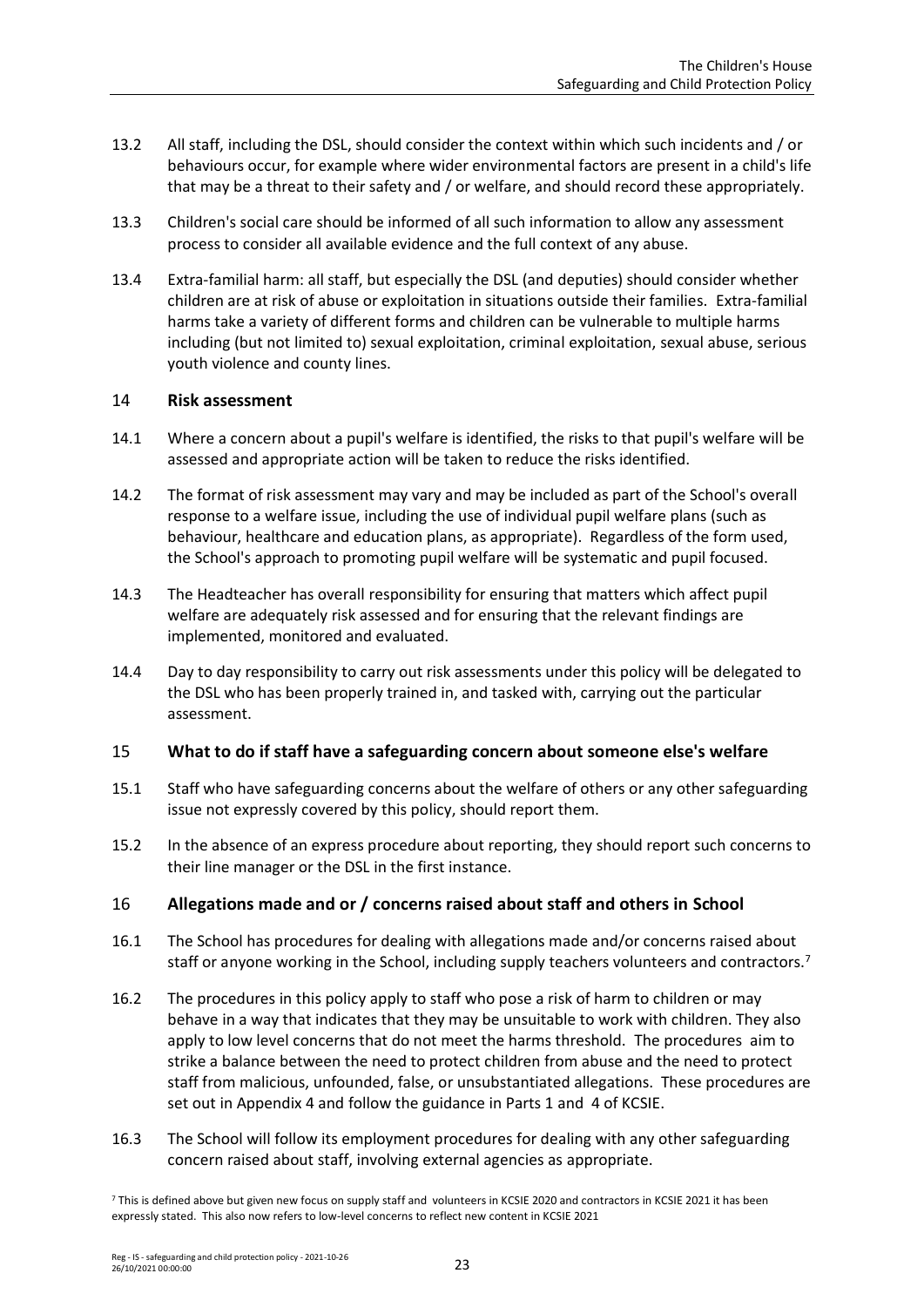16.4 Detailed guidance is provided to staff to ensure that all staff are clear on the rules of conduct and the expectations of the School in relation to contact with pupils, parents, colleagues and any other person who comes into contact with the School. This guidance is contained in the employee code of conduct and includes details of additional safeguarding arrangements where staff engage in one-to-one teaching and meetings with pupils.

# <span id="page-23-0"></span>17 **Informing parents**

- 17.1 Parents will normally be kept informed, as appropriate, of any action to be taken under these procedures. However, there may be circumstances when the DSL will need to consult the Headteacher, the Designated Officer(s), children's social care, the police and / or the pupil before discussing details with parents.
- 17.2 In all cases, the DSL will be guided by the Islington Safeguarding Children Partnerships referral threshold document.
- 17.3 See also [Appendix 4](#page-51-0) for details about the disclosure of information where an allegation has been made against a member of staff.

# <span id="page-23-1"></span>18 **Additional reporting**

18.1 In addition to the reporting requirements explained above, the School will consider whether it is required to report safeguarding incidents to any other regulatory body or organisation, including but not limited to:

# 18.1.1 **Health and Safety Executive**

(a) The School is legally required under RIDDOR to report certain incidents to the Health and Safety Executive. Please see the School's Health and Safety Policy for further details about this.

# 18.1.2 **Charity Commission**

(a) The School is a registered charity and will report all serious incidents to the Charity Commission promptly in accordance with the guidance [How to](https://www.gov.uk/guidance/how-to-report-a-serious-incident-in-your-charity)  [report a serious incident in your charity \(Charity Commission, June 2019\).](https://www.gov.uk/guidance/how-to-report-a-serious-incident-in-your-charity)

# 18.1.3 **Disclosure and Barring Service** (**DBS**)

(a) A referral to the DBS will be made promptly if the criteria are met. See [Appendix 4,](#page-51-0) [8.1](#page-54-0) - [8.2](#page-55-0) for further details.

# 18.1.4 **Teaching Regulation Agency** (**TRA**)

(a) Separate consideration will be given as to whether a referral to the TRA should be made where a teacher has been dismissed, or would have been dismissed if he / she had not resigned. See [Appendix 4,](#page-51-0) [8.3](#page-55-1) for more details.

# 18.1.5 **Ofsted**

(a) The School will inform Ofsted of any allegations of serious harm or abuse by any person living, working or looking after children on the premises of the EYFS provision registered with Ofsted (whether that allegation relates to harm or abuse committed on the premises or elsewhere), and will provide details of the action taken in respect of those allegations. See [Appendix 4,](#page-51-0) [7](#page-54-1) for more details.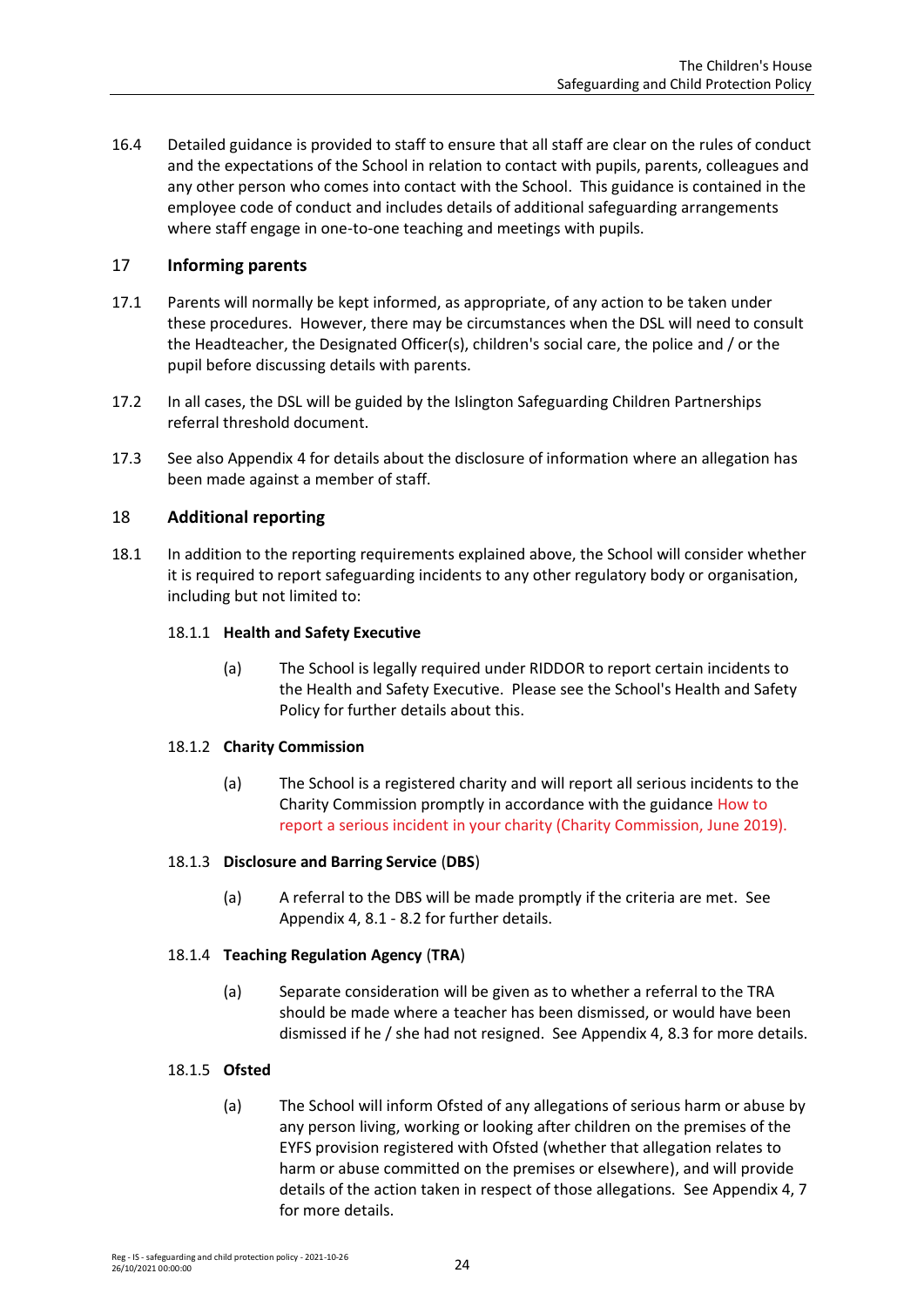## 18.1.6 **Insurers**

- (a) The School will consider whether it is necessary to report a safeguarding incident to the relevant insurers and / or brokers. It may be necessary to report to a number of insurers as there may be concurrent cover under existing and historic policies.
- (b) Care should be taken to ensure this is done before renewal to ensure that the School complies with its duties under the Insurance Act 2015. If the School is in any doubt with regard to the correct insurer and / or policy and / or if it is unable to locate the relevant insurer, professional advice should be sought.

# <span id="page-24-0"></span>19 **Safer recruitment and supervision of staff**

- 19.1 The School is committed to practising safer recruitment in checking the suitability of staff (including staff employed by another organisation). See the School's separate Recruitment, Selection and Vetting Policy.
- 19.2 The School maintains a single central register of appointments for all staff.
- 19.3 Staff connected to the School's early years and later years provisions are under an ongoing duty to inform the School if their circumstances change which would mean they meet any of the criteria for disqualification under the Childcare Act 2006. Staff should refer to the School's Recruitment, Selection and Vetting Policy for further information about this duty and to their contract of employment in respect of their ongoing duty to update the School.
- 19.4 The School's protocol for ensuring that visiting speakers are suitable and appropriately supervised is set out in the School's separate Risk Assessment Policy .

# <span id="page-24-1"></span>20 **Use of mobile technology**

- 20.1 The School's policy on the use of mobile technology, including phones and cameras, in the School, is as follows:
	- 20.1.1 the School's Acceptable use policy sets out the expectations on pupils from Nursery to Year 2. In all settings, pupils are not permitted to bring mobile phones or any mobile device with a camera facility onto the premises;
	- 20.1.2 all staff (including staff in the EYFS setting)] should use mobile devices and cameras in accordance with the guidance set out in the staff Code of Conduct;
	- 20.1.3 parents of all pupils (including parents of pupils in the EYFS setting) may bring mobile devices onto the premises but may only take photographs during events such as plays, concerts or sporting events for personal use. Parents should be reminded that the publication of such images (including on personal social networking sites even where access to the image may be limited) may be unlawful.
- 20.2 The School allows access to the internet onsite. Appropriate internet safety measures are taken to manage associated risks, including use of filters and monitoring of usage.
- 20.3 The School's approach to online safety is set out in the School's Online safety policy and Acceptable use policy for pupils and staff.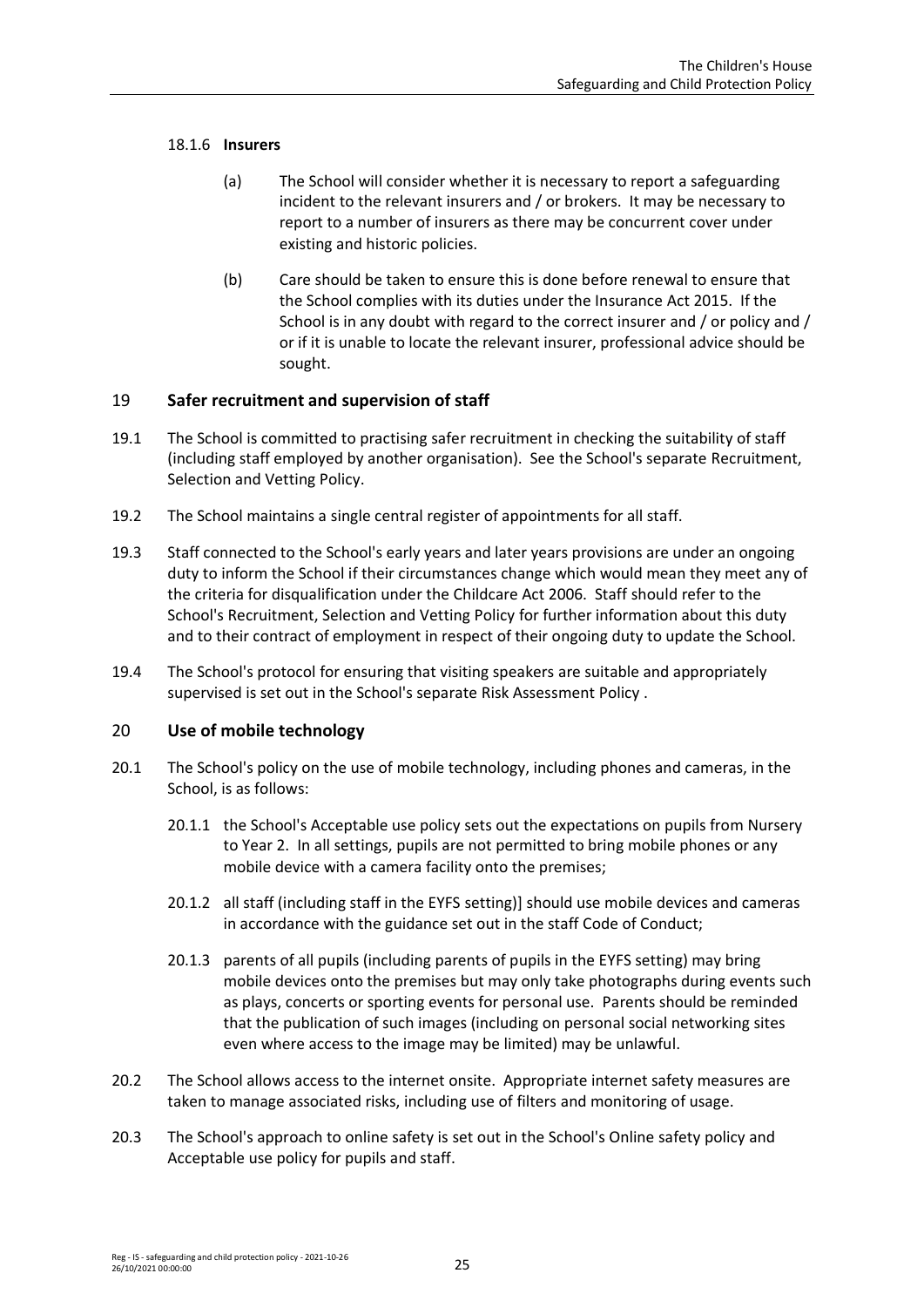# <span id="page-25-0"></span>21 **Training**

- 21.1 The School ensures that regular guidance and training is arranged on induction and at regular intervals thereafter so that staff understand what is expected of them by this policy and have the necessary knowledge and skills to carry out their roles<sup>8</sup>.
- 21.2 The level and frequency of training depends on the role of the individual member of staff.
- 21.3 The School maintains written records of all staff training.
- 21.4 All training will be carried out in accordance with the Islington Safeguarding Children Partnership procedures where possible.

#### 21.5 **Induction**

- 21.5.1 All staff, including temporary staff and volunteers, will be provided with induction training that includes (and where relevant includes the provision of copies of):
	- (a) this policy;
	- (b) the role, identity and contact details of the DSL and his / her Deputy;
	- (c) the Good Behaviour Policy and Behaviour Management Policy for pupils;
	- (d) the Anti-Bullying Policy, which includes details of the School's policy on cyberbullying and prejudice-based and discriminatory bullying ;
	- (e) the staff Code of conduct including the [•Whistleblowing policy / Acceptable use policy / Staff /pupil relationships, low level concerns policy / Staff social media policy];
	- (f) the safeguarding response to children who go missing from education;
	- (g) the School's approach to online safety;
	- (h) safeguarding training in accordance with Islington Safeguarding Partners' procedures including guidance on managing a report of peer-on-peer harmful sexual behaviour;
	- (i) where determined appropriate by the Proprietor, a copy of Annex A of KCSIE for those staff not working directly with children; or
	- (j) a copy of Part 1 and, where appropriate, Annex B of KCSIE for school leaders and those who work directly with children; and
	- (k) appropriate Prevent duty training.

#### 21.6 **Safeguarding training**

21.6.1 Staff not working directly with children will receive a copy of this policy and, where determined appropriate by the Proprietor, Annex A of KCSIE and will be required to confirm that they have read and understand these;

<sup>&</sup>lt;sup>8</sup> To reflect good practice the School may wish to check that its policies and procedures include reference to training provided to its staff to ensure that they have a basic understanding of safeguarding, including the identity of the School's DSL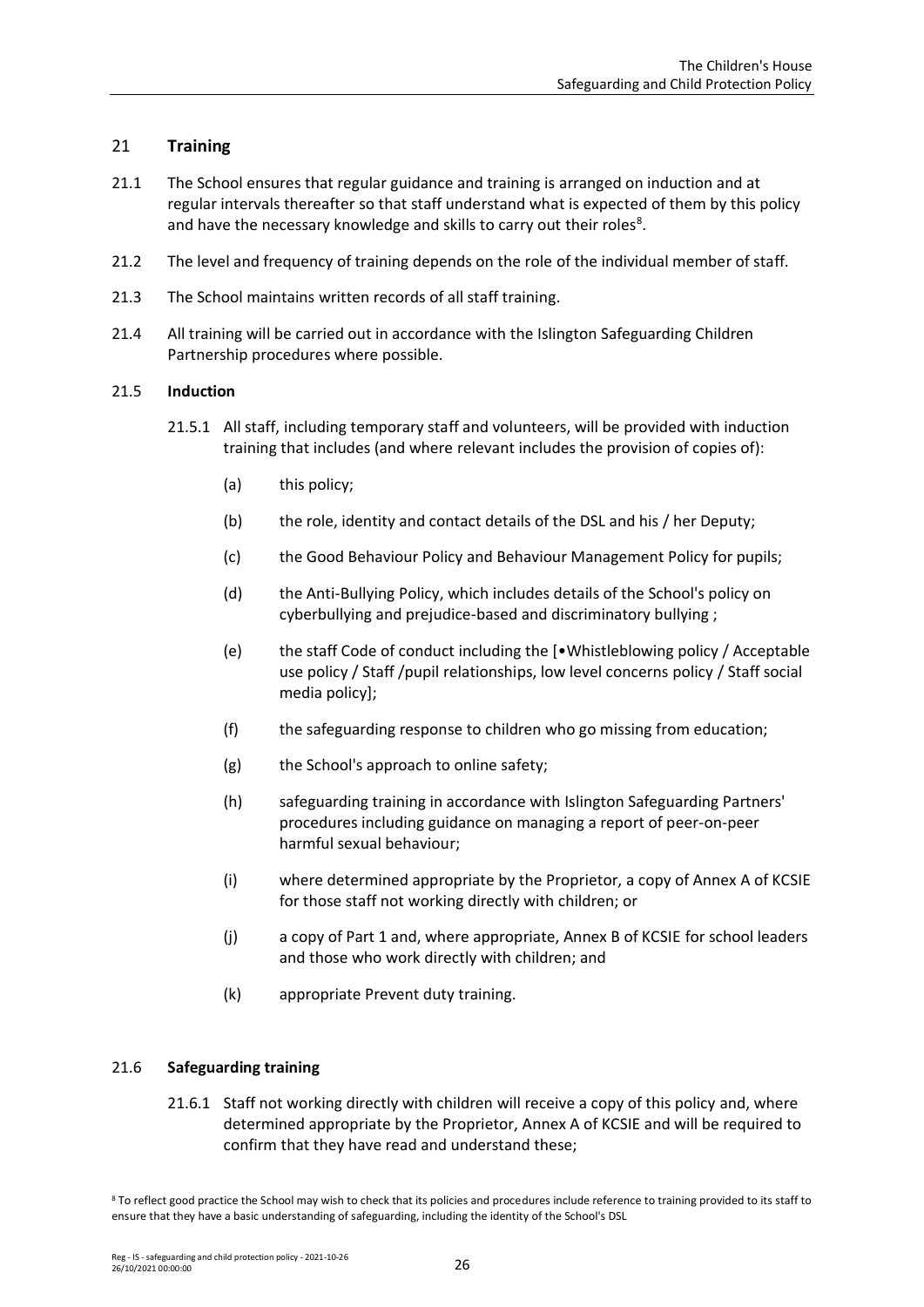- 21.6.2 School leaders and all staff working directly with children will receive a copy of this policy and Part 1 and where appropriate, Annex B of KCSIE, and will be required to confirm that they have read and understand these.
- 21.6.3 Members of the SLT (including the Headteacher) and the Nominated Safeguarding Lead will receive a copy of this policy and be expected to read all of KCSIE. All other Governors should read Part 1 and 2 of KCSIE.
- 21.6.4 The Headteacher and all staff members will undertake appropriate safeguarding training which will be updated at least annually and following consultation with the Islington Safeguarding Partners<sup>9</sup>. In addition, all staff members will receive informal safeguarding and child protection updates including online safety via email, ebulletins (including Islington's Safeguarding Children in Education monthly newsletters and weekly blogs) and staff meetings on a regular basis and at least annually.
- 21.6.5 Staff development training will also include training on online safety, searching pupils for prohibited and banned items, and Prevent duty training assessed as appropriate for them by the School.
- 21.6.6 Additionally, the School will make an assessment of the appropriate level and focus for staff training and responsiveness to specific safeguarding concerns such as radicalisation, peer on peer abuse, harmful sexual behaviour, child criminal and child sexual exploitation, female genital mutilation, cyberbullying, prejudiced-based and discriminatory bullying and mental health and to ensure that staff have the skills, knowledge and understanding to keep looked after children safe.
- 21.6.7 All Governors receive safeguarding training on induction. The Nominated Safeguarding Leads and Council of Management Chair will receive additional appropriate training to enable them to fulfil their safeguarding responsibilities. As part of that training the Nominated Safeguarding Leads and Chair will be expected to read the entirety of KCSIE. All other Council members will be expected to read Part 1 and 2 of KCSIE.
- 21.6.8 The School has mechanisms in place to assist staff to understand and discharge their role and responsibilities and to ensure that they have the relevant knowledge, skills and experience to safeguard children effectively, including questionnaires, staff meetings and professional development reviews within supervision meetings. This includes information on how staff can report concerns occurring out of hours /out of term time.

# 21.6.9 **Designated Safeguarding Lead** (**DSL**)

- (a) The DSL and Deputy DSL will undertake training to provide them with the knowledge and skills required to carry out the role. This training includes inter-agency working and Prevent awareness training and will be updated at least every two years.
- (b) In addition, their knowledge and skills will be refreshed at regular intervals, at least annually, to allow them to understand and keep up with any developments relevant to their role. For further details about the training of the DSL, see Annex C of KCSIE.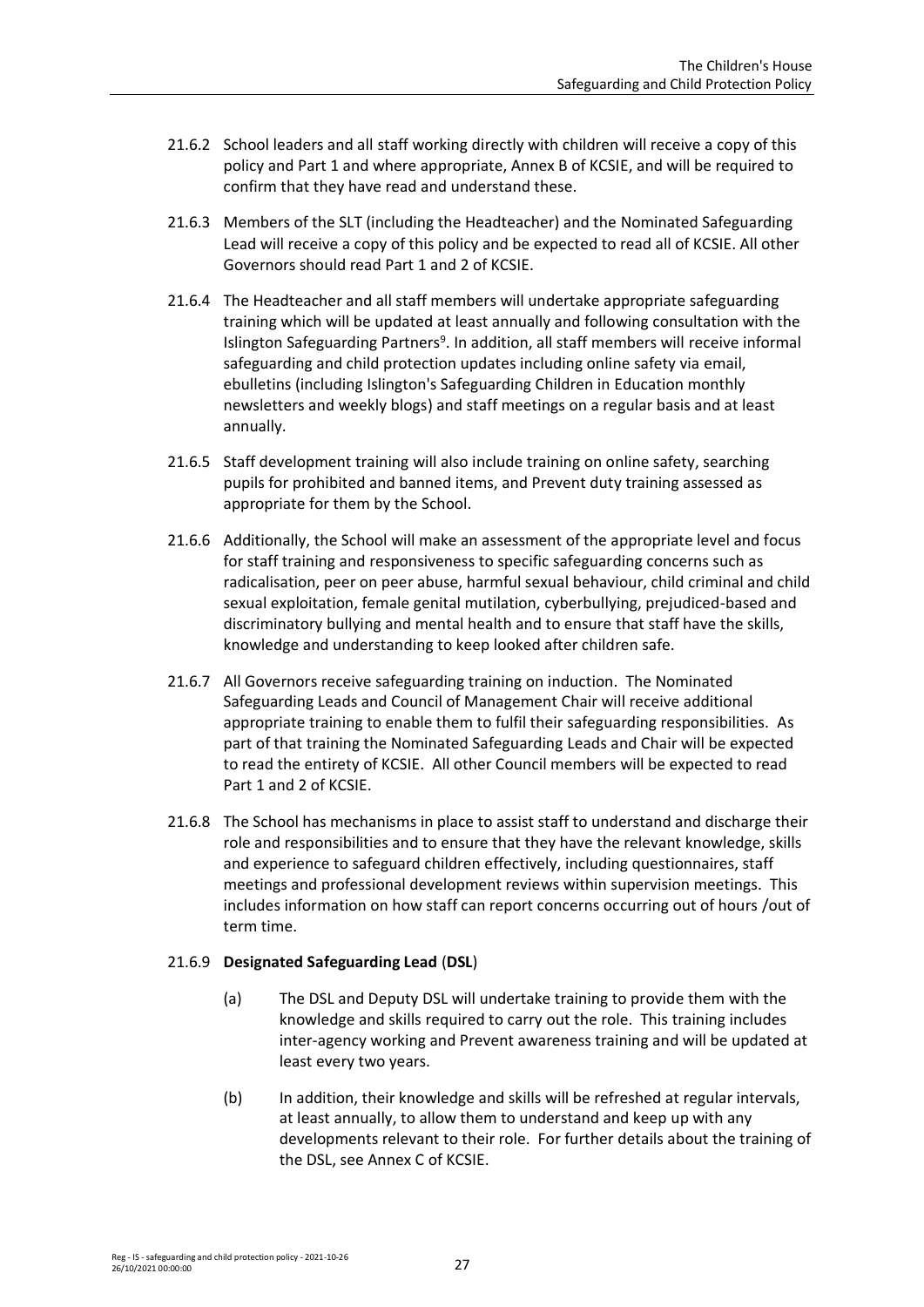(c) Prevent duty training will be consistent with the Government's Prevent training for schools. See [Educate Against Hate](https://educateagainsthate.com/) (HM Government, 2018) for further details.

# 21.6.10 **Teaching pupils about safeguarding**

- (a) The School teaches pupils about safeguarding through the curriculum and PSHE. This includes guidance on adjusting behaviour to reduce risks, particularly online, building resilience to protect themselves and their peers, fostering healthy and respectful relationships with others and providing information about who they should turn to for help.
- (b) The School recognises that a one size fits all approach may not be appropriate for children, and a more personalised or contextualised approach for more vulnerable children, victims of abuse and some SEND children might be needed.
- (c) Pupils are taught about harmful sexual behaviours, including sexual violence and sexual harassment, through PSHE Policy and RSE Policy together with PSHE education appropriate to their age and stage of development. It will tackle issues such as: healthy and respectful relationships, what respectful behaviour looks like, consent, gender roles, stereotyping, equality, body confidence and self-esteem, prejudiced behaviour, that sexual violence and sexual harassment is always wrong, and addressing cultures of sexual harassment.
- (d) Pupils are given the opportunity to talk about safeguarding issues within the classroom environment and are made aware of the processes by which any concerns they have can be raised, including the processes for reporting a concern about a friend or peer, and how any report will be handled.
- (e) The safe use of technology is a focus in all areas of the curriculum and key ICT safety messages are reinforced as part of assemblies and tutorial / pastoral activities so that pupils learn how to keep themselves safe on-line and when accessing remote learning e.g. through the School's platform *Seesaw*. The School has appropriate filters and monitoring systems in place (see the Online safety policy) and is mindful that this should not lead to unnecessary restrictions on learning.

# <span id="page-27-0"></span>22 **Monitoring and review**

- 22.1 The DSL will ensure that the procedures set out in this policy and the implementation of these procedures are updated and reviewed regularly, working with the Proprietor as necessary and seeking contributions from staff. The DSL will update the Senior Management Team regularly on the operation of the School's safeguarding arrangements.
- 22.2 Any safeguarding incidents at the School will be followed by a review of these procedures by the DSL and a report made to the Proprietor. Where an incident involves a member of staff, the Designated Officer(s) will be asked to assist in this review to determine whether any improvements can be made to the School's procedures. Any deficiencies or weaknesses with regards to safeguarding arrangements at any time will be remedied without delay.
- 22.3 This policy will be updated whenever needed to ensure that it remains up to date with safeguarding issues as they emerge and evolve, including in relation to lessons learnt.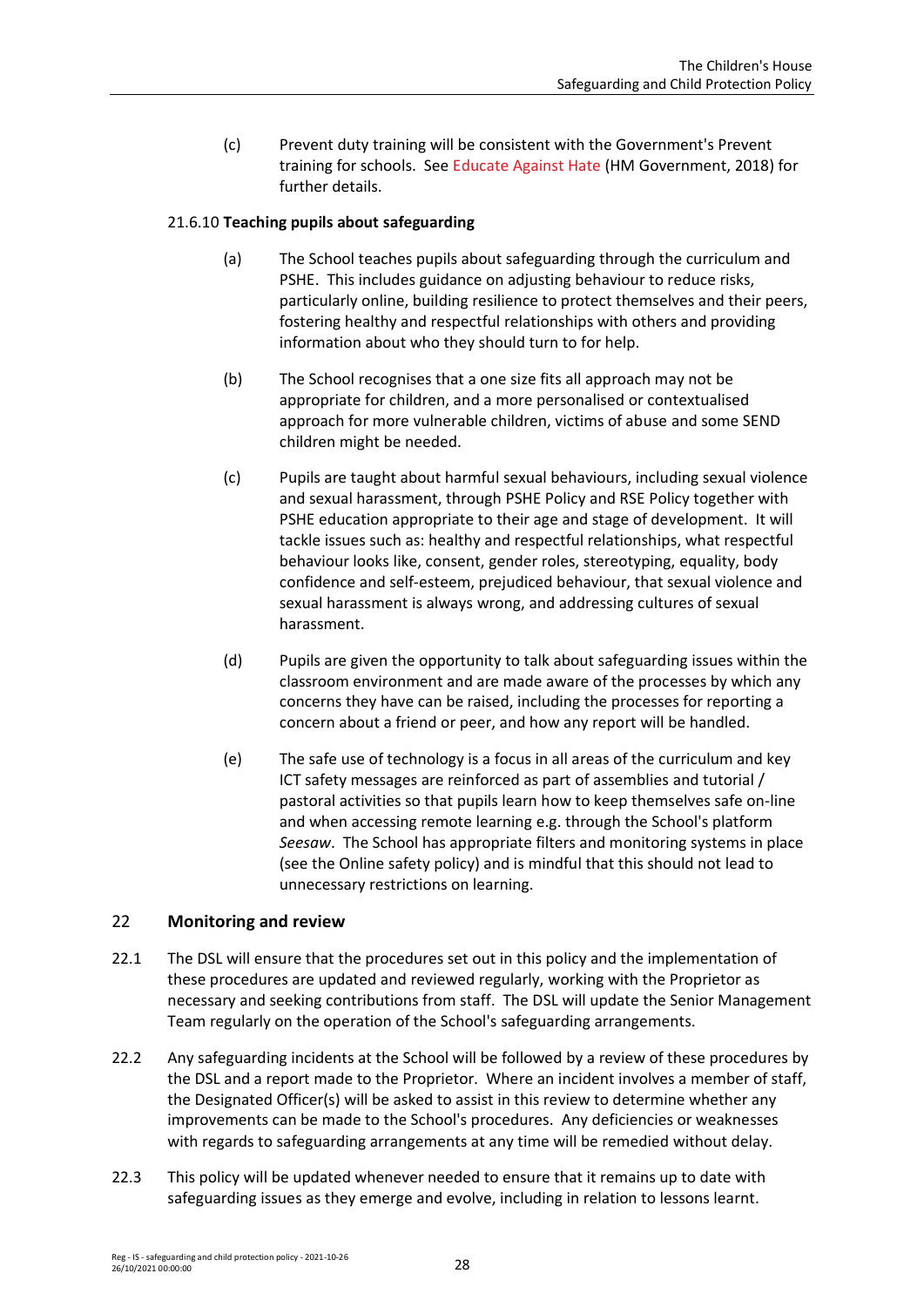- 22.4 The Proprietor will also undertake an annual review of this policy and the School's safeguarding procedures, including an update and review of the effectiveness of procedures and their implementation and the effectiveness of inter-agency working. It will also undertake an annual review of its approach to online safety, supported by an annual risk assessment that considers and reflects the risks its pupils face.
- 22.5 The DSL will report termly to the Council of Management on child protection. In addition to this, the DSL will also work with the Nominated Safeguarding Lead to prepare a written report commissioned by the Proprietor which can be shared with Islington Safeguarding Children Partnership on request. The written report should address how the School ensures that this policy is kept up to date; staff training on safeguarding; referral information; issues and themes which may have emerged in the School and how these have been handled, including lessons learned; and the contribution the School is making to multi-agency working in individual cases or local discussions on safeguarding matters. The Proprietor should also consider independent corroboration, such as:
	- 22.5.1 inspection of records or feedback from external agencies including the Designated Officer(s);
	- 22.5.2 reports of ISI inspections;
	- 22.5.3 the outcome of any relevant complaints, claims or related proceedings; and
	- 22.5.4 press reports.
- 22.6 The Proprietor will review the report, this policy and the implementation of its procedures and consider the proposed amendments to the policy before giving the revised policy its final approval. Detailed minutes recording the review by the Proprietor will be made.

# <span id="page-28-0"></span>23 **Record keeping**

- 23.1 All concerns, discussions and decisions made and the reasons for those decisions should be recorded in writing. Information should be kept confidential and stored securely. Concerns and referrals will be kept in a separate child protection file for each child. These should include:
	- 23.1.1 a clear and comprehensive summary of the concern;
	- 23.1.2 details of how the concern was followed up and resolved;
	- 23.1.3 a note of any action taken, decisions reached and the outcome.
- 23.2 The information created in connection with this policy may contain personal data. The School 's use of this personal data will be in accordance with data protection law. The School has published on its website privacy notices which explain how the School will use personal data.
- 23.3 All records created in accordance with this policy are managed in accordance with the School's policies that apply to the retention and destruction of records.
- 23.4 Insofar as pupil records are concerned:
	- 23.4.1 Staff must record all concerns about a pupil on the School's Record of Concern Form (the School's pro forma record which is available in the safeguarding folder in the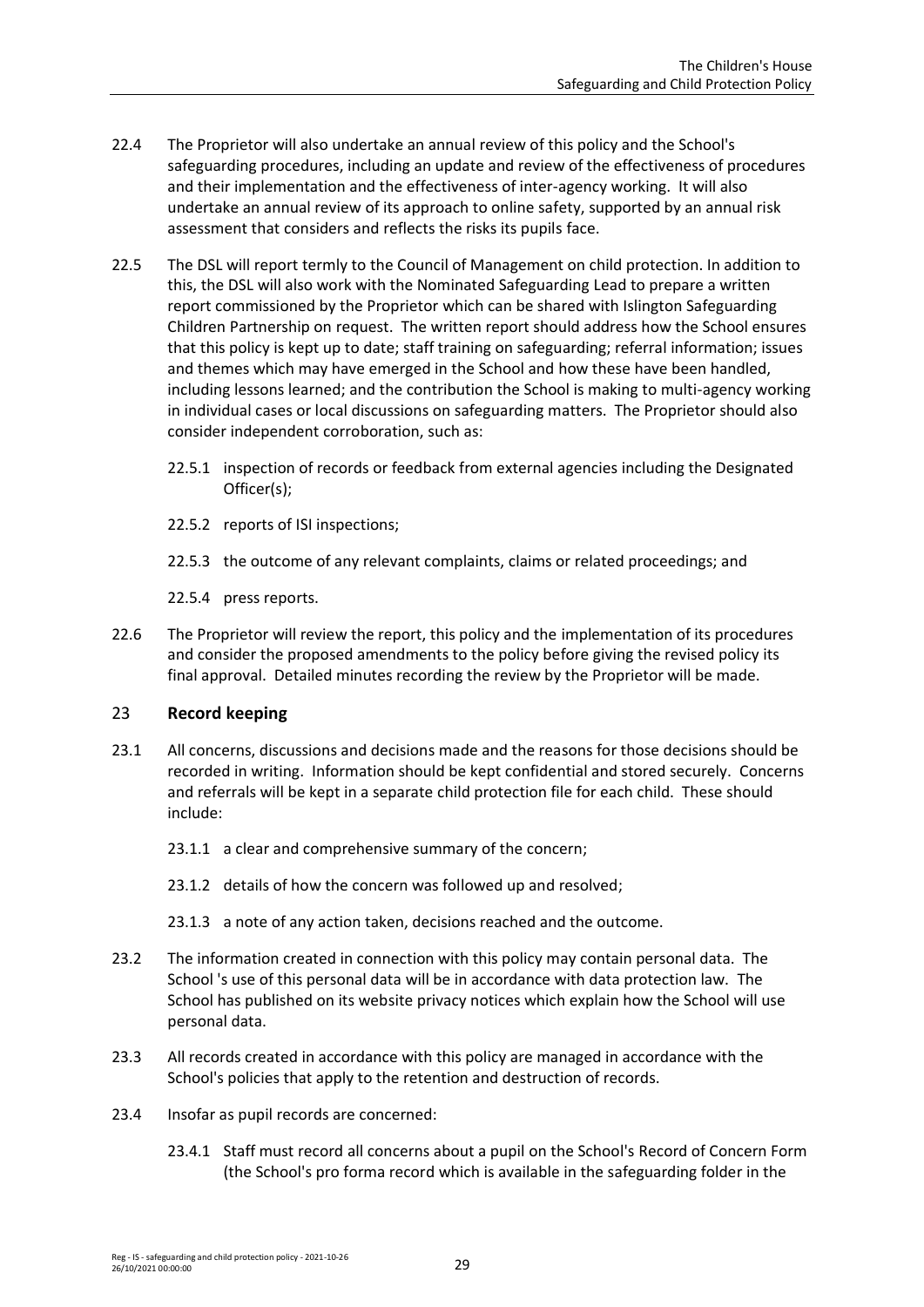School office. See Record of Concern Form and Record of Concern tracking form at [Appendix 6.](#page-59-0) Guidance on record keeping is set out i[n Appendix 2.](#page-45-0)

23.4.2 The DSL will open a child protection file following a report to them of a child protection concern about a pupil. The DSL will record all discussions with both colleagues and external agencies, decisions made and the reasons for them and detail of the action taken in the School's Record of Concern tracking form (the School's pro forma record which is available in the safeguarding folder in the School office). The DSL is also responsible for maintained the Chronology sheet for a child for whom a concern has been raised (see pro forma at [Appendix 6\)](#page-59-0).

## 23.5 **Information sharing and multi-agency working**

- 23.5.1 The School will treat all safeguarding information with an appropriate level of confidentiality, only involving others where appropriate. The School will always act in order to safeguard and promote the welfare of others.
- 23.5.2 The School understands that information sharing is essential for effective safeguarding and promoting the welfare of children and young people, including their educational outcomes. Fears about sharing information will not stand in the way of the need to promote the welfare, and protect the safety, of pupils, which is always the School's paramount concern. Schools have clear powers to share, hold and use information for these purposes and the UK GDPR and Data Protection Act 2018 provide a framework to ensure that personal information is shared appropriately.
- 23.5.3 When the School receives a request for safeguarding information (e.g. a subject access request from a parent or a request from the police), the School will carefully consider its response to make sure that any disclosure is in accordance with its obligations under the UK GDPR and Data Protection Act 2018. The School will also have regard to its data protection policies. The School's Data Protection Lead (Kate Orange) will work with the DSL as appropriate to determine what should be disclosed.
- 23.5.4 The School will co-operate with children's social care, and where appropriate the police, to ensure that all relevant information is shared for the purposes of early help assessments, and assessments and child protection investigations under the Children Act 1989.
- 23.5.5 Where allegations have been made against staff, the School will consult with the Designated Officer(s) and, where appropriate, the police and children's social care to agree the information that should be disclosed and to whom.
- 23.5.6 While the School will share information with those involved where and when it is appropriate to do so, they may be unable to for reasons of data protection and confidentiality, for example because to do so may pose a risk of harm to others or because it has been prohibited by external agencies.

#### <span id="page-29-0"></span>24 **Version control**

| Date of adoption of this policy    | December 2021 |
|------------------------------------|---------------|
| Date of last review of this policy | December 2021 |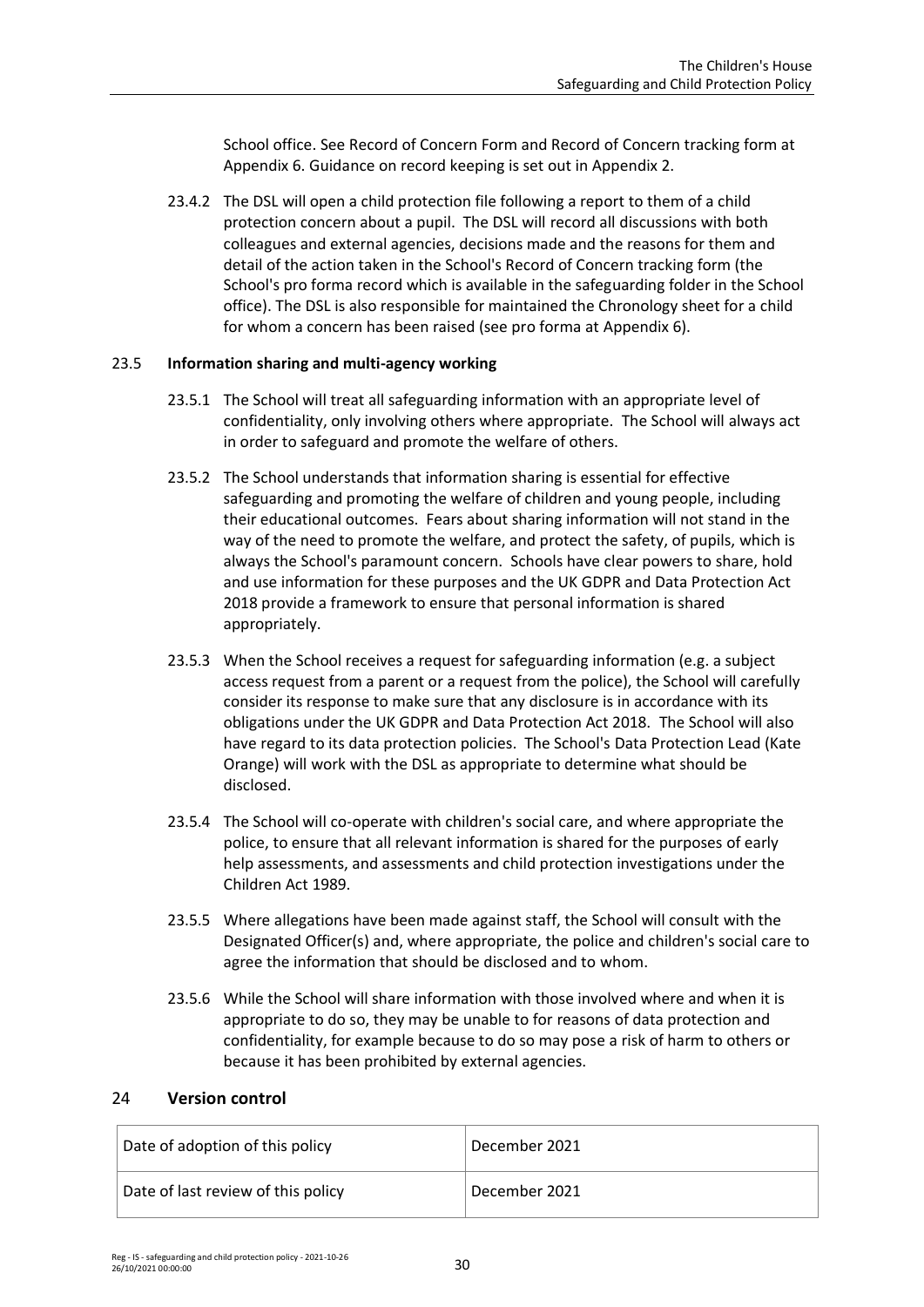| Date for next review of this policy | 1 <sup>st</sup> September 2022                      |
|-------------------------------------|-----------------------------------------------------|
| Policy owner (SMT)                  | Designated Safeguarding Leads                       |
| Policy owner (Proprietor)           | Dawn Brindle, Chair<br><b>Council of Management</b> |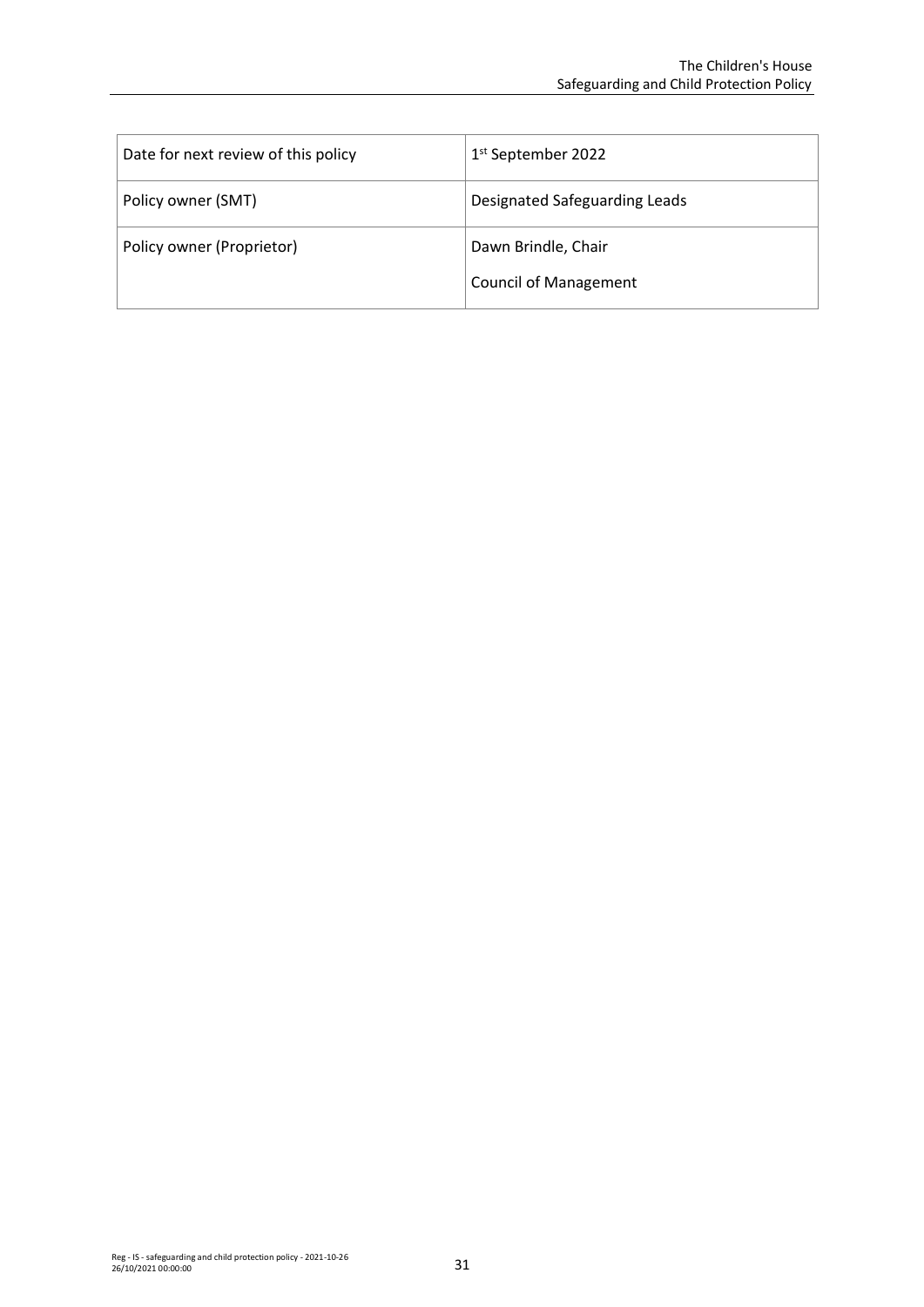# <span id="page-31-0"></span>**Appendix 1 Forms of abuse and neglect and specific safeguarding risks**

## 1 **Abuse and neglect**

- 1.1 Staff should be aware that abuse, neglect and safeguarding issues are rarely standalone events that can be covered by one definition or label and in most cases, multiple issues will overlap with one another, therefore staff should always be vigilant and always raise any concerns with the DSL (or deputy).
- 1.2 Children can also abuse their peers online, this can take the form of abusive, harassing, and misogynistic messages, the non-consensual sharing of indecent images, especially around chat groups, and the sharing of abusive images and pornography, to those who do not want to receive such content.

## 2 **Definitions of abuse and neglect**

- 2.1 **Abuse**: a form of maltreatment of a child. Somebody may abuse or neglect a child by inflicting harm or by failing to act to prevent harm. Children may be abused in a family or in an institutional or community setting by those known to them or, more rarely, by others. Abuse can take place wholly online, or technology may be used to facilitate offline abuse. They may be abused by an adult or adults or by another child or children.
- 2.2 **Physical abuse:** a form of abuse which may involve hitting, shaking, throwing, poisoning, burning or scalding, drowning, suffocating or otherwise causing physical harm to a child. Physical harm may also be caused when a parent or carer fabricates the symptoms of, or deliberately induces, illness in a child.
- 2.3 **Emotional abuse**: the persistent emotional maltreatment of a child such as to cause severe and adverse effects on the child's emotional development. It may involve conveying to a child that they are worthless or unloved, inadequate, or valued only insofar as they meet the needs of another person. It may include not giving the child opportunities to express their views, deliberately silencing them or "making fun" of what they say or how they communicate. It may feature age or developmentally inappropriate expectations being imposed on children. These may include interactions that are beyond a child's developmental capability as well as overprotection and limitation of exploration and learning, or preventing the child from participating in normal social interaction. It may involve seeing or hearing the ill treatment of another. It may involve serious bullying (including cyberbullying and prejudiced-based or discriminatory bullying), causing children frequently to feel frightened or in danger, or the exploitation or corruption of children. Some level of emotional abuse is involved in all types of maltreatment of a child, although it may occur alone.
- 2.4 **Sexual abuse** involves forcing or enticing a child or young person to take part in sexual activities, not necessarily involving a high level of violence, whether or not the child is aware of what is happening. The activities may involve physical contact, including assault by penetration (for example rape or oral sex) or non-penetrative acts such as masturbation, kissing, rubbing and touching outside of clothing. They may also include non-contact activities, such as involving children in looking at, or in the production of, sexual images, watching sexual activities, encouraging children to behave in sexually inappropriate ways, or grooming a child in preparation for abuse. Sexual abuse can take place online, and technology can be used to facilitate offline abuse. Sexual abuse is not solely perpetrated by adult males. Women can also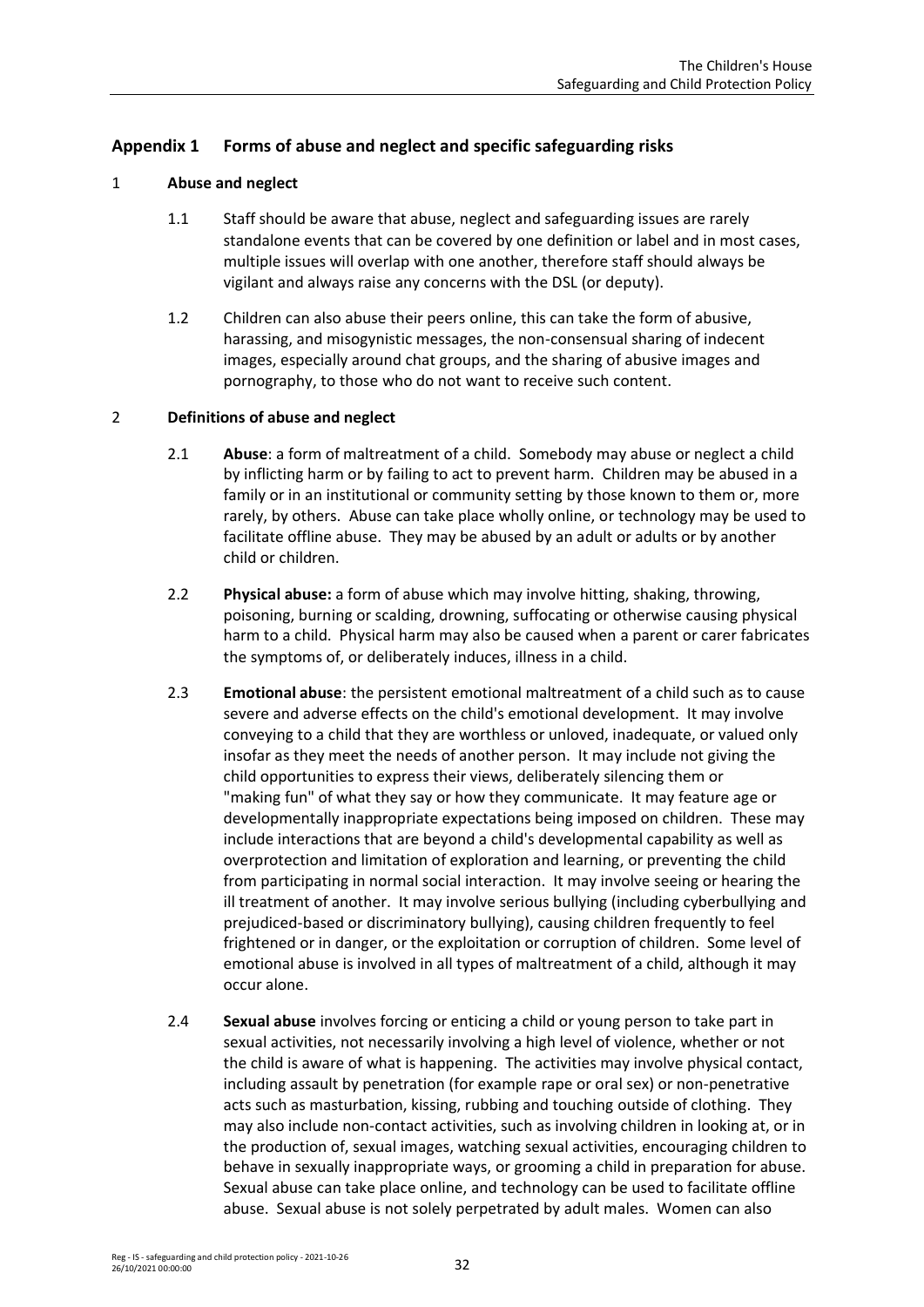commit acts of sexual abuse, as can other children. The sexual abuse of children by other children is a specific safeguarding issue (also known as peer on peer abuse) in education and all staff should be aware of it. The school policy and procedures can be found in [Appendix 3.](#page-47-0)

2.5 **Neglect**: the persistent failure to meet a child's basic physical and / or psychological needs, likely to result in the serious impairment of the child's health or development. Neglect may occur during pregnancy, for example, as a result of maternal substance abuse. Once a child is born, neglect may involve a parent or carer failing to: provide adequate food, clothing and shelter (including exclusion from home or abandonment); protect a child from physical and emotional harm or danger; ensure adequate supervision (including the use of inadequate care-givers); or ensure access to appropriate medical care or treatment. It may also include neglect of, or unresponsiveness to, a child's basic emotional needs.

# 3 **Signs of abuse**

- 3.1 Possible signs of abuse include, but are not limited to:
	- 3.1.1 the pupil says he / she has been abused or asks a question or makes a comment which gives rise to that inference;
	- 3.1.2 there is no reasonable or consistent explanation for a pupil's injury, the injury is unusual in kind or location or there have been a number of injuries and there is a pattern to the injuries;
	- 3.1.3 the pupil's behaviour stands out from the group as either being extreme model behaviour or extremely challenging behaviour, or there is a sudden or significant change in the pupil's behaviour;
	- 3.1.4 the pupil asks to drop subjects with a particular teacher and seems reluctant to discuss the reasons;
	- 3.1.5 the pupil's development is delayed, the pupil loses or gains weight or there is deterioration in the pupil's general well-being;
	- 3.1.6 the pupil appears neglected, e.g. dirty, hungry, inadequately clothed;
	- 3.1.7 the pupil is reluctant to go home, or has been openly rejected by his / her parents or carers; and
	- 3.1.8 inappropriate behaviour displayed by other members of staff or any other person working with children, for example inappropriate sexual comments; excessive one-to-one attention beyond the requirements of their usual role or responsibilities; or inappropriate sharing of images.
- 3.2 Mental health problems can also be a sign of abuse, neglect or exploitation.
- 3.3 The Islington Safeguarding Children Partnership can provide advice on the signs of abuse and the DfE advice [What to do if you're worried a child is being abused](https://www.gov.uk/government/publications/what-to-do-if-youre-worried-a-child-is-being-abused--2) (March 2015) provides advice in identifying child abuse. Th[e NSPCC website](https://www.nspcc.org.uk/) is also a good source of information and advice.

#### 4 **Specific safeguarding issues**

4.1 Statutory guidance acknowledges the following as specific safeguarding issues: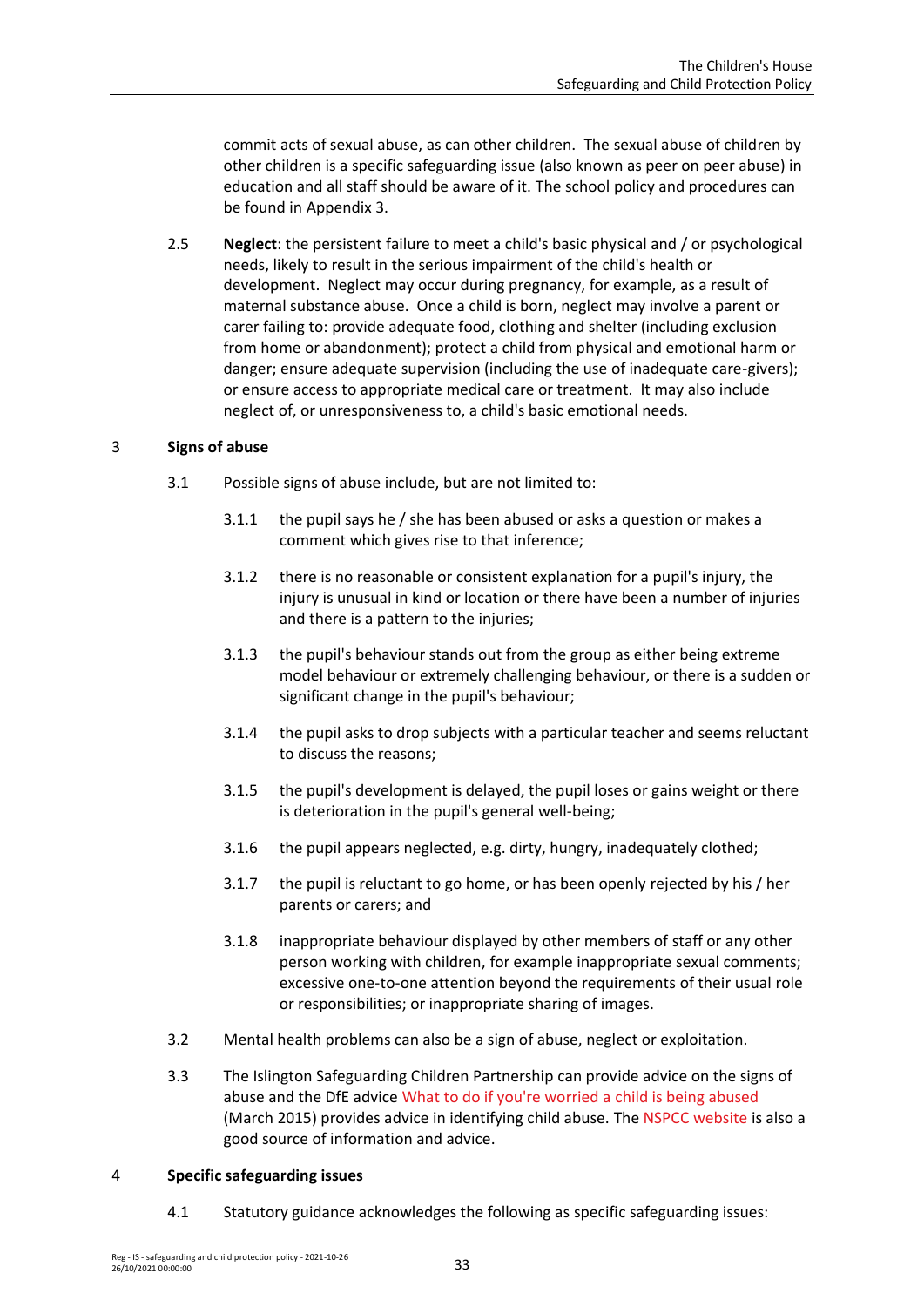- 4.1.1 child abduction and community safety incidents;
- 4.1.2 children and the court system;
- 4.1.3 children missing from education (see section [5](#page-33-0) below);
- 4.1.4 children with family members in prison;
- 4.1.5 child criminal exploitation and child sexual exploitation (see section [7](#page-34-0) below);
- 4.1.6 county lines (see section [8](#page-36-0) below);
- 4.1.7 modern slavery and the national referral mechanism;
- 4.1.8 cybercrime; (see section [10](#page-37-0) below)
- 4.1.9 domestic abuse (see section [11](#page-37-1) below);
- 4.1.10 homelessness;
- 4.1.11 so-called "honour-based" abuse (including Female Genital Mutilation and Forced marriage) (see sections [12,](#page-38-0) [13](#page-38-1) and [14](#page-39-0) below);
- 4.1.12 preventing radicalisation (see section [15](#page-39-1) below);
- 4.1.13 peer on peer / child on child abuse (se[e Appendix 3\)](#page-47-0);
- 4.1.14 sexual violence and sexual harassment between children in schools and colleges (see [Appendix 3\)](#page-47-0);
- 4.1.15 upskirting (see sectio[n 19](#page-42-0) below).
- 4.2 Guidance on children in further specific circumstances is also set out in the Islington Safeguarding Children Partnership procedures on: [http://www.islingtonscb.org.uk/Pages/Are%20you%20worried%20about%20a%20c](http://www.islingtonscb.org.uk/Pages/Are%20you%20worried%20about%20a%20child.aspx) [hild.aspx](http://www.islingtonscb.org.uk/Pages/Are%20you%20worried%20about%20a%20child.aspx)
- 4.3 Further advice and links to guidance on these specific safeguarding issues can be found in Annex A of KCSIE. Staff should be particularly aware of the safeguarding issues set out below.

## <span id="page-33-0"></span>5 **Children missing from education**

- 5.1 Children going missing, particularly persistently, can act as a vital warning sign of a range of safeguarding issues including neglect, sexual abuse and child sexual and criminal exploitation including involvement in county lines. School attendance registers are carefully monitored to identify any trends. Action should be taken in accordance with this policy if any absence of a pupil from the School gives rise to a concern about their welfare.
- 5.2 The school will educate pupils about the dangers of running away and encourage them to seek support rather than run away; some children run away because they feel there is no other option. Children and young people need to know where they can access help if they are thinking of running away and what alternatives are open to them. As a school, we are well placed to advise young people about the dangers of running away and to point them to available support.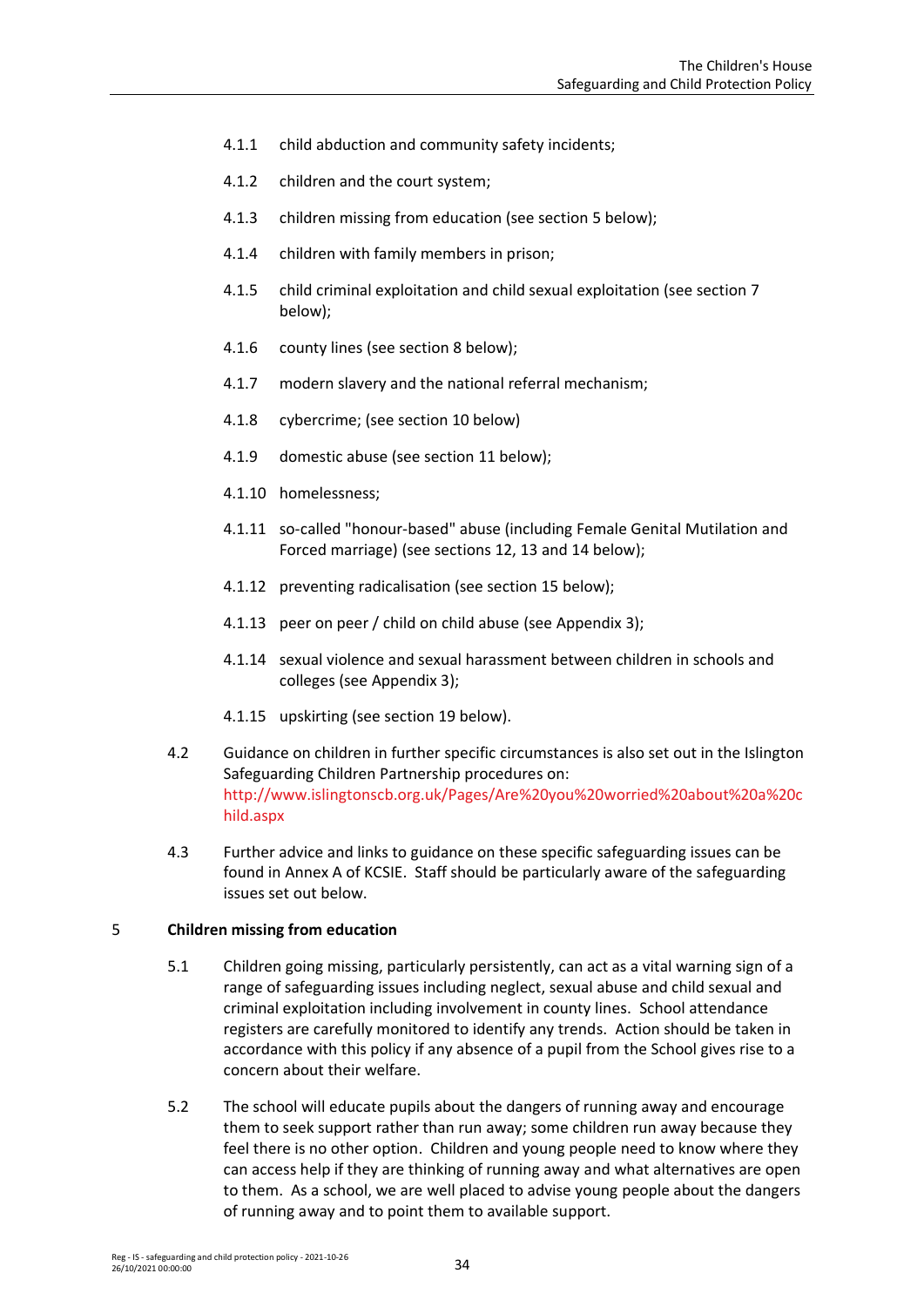- 5.3 Where reasonably possible the School will hold more than one emergency contact for each pupil.
- 5.4 The School shall inform the local authority of any pupil who is going to be added to or deleted from the School's admission register at non-standard transition points in accordance with the requirements of the Education (Pupil Registration) (England) Regulations 2006 (as amended).
- 5.5 Where the School removes a pupil from the admission register an Off-Rolling Form must be completed and sent to the Local Authority by email: [pupilservices@islington.gov.uk.](mailto:pupilservices@islington.gov.uk) The pro forma Off-Rolling Notification Form can be found at [Appendix 6.](#page-59-0)
- 5.6 This will assist the local authority to:
	- 5.6.1 fulfil its duty to identify children of compulsory school age who are missing from education; and
	- 5.6.2 follow up with any child who might be in danger of not receiving an education and who might be at risk of abuse, neglect or radicalisation or involvement with serious violent crime.
- 5.7 The School shall inform the local authority through the Missing Pupil Alert of any pupil who:
	- 5.7.1 fails to attend School regularly; or
	- 5.7.2 has been absent without the School's permission for a continuous period of ten school days or more, at such intervals as are agreed between the School and the local authority (or in default of such agreement, at intervals determined by the Secretary of State).
- 5.8 A copy of the Missing Pupil Alert can be found at [Appendix 6.](#page-59-0)

# 6 **Elective Home Education (EHE)**

6.1 Where a parent expresses their intention to remove a pupil from School with a view to educating at home, the School will work with the local authority and other key professionals to coordinate a meeting with parents where possible, ideally before a final decision has been made. This is to ensure parents have considered what is in the best interests of their child. This will be particularly important where a child has SEND, is vulnerable, and / or has a social worker.

# <span id="page-34-0"></span>7 **Child Sexual Exploitation (CSE) and Child criminal exploitation (CCE)**

- 7.1 Both CSE and CCE are forms of abuse where an individual or group (adult or another child) takes advantage of an imbalance of power to coerce, manipulate or deceive a child into taking part in sexual or criminal activity:
	- 7.1.1 in exchange for something the victim needs or wants e.g. money, gifts or affection; and / or
	- 7.1.2 for the financial advantage or increased status of the perpetrator or facilitator; and / or
	- 7.1.3 through violence or threat of violence to victims (and their families).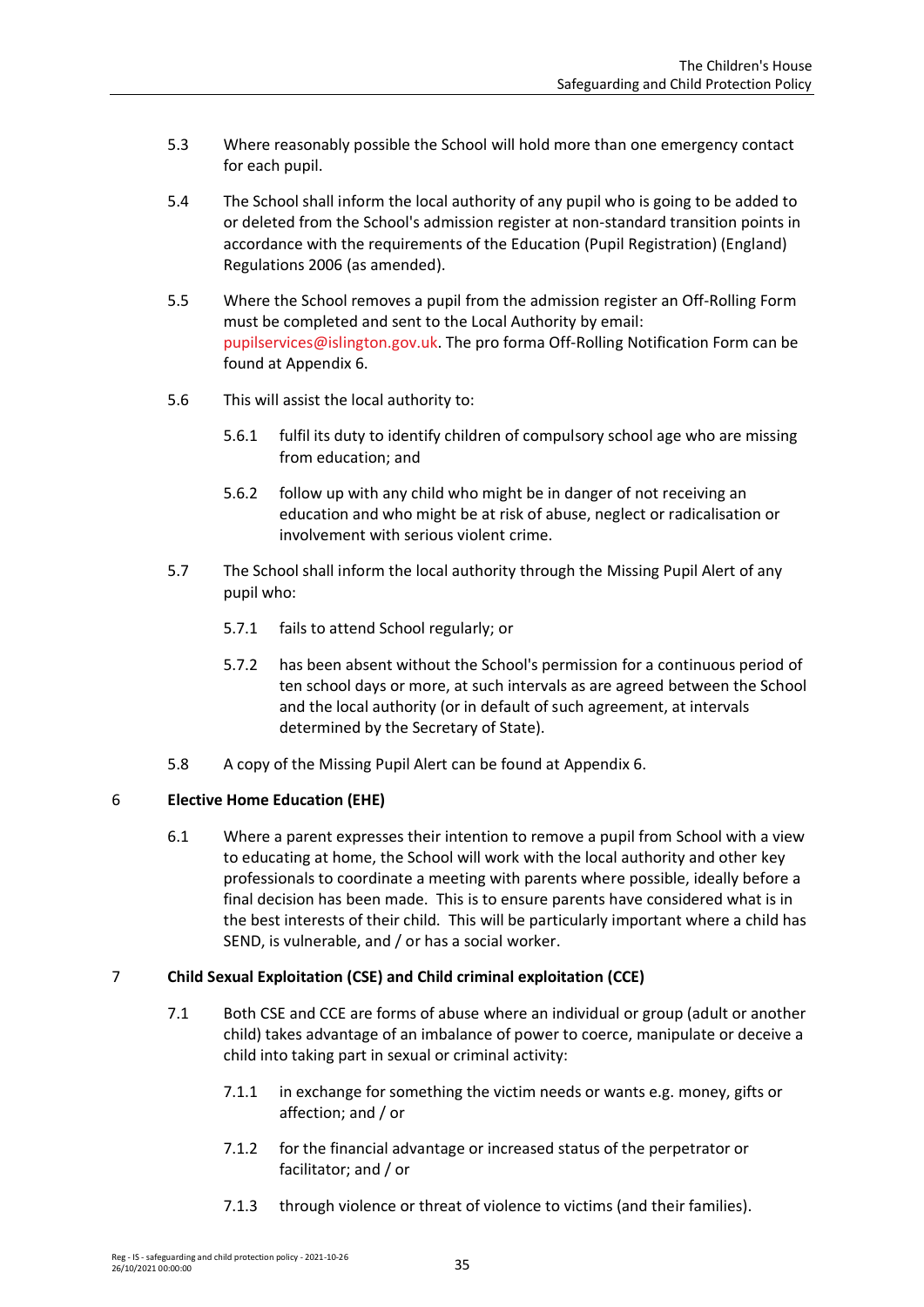- 7.2 Children can be exploited by adult males or females, as individuals or in groups. They may also be exploited by other children, who themselves may be experiencing exploitation - where this is the case, it is important that the child perpetrator is also recognised as a victim.
- 7.3 CSE and CCE can affect children of any sex and can include children who have been moved (commonly referred to as trafficking) for the purpose of exploitation.
- 7.4 International pupils may be particularly vulnerable to trafficking, particularly those who are or will be in the UK without their parent(s) or legal guardian, and schools which hold a Child Student sponsor licence may be targeted by traffickers as a means of facilitating a child's entry to the UK for the purposes of CSE or CCE.
- 7.5 The victim may have been exploited even if the activity appears consensual.
- 7.6 CCE can include children being coerced into moving drugs or money across the country (county lines), forced to shoplift or pickpocket, or to threaten other young people.
- 7.7 Some of the following can be indicators of both CSE and CCE, including children who:
	- 7.7.1 appear with unexplained gifts, money or new possessions;
	- 7.7.2 associate with other young people involved in exploitation;
	- 7.7.3 suffer from changes in emotional well-being;
	- 7.7.4 misuse drugs and alcohol;
	- 7.7.5 go missing for periods of time or regularly come home late; or
	- 7.7.6 regularly miss school or education or do not take part in education.
- 7.8 Children who have been exploited will need additional support to help maintain them in education.
- 7.9 CSE can be a one-off occurrence or a series of incidents over time and range from opportunistic to complex organised abuse. It can involve force and/or enticementbased methods of compliance and may, or may not, be accompanied by violence or threats of violence. For further local advice about CSE contact [Naomi.Bannister@islington.gov.uk.](mailto:Naomi.Bannister@islington.gov.uk)
- 7.10 The victim may have been sexually exploited even if the sexual activity appears consensual. CSE does not always involve physical contact; it can also occur through the use of technology. CSE can include both contact (penetrative and nonpenetrative acts) and non-contact sexual activity and may occur without the child or young person's immediate knowledge (e.g. through others copying videos or images they have created and posted on social media). The above CCE indicators can also be indicators of CSE, as can children who:
	- 7.10.1 have older boyfriends or girlfriends; or
	- 7.10.2 suffer from sexually transmitted infections or become pregnant.
- 7.11 For queries about CSE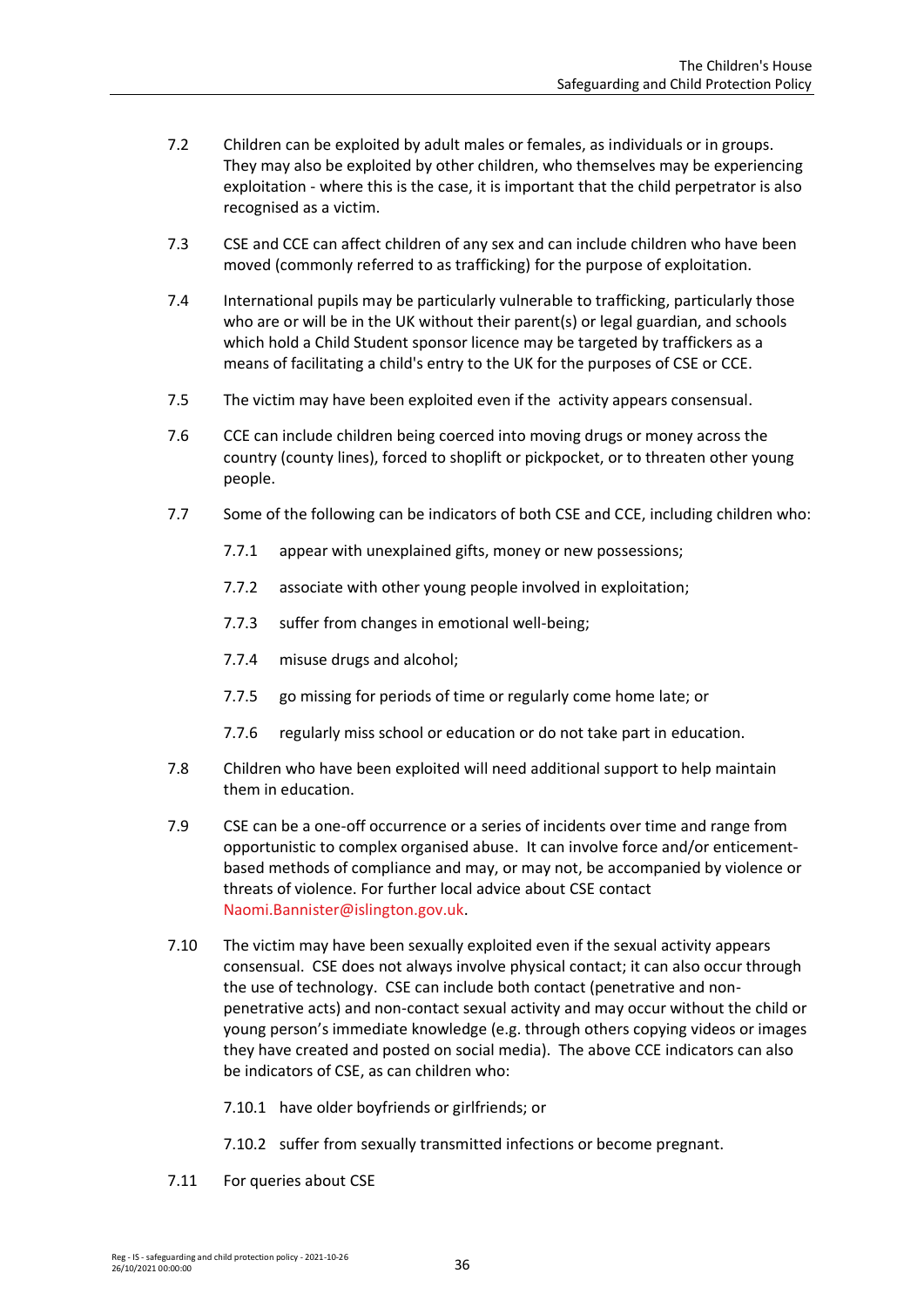## 8 **County lines**

- 8.1 County lines <sup>10</sup> is a term used to describe gangs and organised criminal networks involved in exporting illegal drugs (primarily crack cocaine and heroin) into one or more importing areas within the UK, using dedicated mobile phone lines or other form of "deal line". They are likely to exploit children and vulnerable adults to move store and sell drugs and money and they will often use coercion, intimidation, violence (including sexual violence) and weapons.
- 8.2 Children are increasingly being targeted and recruited online using social media. Children can easily become trapped by this type of exploitation as county lines gangs can manufacture drug debts which need to be worked off and can threaten serious violence and kidnap towards victims (and their families) if they attempt to leave the county lines network.
- 8.3 Number of the indicators for CSE and CCE as detailed above (and in Annex B of KCSIE) may also be applicable to children involved in county lines.
- 8.4 Additional reporting duties:
	- 8.4.1 if a child is suspected to be at risk of, or involved in county lines, a safeguarding referral should be considered alongside consideration of availability of local services / third sector providers who offer support to victims of county lines exploitation;
	- 8.4.2 where a pupil may have been trafficked for the purpose of transporting drugs, a referral to the National Referral Mechanism <sup>11</sup> should be considered.

### 9 **Serious violence**

- 9.1 Indicators which may signal children are at risk from, or are involved with serious violence crime may include:
	- 9.1.1 Increased absence from school;
	- 9.1.2 a change in friendships or relationships with older individuals or groups;
	- 9.1.3 a significant decline in performance;
	- 9.1.4 signs of self-harm or a significant change in wellbeing;
	- 9.1.5 signs of assault or unexplained injuries; and
	- 9.1.6 unexplained gifts or new positions (which may also indicate a child is at risk of criminal exploitation).
- 9.2 Staff should be aware of the range of risk factors which increase the likelihood of involvement in serious violence e.g. [being male], having frequently absent or permanently excluded from school, having experienced child maltreatment and having been involved in offending, such as theft or robbery. Further advice for schools is provided in the Home Office's Preventing youth violence and gang

<sup>&</sup>lt;sup>10</sup> See the Home Office's [Preventing youth violence and gang involvement](https://www.gov.uk/government/publications/advice-to-schools-and-colleges-on-gangs-and-youth-violence) and its Criminal exploitation of children and vulnerable adults: [county lines](https://www.gov.uk/government/publications/criminal-exploitation-of-children-and-vulnerable-adults-county-lines) guidance for more information.

<sup>&</sup>lt;sup>11</sup> For further information and a definition of trafficking, see: National Crime Agency - [modern slavery and human trafficking](https://www.nationalcrimeagency.gov.uk/what-we-do/crime-threats/modern-slavery-and-human-trafficking) and the DfE and Home Office guidance[: Trafficking: safeguarding children](https://www.gov.uk/government/publications/safeguarding-children-who-may-have-been-trafficked-practice-guidance)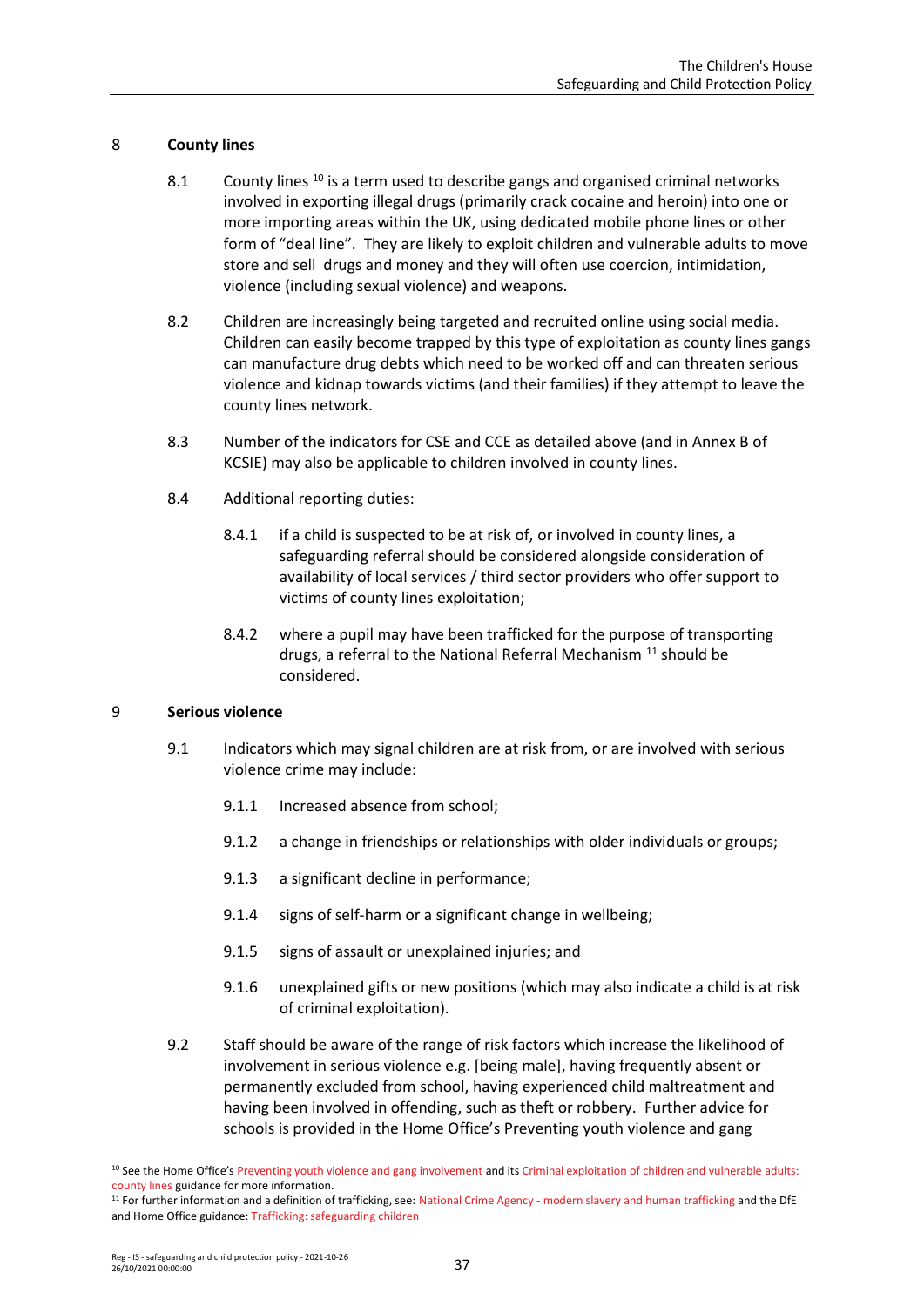involvement and its Criminal exploitation of children and vulnerable adults: county lines guidance**.**

### 10 **Cybercrime**

- 10.1 Cybercrime is a criminal activity committed using computers and / or the internet. It's broadly categorised as either "cyber-enabled" (crimes that can happen off-line but enabled at scale and speed online e.g. fraud, purchasing of illegal drugs, child sex abuse and exploitation) or "cyber-dependent" (crimes that can only be committed by using a computer).
- 10.2 Cyber-dependent crimes include:
	- 10.2.1 unauthorised access to computers (illegal hacking) e.g. accessing a school's computer network to look for test papers or change grades awarded;
	- 10.2.2 denial of Service (**Dos** or **DDos**) attacks or "booting" attempts to make a computer, network or website unavailable by overwhelming it with internet traffic;
	- 10.2.3 making, supplying or obtaining malware e.g. viruses, spyware, ransomware, botnets and Remote Access Trojans with intent to commit further offence.
- 10.3 Children with particular skills and interest in computing and technology may inadvertently or deliberately stray into cyber-dependent crime.
- 10.4 The DSL (or deputy) should consider referring into the Cyber Choices programme if they have concerns. This is a nationwide programme which intervenes when young people are at risk of committing, or being drawn into, low level cyber-dependent offences and divert them to a more positive use of their skills and interests.

### 11 **Domestic abuse**

- 11.1 The statutory definition of domestic violence and abuse is based on the previous cross-government definition: it is any incident or pattern of incidents of controlling, coercive, threatening behaviour, violence or abuse between those aged 16 or over who are, or have been, intimate partners or family members regardless of gender or sexuality. The definition captures a range of different abusive behaviours, including physical, sexual, emotional and economic abuse and coercive and controlling behaviour. The Domestic Abuse Act 2021 now recognises the impact of domestic abuse on children, as victims in their own right, if they see hear or experience the effects of abuse.
- 11.2 All children can witness and be adversely affected by domestic abuse in the context of their home life where domestic abuse occurs between family members. Exposure to domestic abuse and / or violence can have a serious, long lasting emotional and psychological impact on children. In some cases, a child may blame themselves for the abuse or may have had to leave the family home as a result.
- 11.3 Further advice on identifying children who are affected by domestic abuse and how they can be helped can be found in Annex B of KCSIE and [https://www.islingtonscp.org.uk/professionals/key-practice-guidance/domestic](https://www.islingtonscp.org.uk/professionals/key-practice-guidance/domestic-violence)[violence.](https://www.islingtonscp.org.uk/professionals/key-practice-guidance/domestic-violence) This includes details about Operation Encompass which operates in all police forces across England, helping schools and police work together to provide emotional and practical help to children.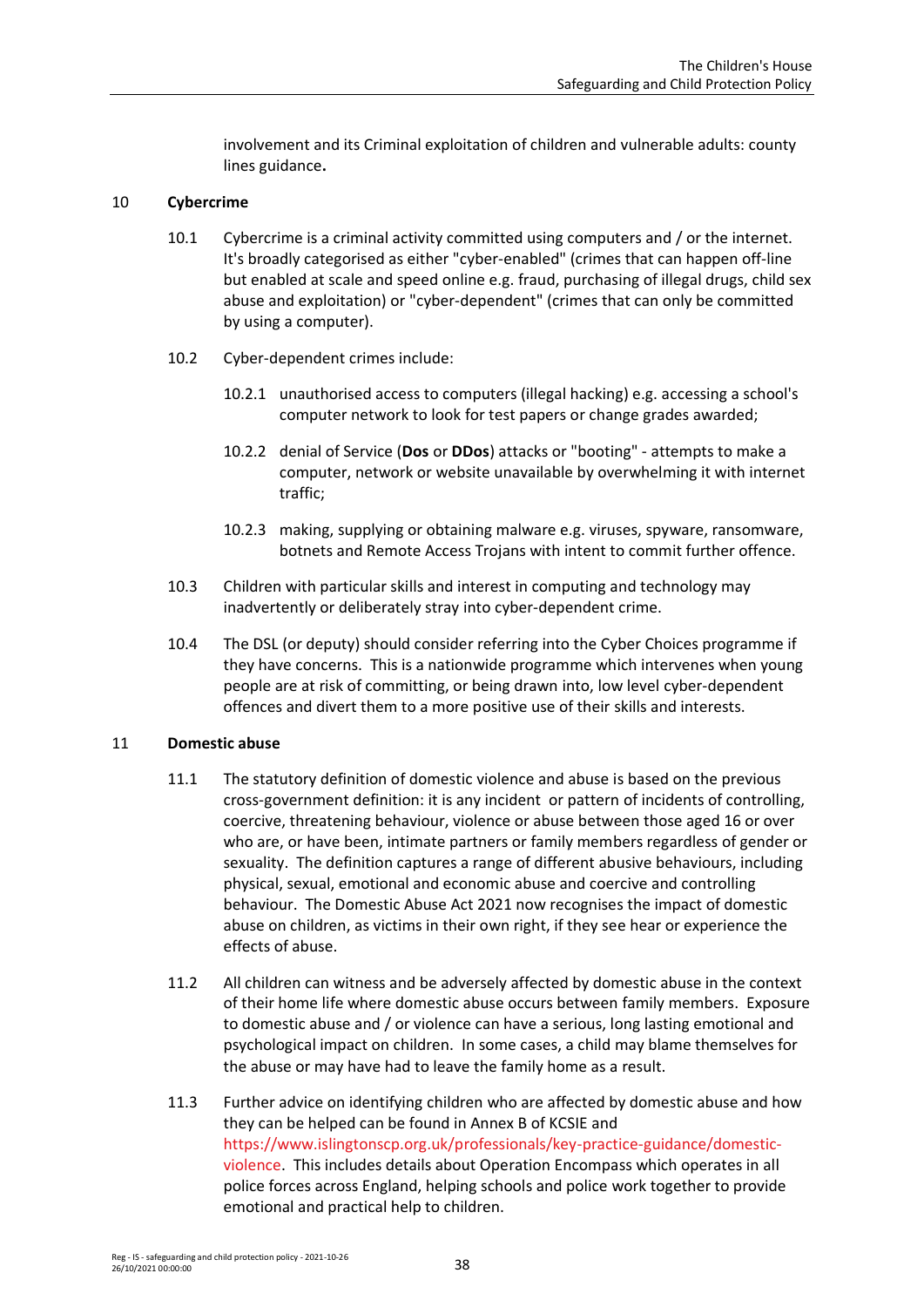## 12 **So-called "honour-based" abuse**

- 12.1 All forms of so-called "honour-based" abuse are abuse (regardless of motivation) and should be handled and escalated as such. Abuse committed in the context of preserving "honour" often involves additional risk factors such as a wider network of family or community pressure and the possibility of multiple perpetrators which should be taken into account when deciding what safeguarding action to take. Staff should speak to the DSL if they have any doubts.
- 12.2 If appropriate, the DSL will activate local safeguarding procedures, using existing national and local protocols for multiagency liaison with police and children's social care.

### 13 **Female genital mutilation (FGM)**

- 13.1 FGM is a form of so-called "honour-based" abuse. It comprises all procedures involving partial or total removal of the external female genitalia or other injury to the female genital organs. It is illegal in the UK and a form of child abuse with long lasting harmful consequences.
- 13.2 There is a range of potential indicators that a child or young person may be at risk of FGM. Guidance on the warning signs that FGM may be about to take place, or may have already taken place, can be found on pages 38-43 of the [Multi-agency statutory](https://www.gov.uk/government/publications/multi-agency-statutory-guidance-on-female-genital-mutilation)  [guidance on FGM \(](https://www.gov.uk/government/publications/multi-agency-statutory-guidance-on-female-genital-mutilation)HM Government, July 2020) (pages 61-63 focus on the role of schools).
- 13.3 All staff must be aware of the requirement for teachers to report to the police where they discover (either through disclosure by the victim or visual evidence) that FGM appears to have been carried out on a girl under 18. The report should be made orally by calling 101, the single non-emergency number. Those failing to report such cases will face disciplinary sanctions. It will be rare for teachers to see visual evidence, and they should not be examining pupils. Unless the teacher has a good reason not to, they should still consider and discuss any such case with the DSL and involve children's social care as appropriate.
- 13.4 Any information or concern that a child is at immediate risk of or has undergone FGM should result in a child protection referral to the Children's Services Contact Team on 020 7527 7400. If there are concerns that a girl is going to be cut, the DSL should complete the ISCB FGM Risk Assessment Tool: [https://www.islington.gov.uk/~/media/sharepoint-lists/public](https://www.islington.gov.uk/~/media/sharepoint-lists/public-records/communitysafetyandemergencies/information/adviceandguidance/20182019/20181004fgmriskassessmenttool1.pdf)[records/communitysafetyandemergencies/information/adviceandguidance/201820](https://www.islington.gov.uk/~/media/sharepoint-lists/public-records/communitysafetyandemergencies/information/adviceandguidance/20182019/20181004fgmriskassessmenttool1.pdf) [19/20181004fgmriskassessmenttool1.pdf](https://www.islington.gov.uk/~/media/sharepoint-lists/public-records/communitysafetyandemergencies/information/adviceandguidance/20182019/20181004fgmriskassessmenttool1.pdf) to identify the relevant indicators and inform further action.
- 13.5 If the teacher is unsure whether this reporting duty applies, they must refer the matter to the DSL in accordance with this policy. See the Home Office guidance [Mandatory reporting of female genital mutilation -](https://www.gov.uk/government/publications/mandatory-reporting-of-female-genital-mutilation-procedural-information) procedural information (January [2020\)](https://www.gov.uk/government/publications/mandatory-reporting-of-female-genital-mutilation-procedural-information) for further details about the duty.
- 13.6 Guidance published by th[e Department for Health](https://www.gov.uk/government/publications/fgm-mandatory-reporting-in-healthcare) also provides useful information and support for health professionals which will be taken into account by the School's medical staff. The National FGM Centre has also produced FGM guidance to help schools understand their role in safeguarding girls, engaging parents and teaching about FGM.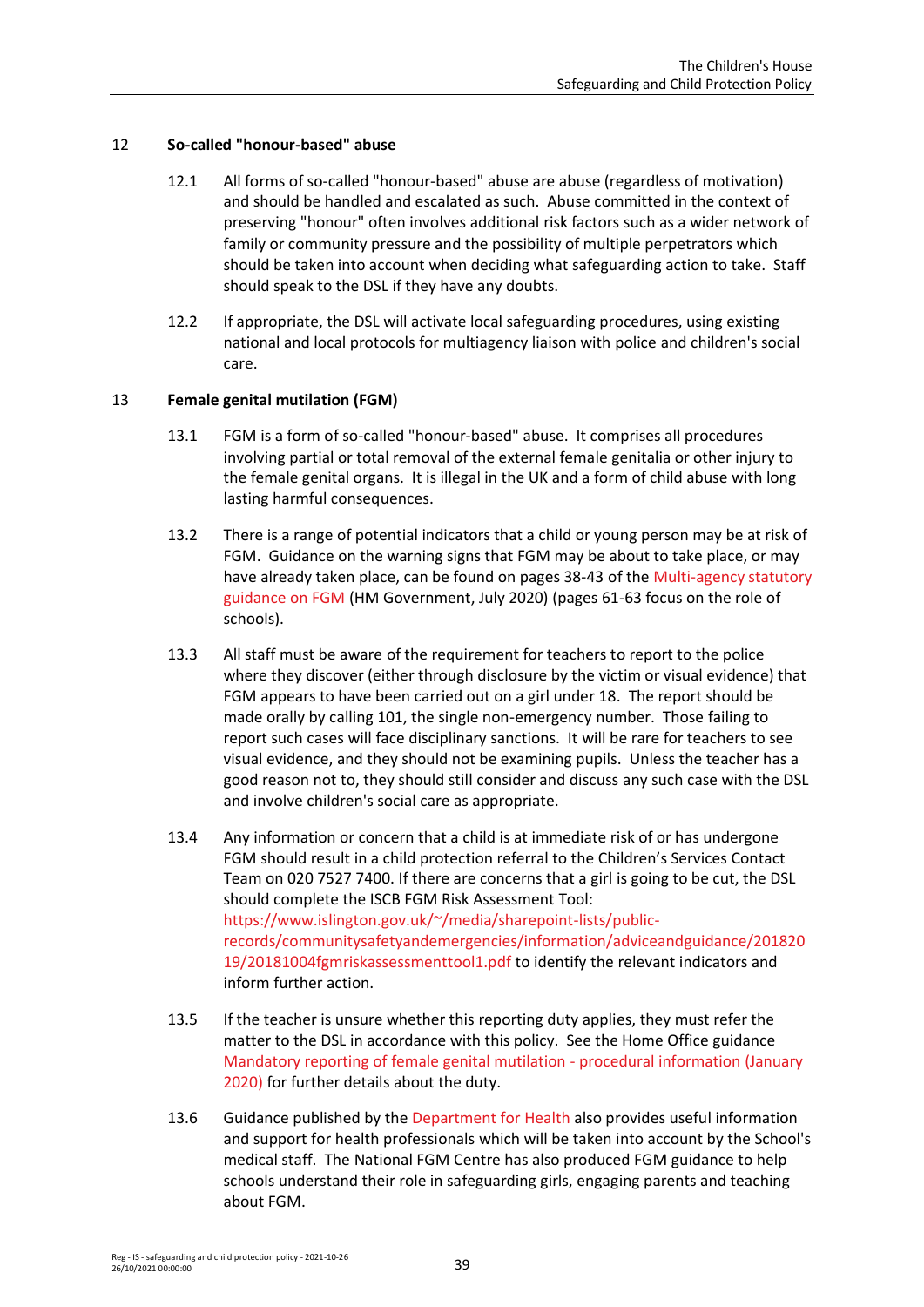### 14 **Forced marriage**

- 14.1 Forced marriage is also a form of so-called "honour-based" abuse. Forcing a person into marriage is a crime in England and Wales. A forced marriage is one entered into without the full and free consent of one or both parties and where violence, threats or any other form or coercion is used to cause a person to enter into a marriage. Threats can be physical or emotional and psychological. A lack of full and free consent can be where a person does not consent or where they cannot consent (if they have learning disabilities, for example). Nevertheless, some communities use religion and culture as a way to coerce a person into marriage.
- 14.2 Guidance on the warning signs that forced marriage may be about to take place, or may have already taken place, can be found on pages 13-14 of the [Multi-agency](https://www.gov.uk/government/uploads/system/uploads/attachment_data/file/322307/HMG_MULTI_AGENCY_PRACTICE_GUIDELINES_v1_180614_FINAL.pdf)  [guidelines: handling case of forced marriage](https://www.gov.uk/government/uploads/system/uploads/attachment_data/file/322307/HMG_MULTI_AGENCY_PRACTICE_GUIDELINES_v1_180614_FINAL.pdf) (HM Government, June 2014).
- 14.3 Staff should speak to the DSL if they have any concerns. Pages 32-36 of the [Multi](https://www.gov.uk/government/uploads/system/uploads/attachment_data/file/322307/HMG_MULTI_AGENCY_PRACTICE_GUIDELINES_v1_180614_FINAL.pdf)[agency guidelines: handling case of forced marriage \(](https://www.gov.uk/government/uploads/system/uploads/attachment_data/file/322307/HMG_MULTI_AGENCY_PRACTICE_GUIDELINES_v1_180614_FINAL.pdf)HM Government, June 2014) focus on the role of schools in detecting and reporting forced marriage and the Forced Marriage Unit can be contacted on 020 7008 0151 or [fmu@fco.gov.uk](file://///profiles-04/ctx_redirected$/NRPortbl/1901/AppData/Local/Microsoft/Windows/833/My%20Documents/NRPortbl/LIVE/833/fmu@fco.gov.uk) for advice and information. Further information and guidance can be obtained from the Karma Nirvana Honour Network Helpline on 0800 5999 247.

### 15 **Radicalisation and the Prevent duty**

- 15.1 The School has a legal duty to have due regard to the need to prevent people from being drawn into terrorism.
- 15.2 The School aims to build pupils' resilience to radicalisation by promoting fundamental British values and enabling them to challenge extremist views. Being drawn into terrorism includes not just violent extremism but also non-violent extremism, which can create an atmosphere conducive to terrorism and can popularise views which terrorists exploit. The School is committed to providing a safe space in which children, young people and staff can understand and discuss sensitive topics, including terrorism and the extremist ideas that are part of terrorist ideology, understand the risks associated with terrorism and develop the knowledge and skills to be able to challenge extremist arguments.
- 15.3 The School has adopted the government's definitions for the purposes of compliance with the Prevent duty:
- 15.4 **Extremism:** "*vocal or active opposition to fundamental British values, including democracy, the rule of law, individual liberty and mutual respect and tolerance of different faiths and beliefs. We also include in our definition of extremism calls for the death of members of our armed forces, whether in this country or overseas*"
- 15.5 **Radicalisation:** "*the process by which a person comes to support terrorism and forms of extremist ideologies associated with terrorist groups.*"
- 15.6 **Terrorism**: "*an action that endangers or causes serious violence to a person/people; causes serious damage to property; or seriously interferes or disrupts an electronic system. The use or threat must be designed to influence the government or to intimidate the public and made for the purpose of advancing a political, religious or ideological cause*."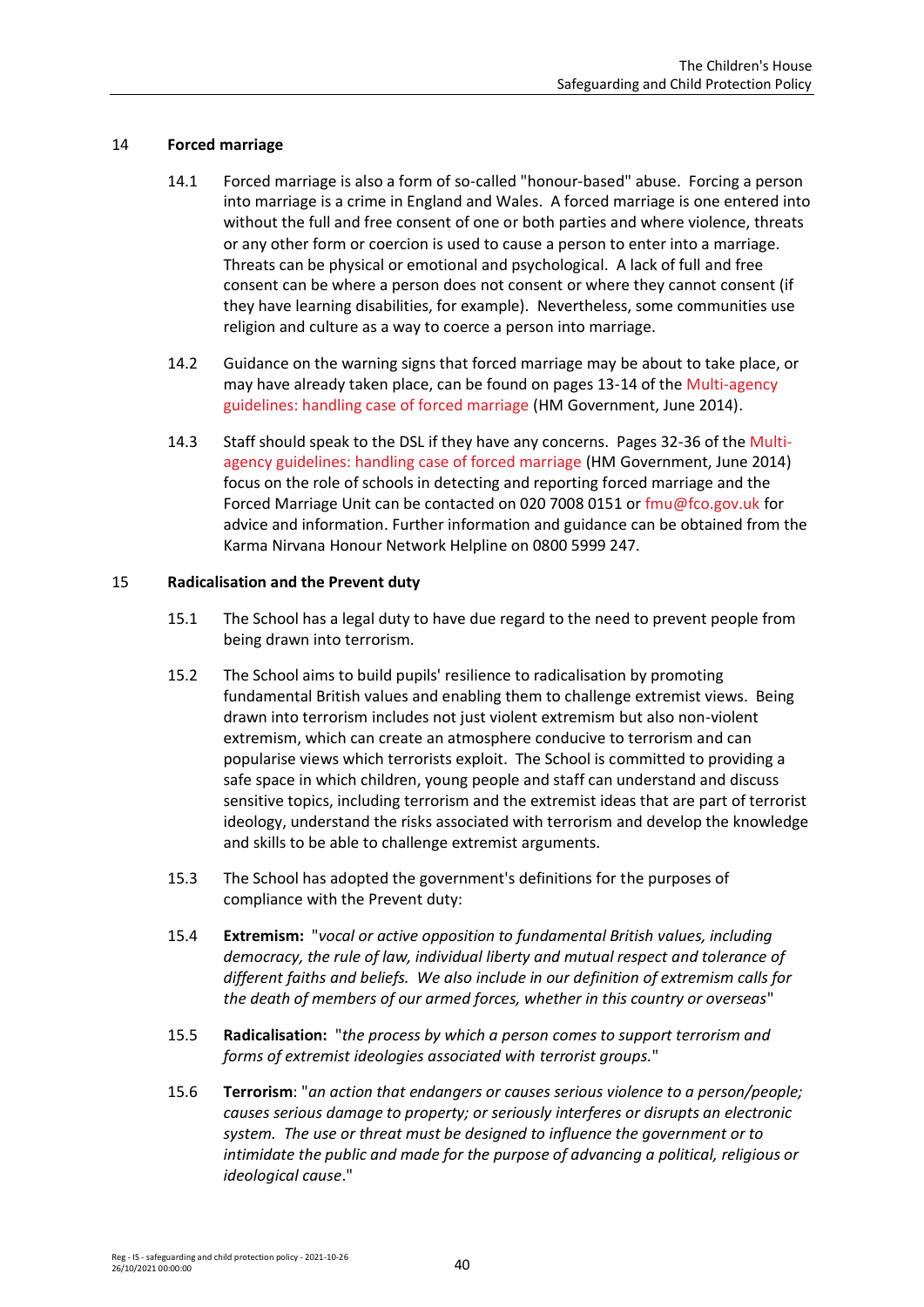- 15.7 There is no single way of identifying an individual who is likely to be susceptible an extremist ideology. Background factors combined with specific influences such as family and friends may contribute to a child's vulnerability. Radicalisation can occur through many different methods (such as social media) and settings (such as the internet).
- 15.8 It is possible to protect vulnerable people from extremist ideology and intervene to prevent those at risk of radicalisation being radicalised. As with managing other safeguarding risks, staff should be alert to changes in children's behaviour which could indicate that they may be in need of help or protection. School staff should use their professional judgement in identifying children who might be at risk of radicalisation and act proportionately which may include the DSL making a Prevent referral.
- 15.9 Prevent referrals may be passed to a multi-agency Channel panel, which will discuss the individual referred to determine whether they are vulnerable to being drawn into terrorism and consider the appropriate support required. An individual's engagement with the programme is entirely voluntary at all stages. Guidance on Channel is available at: [Channel duty guidance: protecting vulnerable people from](https://www.gov.uk/government/publications/channel-and-prevent-multi-agency-panel-pmap-guidance)  [being drawn into terrorism](https://www.gov.uk/government/publications/channel-and-prevent-multi-agency-panel-pmap-guidance) (HM Government, February 2021) The DfE and Home Office's briefing note [The use of social media for online radicalisation \(](https://www.gov.uk/government/uploads/system/uploads/attachment_data/file/440450/How_social_media_is_used_to_encourage_travel_to_Syria_and_Iraq.pdf)DfE, July 2015) includes information on how social media is used to radicalise young people and guidance on protecting pupils at risk.
- 15.10 Islington's Prevent Coordinator can be contacted to provide further advice. Contact details for this individual can be found on the External Contacts Table.

## 16 **Peer on peer / child on child abuse**

- 16.1 All staff should be aware that children can abuse other children (often referred to as peer on peer abuse) and that it can happen both inside and outside of school or online.
- 16.2 The School's policy and procedures for dealing with peer on peer abuse can be found in [Appendix 3](#page-47-0) below.

### 17 **Online safety**

- 17.1 All staff should be aware that technology is a significant component in many safeguarding and wellbeing issues. Children are at risk of abuse online as well as face to face. In many cases abuse will take place concurrently via online channels and in daily life.
- 17.2 It is essential that children are safeguarded from potentially harmful and inappropriate online material. An effective, whole school approach to online safety empowers a school to protect and educate pupils, and staff in their use of technology and establishes mechanisms to identify, intervene in, and escalate any concerns where appropriate.
- 17.3 The breadth of issues classified within online safety is considerable, but can be categorised into four areas of risk:
	- 17.3.1 **content**: being exposed to illegal, inappropriate or harmful content, for example: pornography, fake news, racism, misogyny, self-harm, suicide, anti-Semitism, radicalisation and extremism.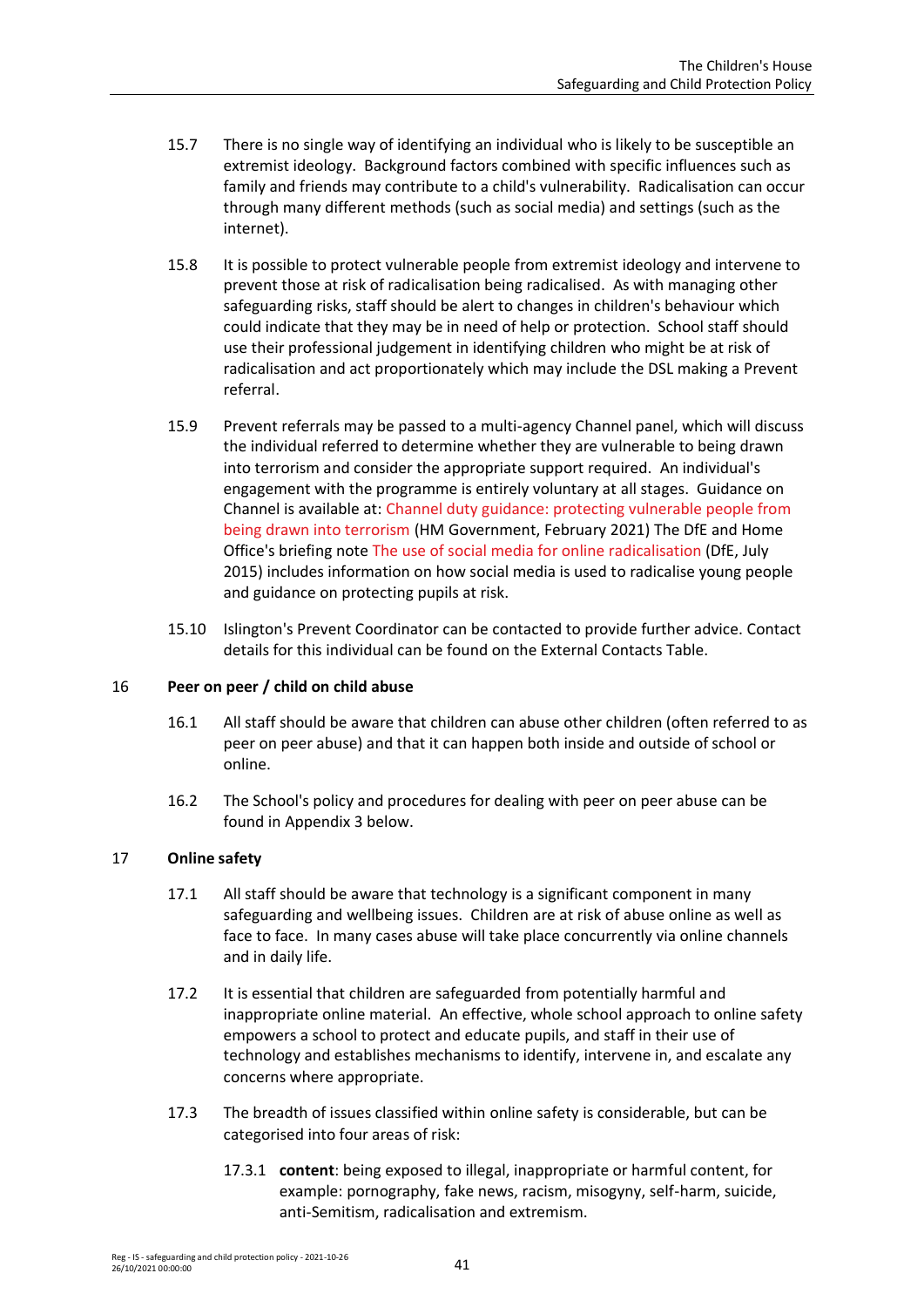- 17.3.2 **contact**: being subjected to harmful online interaction with other users; for example: peer to peer pressure, commercial advertising and adults posing as children or young adults with the intention to groom or exploit them for sexual, criminal, financial or other purposes.
- 17.3.3 **conduct**: personal online behaviour that increases the likelihood of, or causes, harm; for example, making, sending and receiving explicit images (e.g. consensual and non-consensual sharing of nudes and semi-nudes and / or pornography, sharing other explicit images and online bullying; and
- 17.3.4 **commerce**: risks such as online gambling, inappropriate advertising, phishing and or financial scams. If pupils, students or staff are at risk, it should be reported to th[e Anti-Phishing Working Group.](https://apwg.org/)

### 18 **Sharing nudes and semi-nude images and videos**

- 18.1 Consensual and non-consensual sharing of nudes and semi-nude images and / or videos can be signs that children are at risk.
- 18.2 "Sharing nudes and semi-nudes" means the taking and sending or posting of nude or semi-nude images, videos or live streams by young people under the age of 18 online. This could be via social media, gaming platforms, chat apps or forums. It can also involve sharing between devices offline e.g. via Apple's AirDrop. This is also known as sexting or youth produced sexual imagery.
- 18.3 The School treats all incidences of sharing nudes and semi-nude images as safeguarding matters to be actioned in accordance with this policy.
- 18.4 Members of staff must not intentionally view any nude or semi-nude images which are reported to them, or copy, print or share the images under any circumstances. In referring any incident of sharing images , members of staff should describe the content of the images as reported to them.
- 18.5 The DSL may in exceptional circumstances view images with the prior approval of the Headteacher and only where:
	- 18.5.1 it is the only way to make a decision whether to involve other agencies, as there is insufficient information available as to its contents;
	- 18.5.2 it is necessary to report the image to a website, app or suitable reporting agency to have it taken down, or to support the pupil or parent in making a report; or
	- 18.5.3 a pupil has reported the image directly to a member of staff in circumstances where viewing the image is unavoidable or images have been found on the school's devices or network.
- 18.6 Where viewing an image is unavoidable:
	- 18.6.1 viewing should take place on School premises wherever possible;
	- 18.6.2 the image should be viewed by a person of the same sex as the person alleged to be shown in the image (where this is known);
	- 18.6.3 a senior member of staff should be present to monitor and support the person viewing the image. This member of staff should not view the image;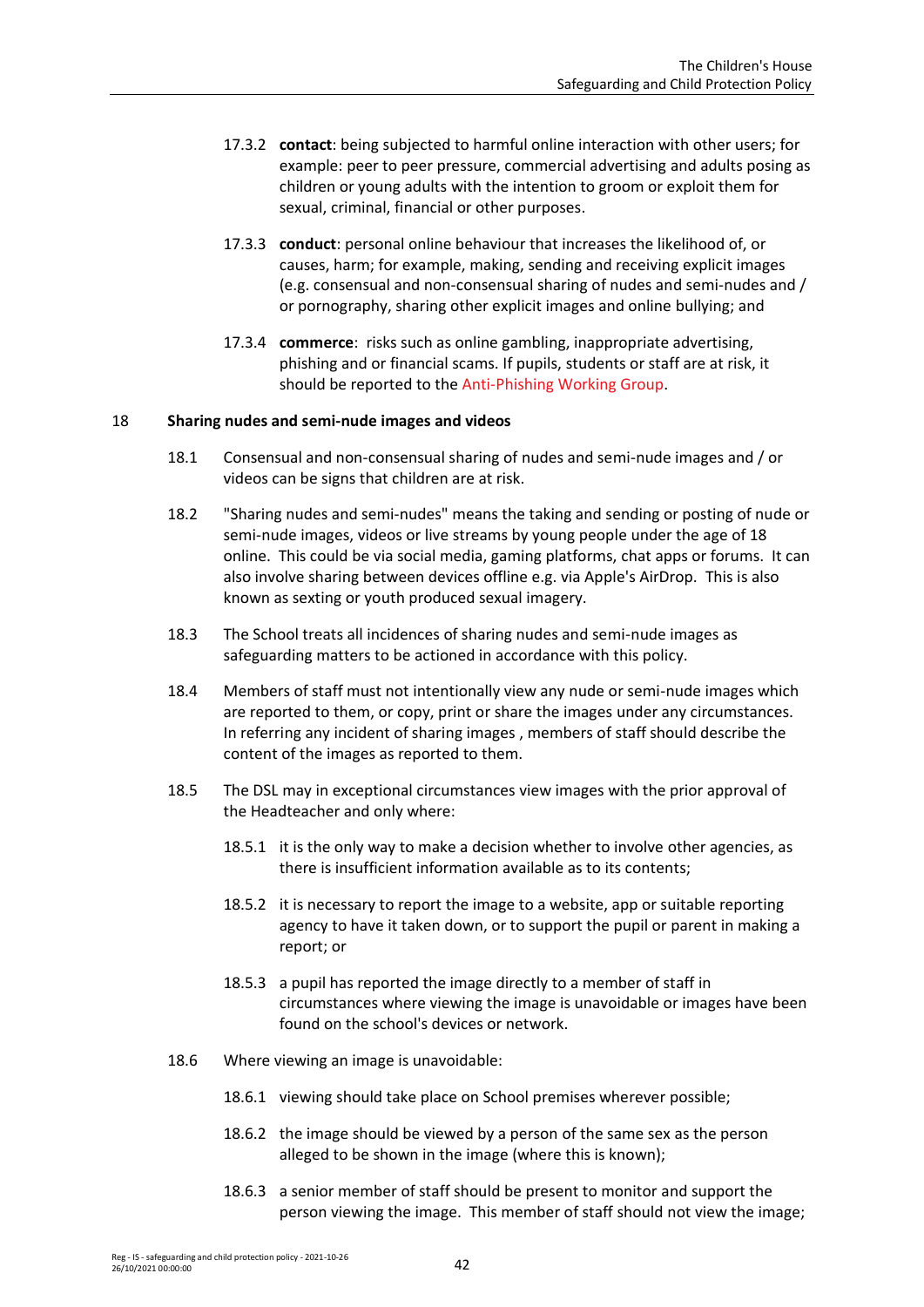- 18.6.4 full details of the viewing must be recorded in the School's safeguarding records, including who was present, the date and time, the nature of the image and the reasons for viewing it;
- 18.6.5 any member of staff who views an indecent image should be given appropriate support.
- 18.7 If any devices need to be confiscated (whether in order to view the image(s) or to pass evidence to the appropriate authority), they should be turned off and locked away securely until they are required.
- 18.8 If an electronic device that is prohibited by the school rules has been seized and the member of staff has reasonable grounds to suspect that it contains evidence in relation to an offence, or that it contains a pornographic image of a child or an extreme pornographic image, the device will be given to the police.
- 18.9 If external agencies do not need to be involved, the School must consider the deletion of any images. Pupils should be asked to delete images themselves and to confirm that this is done. Members of staff should not search devices to delete images.
- 18.10 If images have been shared online and cannot now be deleted by the person who shared them, the School should consider reporting the images to the relevant web host or service provider (if an option is provided), or contacting the Internet Watch Foundation or ChildLine (if the website does not provide this option).
- 18.11 Where a pupil receives unwanted images, the School should advise the pupil and his / her parents of options that may be available to block the sender or to change the pupil's mobile phone number or email address.
- 18.12 The UK Council for Internet Safety's advice not[e Sharing nudes and semi-nudes:](https://www.gov.uk/government/publications/sharing-nudes-and-semi-nudes-advice-for-education-settings-working-with-children-and-young-people/sharing-nudes-and-semi-nudes-advice-for-education-settings-working-with-children-and-young-people)  [advice for education settings working with children and young people](https://www.gov.uk/government/publications/sharing-nudes-and-semi-nudes-advice-for-education-settings-working-with-children-and-young-people/sharing-nudes-and-semi-nudes-advice-for-education-settings-working-with-children-and-young-people) (DCMS and UKCIS, December 2020) contains details of support agencies and provides further information for schools on how to responding to incidents of sexting.
- 18.13 The Home Office has publishe[d Indecent images of children: guidance for young](https://www.gov.uk/government/publications/indecent-images-of-children-guidance-for-young-people/indecent-images-of-children-guidance-for-young-people)  [people \(](https://www.gov.uk/government/publications/indecent-images-of-children-guidance-for-young-people/indecent-images-of-children-guidance-for-young-people)Home Office, November 2019) to help young people understand the law on indecent images of children and how to navigate the internet confidently and safely within legal boundaries.

## 19 **Upskirting**

- 19.1 Upskirting typically involves taking a picture under a person's clothing (not necessarily a skirt) without their permission or knowledge, with the intention of viewing their genitals or buttocks (with or without underwear) to obtain sexual gratification, or cause the victim humiliation, distress or alarm. Anyone of any gender can be a victim.
- 19.2 Upskirting is a criminal offence. Attempting to commit an act of upskirting may also be a criminal offence e.g. if actions are taken to do something that is more than merely preparatory to committing the offence such as attempting to take a photograph on a telephone or camera but failing to do so because of lack of storage space or battery.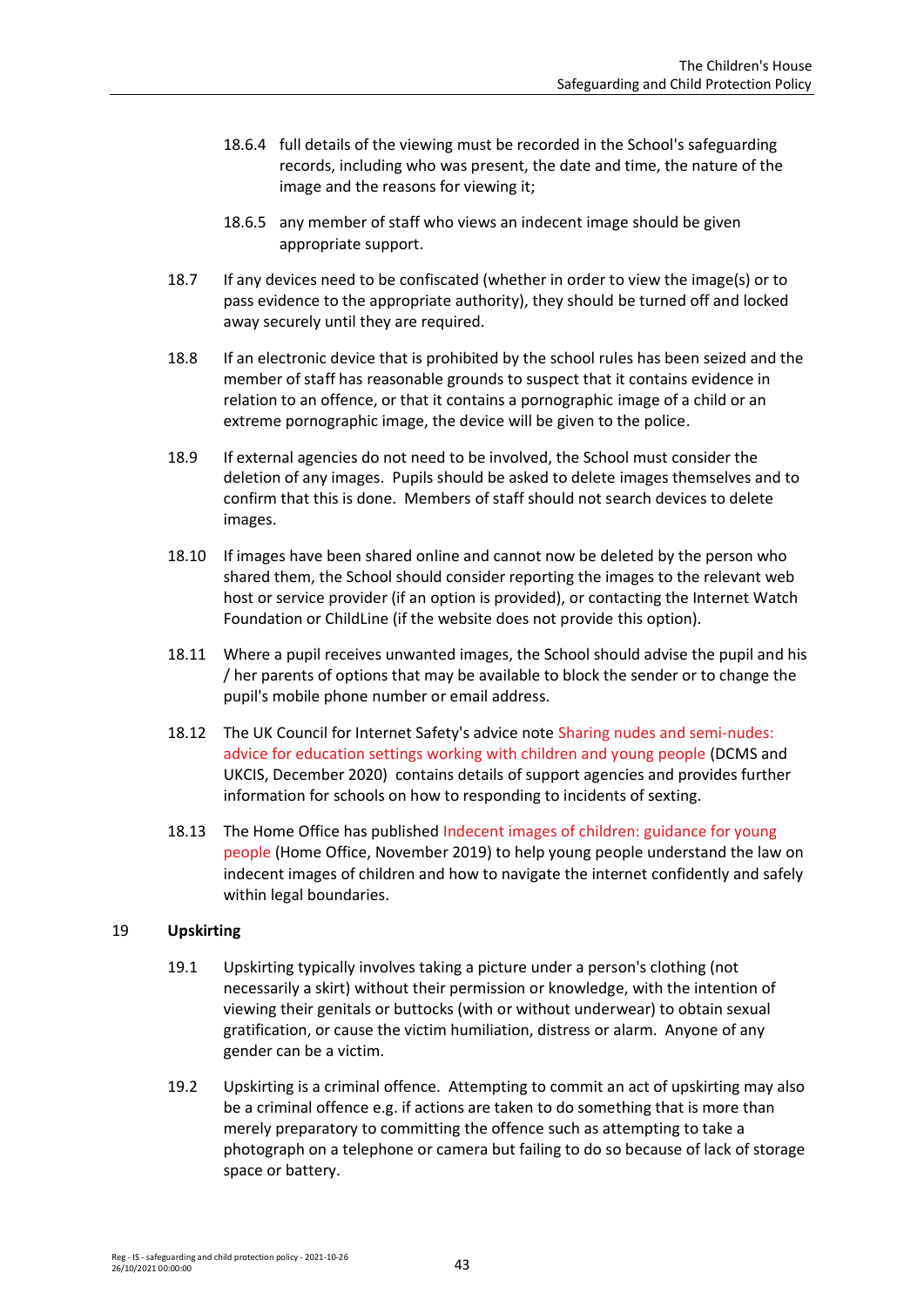- 19.3 The School will treat incidences of upskirting as a breach of discipline and also as a safeguarding matter under the School's child protection procedures.
- 19.4 All matters relating to upskirting images and devices which may have been used in connection with an allegation of upskirting will be dealt with in a similar manner to sharing sexual images / sexting.

### 20 **Special educational needs and disabilities or physical health issues**

- 20.1 The School welcomes pupils with special educational needs and disabilities (SEND) and will do all that is reasonable to ensure that the School's curriculum, ethos, culture, policies, procedures and premises are made accessible to everyone. See the School's policy on special educational needs and learning difficulties and disability policy.
- 20.2 Additional barriers can exist when detecting the abuse or neglect of pupils with SEND or certain health conditions that can create additional safeguarding challenges for those involved in safeguarding and promoting the welfare of this group of children. The School is mindful in particular that:
	- 20.2.1 assumptions that indicators of possible abuse such as behaviour, mood and injury relate to the pupil's condition without further exploration;
	- 20.2.2 pupils with SEND or certain health conditions may be more prone to peer group and isolation and can be disproportionately impacted by bullying (including prejudice-based and discriminatory bullying) without outwardly showing any signs; and
	- 20.2.3 there may be communication barriers which are difficult to overcome to identify whether action under this policy is required.
- 20.3 The School should consider providing extra pastoral support and attention for these pupils, along with ensuring any appropriate support for communication is in place.

### 21 **Looked after children and previously looked after children**

- 21.1 The Proprietor ensures that staff have the skills, knowledge and understanding to keep looked after children safe and the information they need in relation to a child's looked after legal status, for example:
	- 21.1.1 whether they are looked after under voluntary arrangements with consent of parents or on an interim or full care order;
	- 21.1.2 contact arrangements with birth parents or those with parental responsibility;
	- 21.1.3 information about a child's care arrangements and the levels of authority delegated to the carer by the authority looking after him / her.
- 21.2 The DSL maintains these details, including contact details of the child's social worker.
- 21.3 The School's Designated Teacher for Looked after children and previously looked after children in the Nursery and Senior School is the DDSL, Julia Soper (interim DDSL).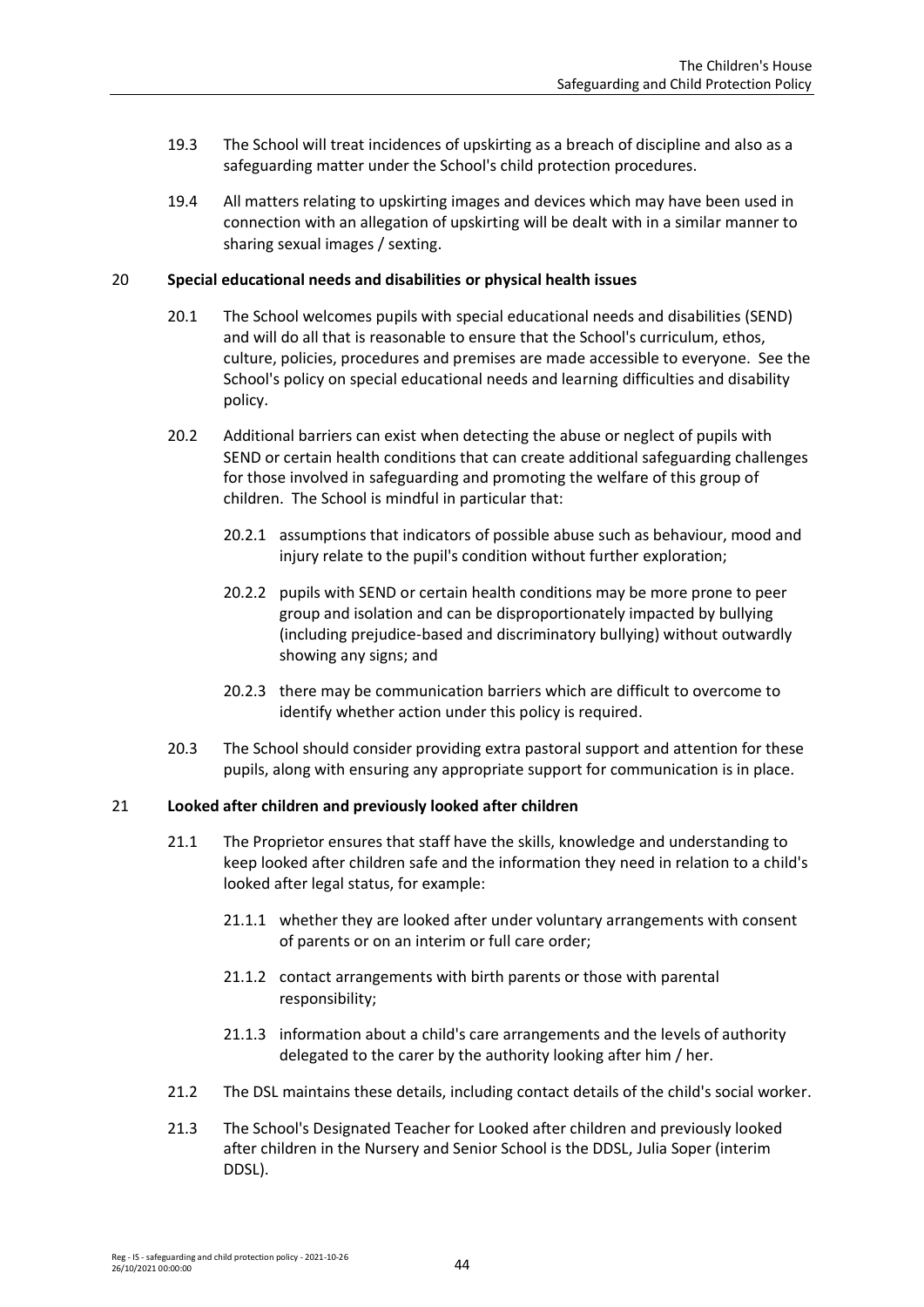21.4 The member of the Council of Management with responsibility for Looked after children and previously looked after children is Dawn Brindle.

## 22 **Care leavers**

22.1 The DSL maintains details of the local authority personal advisor appointed to guide and support care leavers and liaises with them as necessary regarding any issues of concern.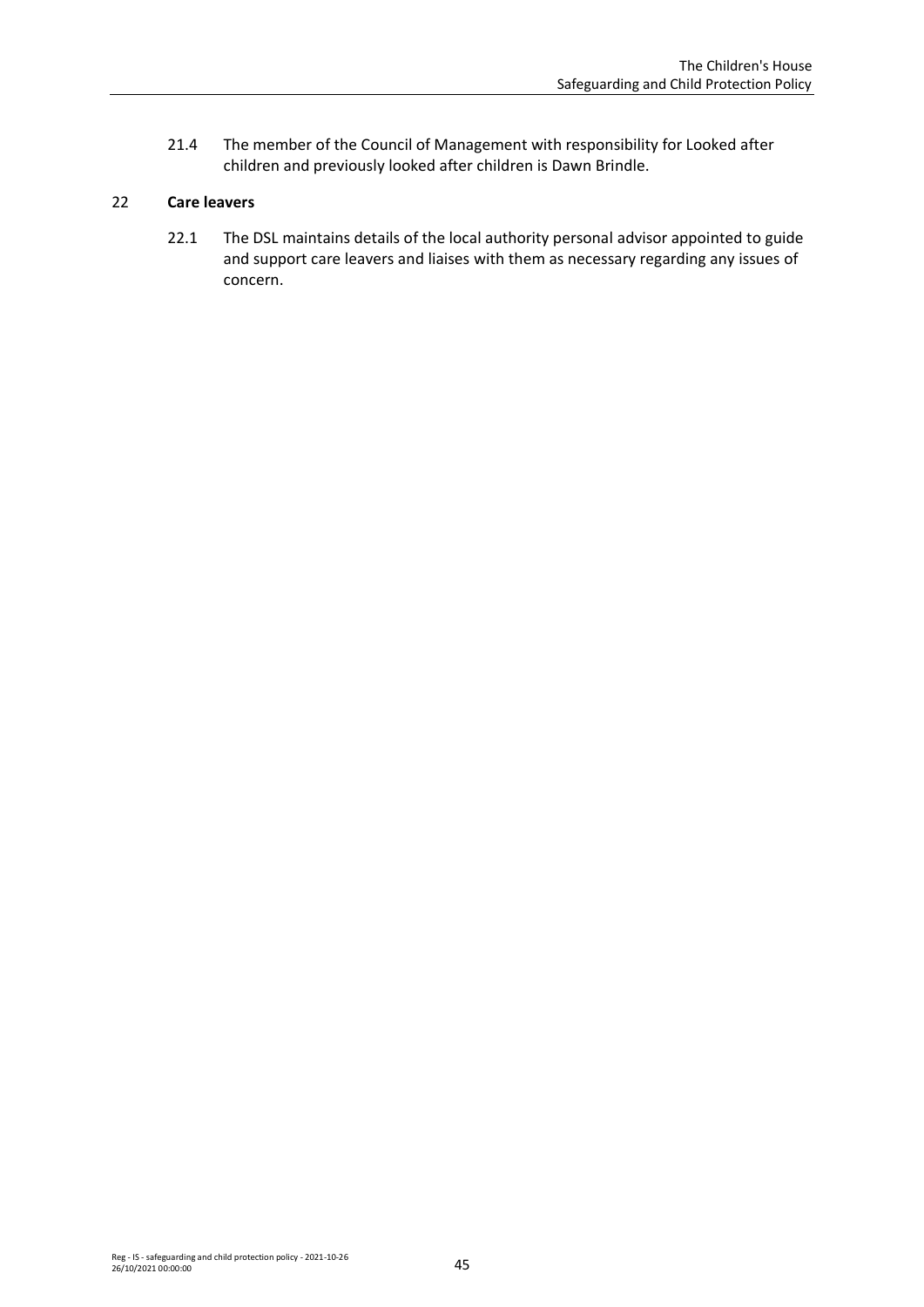# **Appendix 2 Concerns about a child - guidance for staff**

### 1 **Receiving a disclosure**

- 1.1 Listen carefully and keep an open mind. Do not take a decision as to whether or not the abuse has taken place.
- 1.2 Do not ask leading questions, i.e. a question which suggests its own answer. Use "tell me, explain to me, describe to me" (**TED**) questioning.
- 1.3 Reassure the pupil they are being taken seriously and they will be supported and kept safe.
- 1.4 Do not give a guarantee of absolute confidentiality. Explain the need to pass on the information in accordance with this policy so that the correct action can be taken.
- 1.5 Keep a sufficient written record of the conversation (see [2](#page-45-0) below). All other evidence, for example, scribbled notes, mobile phones containing text messages, clothing, computers, must be kept securely with the written record.
- 1.6 Pass on the record when reporting the concern in accordance with this policy.

#### <span id="page-45-0"></span>2 **Recording a concern**

- 2.1 Staff must record all concerns in writing.
- 2.2 Records should be factual and signed and dated, with the name of the signatory clearly printed in writing. Records should include:
	- 2.2.1 the pupil's details: name; date of birth; address and family details;
	- 2.2.2 date and time of the event / concern / conversation;
	- 2.2.3 a clear and comprehensive summary of the event/concern / conversation;
	- 2.2.4 details of how the concern was followed up and resolved,
	- 2.2.5 a note of any action taken and by whom, decisions reached and the outcome;
	- 2.2.6 the name and position of the person making the record.
- 2.3 The School has a pro forma Record of Concern Form which should be completed and passed on when reporting the matter in accordance with this policy. This pro forma is available on the Onedrive and in the school offices. The record can be completed after an initial discussion with the DSL and completed with the DSL where appropriate.

### 3 **Use of reasonable force**

- 3.1 There are circumstances when it would be appropriate for staff to use reasonable force to safeguard pupils. "Reasonable" in these circumstances means using no more force than is needed.
- 3.2 Staff should refer to the Good Behaviour Policy, the Behaviour Management Policy and the Staff Code of Conduct for more detailed guidance about the use of reasonable force.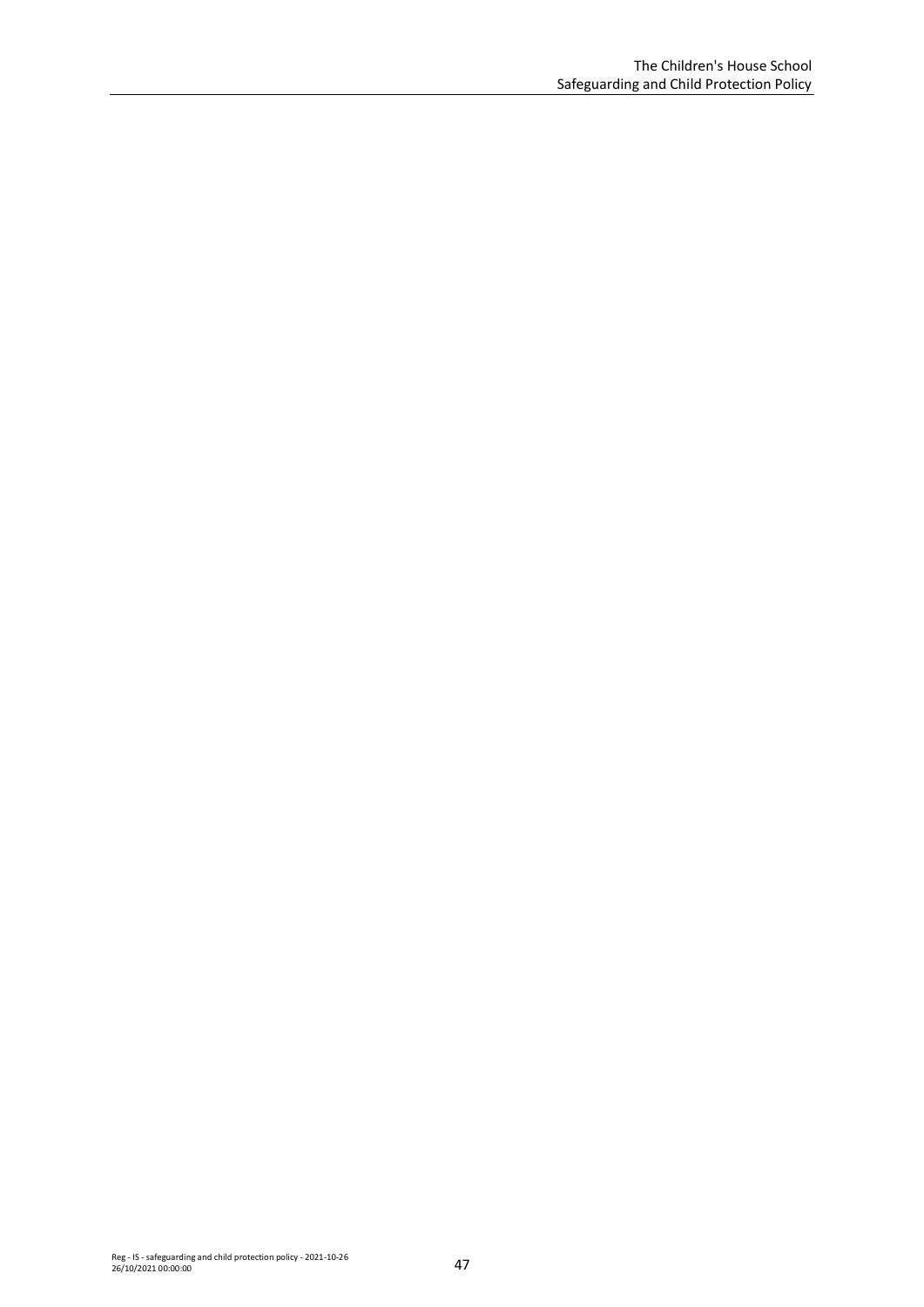# <span id="page-47-0"></span>**Appendix 3 Dealing with allegations of peer on peer / child on child abuse**

### 1 **Peer on peer / child on child abuse**

- 1.1 Children of any age can abuse other children (often referred to as peer on peer abuse) and this can happen inside and / or outside school and / or online. This includes, but is not limited to:
	- 1.1.1 bullying (including cyber-bullying and prejudice-based and discriminatory bullying);
	- 1.1.2 abuse within intimate personal relationships between peers;
	- 1.1.3 physical abuse such as hitting, kicking, biting, hair pulling, or otherwise causing physical harm (this may include an online element which facilitates and / or encourages physical abuse);
	- 1.1.4 sexual violence, such as rape, assault by penetration and sexual assault (including grabbing bottoms, breasts and genitalia under or over clothes, flicking bras, unwanted kisses or embraces) possibly with an online element which encourages sexual violence;
	- 1.1.5 sexual harassment, such as sexual comments, remarks, jokes and online sexual harassment, which may be standalone or part of a broader pattern of abuse;
	- 1.1.6 causing someone to engage in sexual activity without consent, such as forcing someone to strip, touch themselves sexually, or to engage in sexual activity with a third party;
	- 1.1.7 consensual and non-consensual sharing of nude and semi-nude images (also known as "sexting" or "youth produced sexual imagery") means the taking and sending or posting of nude or semi-nude images, videos or lives streams by young people under the age of 18 online. This could be via social media, gaming platforms, chat apps or forums. It can also involve sharing between devices offline, for example via Apple's AirDrop;
	- 1.1.8 upskirting, typically involving taking a picture under a person's clothing without their permission, with the intention of viewing their genitals or buttocks (with or without underwear) to obtain sexual gratification, or cause the victim humiliation, distress or alarm;
	- 1.1.9 initiation / hazing type violence and rituals (this could include activities involving harassment, abuse or humiliation used as a way of initiating a person into a group and may include an online element);

### 2 **The School's approach to peer on peer abuse**

- 2.1 Staff understand that, even if there are no reports of peer on peer abuse at the School, it does not mean it is not happening; it may be the case that it is just not being reported. Staff understand the importance of reporting any concerns regarding peer on peer abuse to the DSL (or the DDSL in the DSL's absence).
- 2.2 Such behaviour is never accepted and should be considered as both a safeguarding issue and potentially a disciplinary one. The School will adopt a zero-tolerance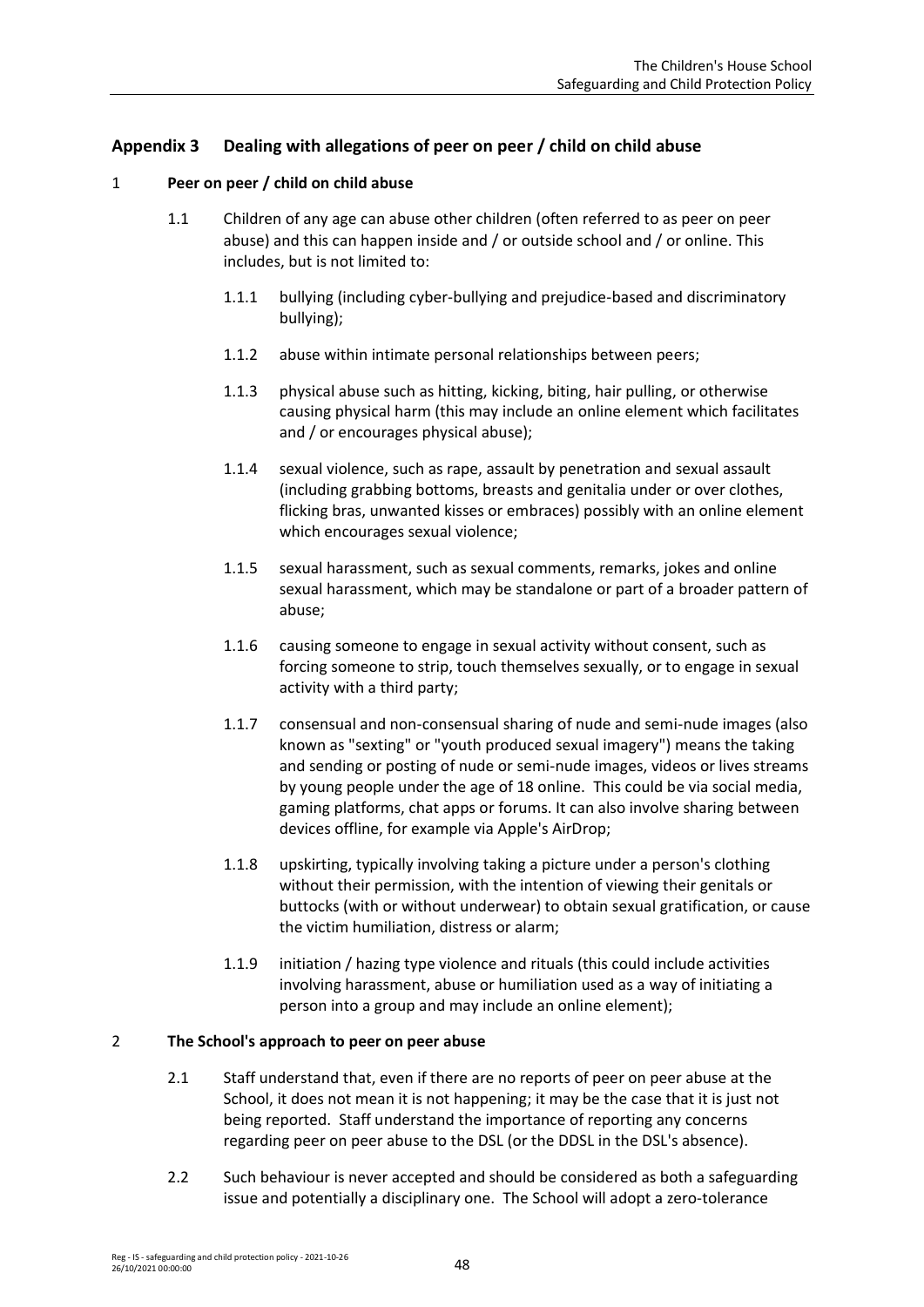approach to abuse. Downplaying certain behaviours (by, for example, dismissing sexual harassment as "banter", "having a laugh" or "part of growing up" can lead to a culture of unacceptable behaviours, an unsafe environment for children and its worst to a culture that normalises abuse.

- 2.3 All staff should challenge inappropriate behaviour between pupils and anyone who suffers, witnesses or hears of abuse of any form between pupils is asked to report it in accordance with this policy and / or the School's behaviour and discipline and anti-bullying policies, so that appropriate action can be taken.
- 2.4 Appropriate action will involve supporting all members of the School community who may be involved as a priority. This may require investigation by the School or other agencies. Until investigations have been undertaken and findings made, the School will work on the basis that the allegations may or may not be true and undertake careful risk assessment of the welfare of those involved to determine how best to manage the situation. This should be undertaken whether or not the incident is alleged to have occurred at school, or when the pupil involved was under the school's care and whether or not the pupil is under 18, as an issue which may impact pupil welfare. Disciplinary action will follow separately, if appropriate.

## 3 **Sexual violence and sexual harassment (SVSH)**

- 3.1 Where the misconduct may constitute sexual violence  $12$  (rape, assault by penetration, sexual assault <sup>13</sup> or causing someone to engage in sexual activity without consent) or sexual harassment (unwanted conduct of a sexual nature), it should be reported to the DSL and will be managed in accordance with this policy. SVSH is never acceptable.
- 3.2 Whilst any report of sexual violence or sexual harassment should be taken seriously, staff are aware that it is more likely that girls will be the victims of SVSH and more likely it will be perpetrated by boys.
- 3.3 SVSH can occur between two or more children of any age or sex from primary to secondary stage. It can also occur online. It can also occur through a group of children sexually assaulting or sexually harassing a single child or group of children. SVSH exists on a continuum and may overlap. Addressing inappropriate behaviour (even where it seems to be relatively innocuous) can be an important intervention which helps to prevent problematic or abusive behaviour in the future by setting and enforcing clear expectations of behaviour, supporting victims and encouraging them and others to speak out and facilitating targeted support for those demonstrating harmful sexual behaviour.
- 3.4 The 2021 Ofsted report concluded that whether or not schools are aware of reported instances of SVSH in their community, it is likely to be occurring. The school acknowledges this and that children are likely to report such matters, if at all, to people they trust. All staff are therefore trained to identify signs of abuse and on how to respond to a report.

### 4 **Management of allegations of child on child SVSH**

## 4.1 **The initial report**

<sup>&</sup>lt;sup>12</sup> When referring to sexual violence the statutory guidance refers to sexual offences under the Sexual Offences Act 2003 as described above

<sup>&</sup>lt;sup>13</sup> Sexual assault covers a very wide range of behaviour so a single act of kissing someone without consent or touching someone's bottom / breasts / genitalia without consent, can still constitute sexual assault).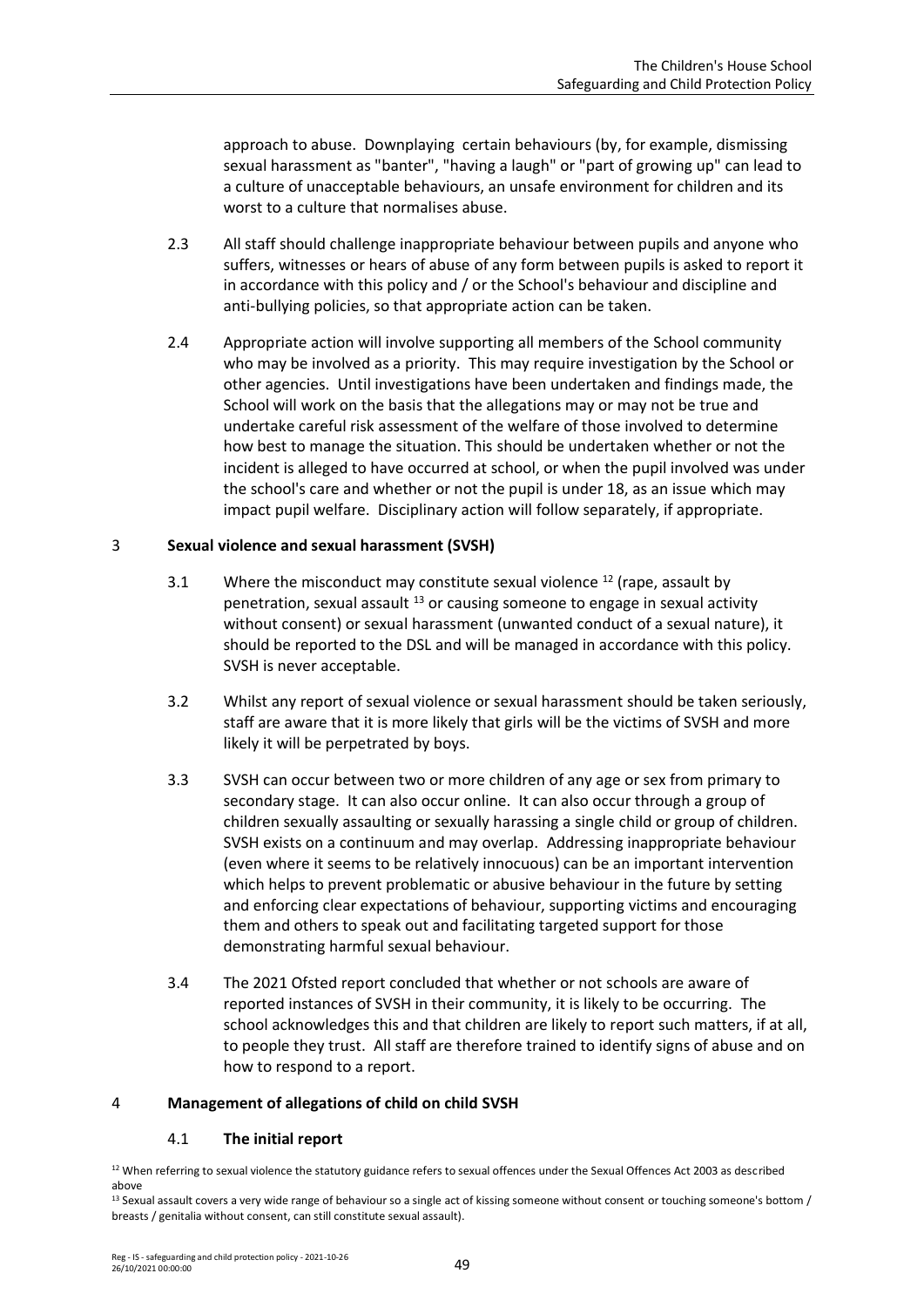- 4.1.1 The School recognises that it is not easy for children to tell staff about abuse. Staff are trained in signs of abuse and required to look out for them and act upon them; and to respond to all reports of abuse, however they are reported and whether they are made by victims directly or third parties.
- 4.1.2 The School acknowledges that the initial response is incredibly important and may impact not just the management of that issue, but others of SVSH. Staff are also trained in how to receive a report. Where possible they should be accompanied by the DSL or other member of staff.
- 4.1.3 They should:
	- (a) listen carefully and respectfully, reassuring the person making the report that they are being taken seriously and offer support without promising confidentiality or making a judgement about its veracity;
	- (b) where possible they should ask open questions about whether pupil(s) have been harmed, the nature of the harm or if they may be at risk of harm;
	- (c) where there is an online element, considering the searching, screening and / or confiscation of devices and the UKCIS Sharing nudes and semi-nudes: advice for education settings working with children and young people. The key consideration is for staff not to view or forward illegal images of a child; <sup>14</sup>
	- (d) explain the next steps and how the report will be progressed;
	- (e) make a written record of the report (recording the facts as the child has presented them);
	- (f) inform the DSL (or deputy) as soon as practically possible, if they are not involved in the initial report and then only share the report with those necessary in order to progress it.

# 4.2 **DSL's considerations**

4.2.1 Reports of SVSH are often complex and require difficult professional decisions to be made. Further disclosures may follow and the facts may be difficult to establish. These decisions are made on a case by case basis taking all of the circumstances into account, in the best interest of the pupils involved. The School's response is led by the DSL who will always have regard to Part 5 of KCSIE and the more detailed non-statutory Sexual violence and sexual harassment between children in schools and colleges (DfE, September 2021) in the management of the issue.

## 4.3 **School's considerations**

- 4.3.1 The School will consider:
	- (a) the victim's wishes in terms of how they want to proceed. Victims should be given as much control as is reasonably possible over

<sup>&</sup>lt;sup>14</sup> School staff can search pupils with their consent for any item. Staff can search pupils without consent if they have reasonable grounds for suspecting a pupil is in possession of a prohibited item or is likely to be used to commit an offence or cause personal injury or damage to property. Se[e Searching, screening and confiscation: advice for schools](https://assets.publishing.service.gov.uk/government/uploads/system/uploads/attachment_data/file/674416/Searching_screening_and_confiscation.pdf) for further information.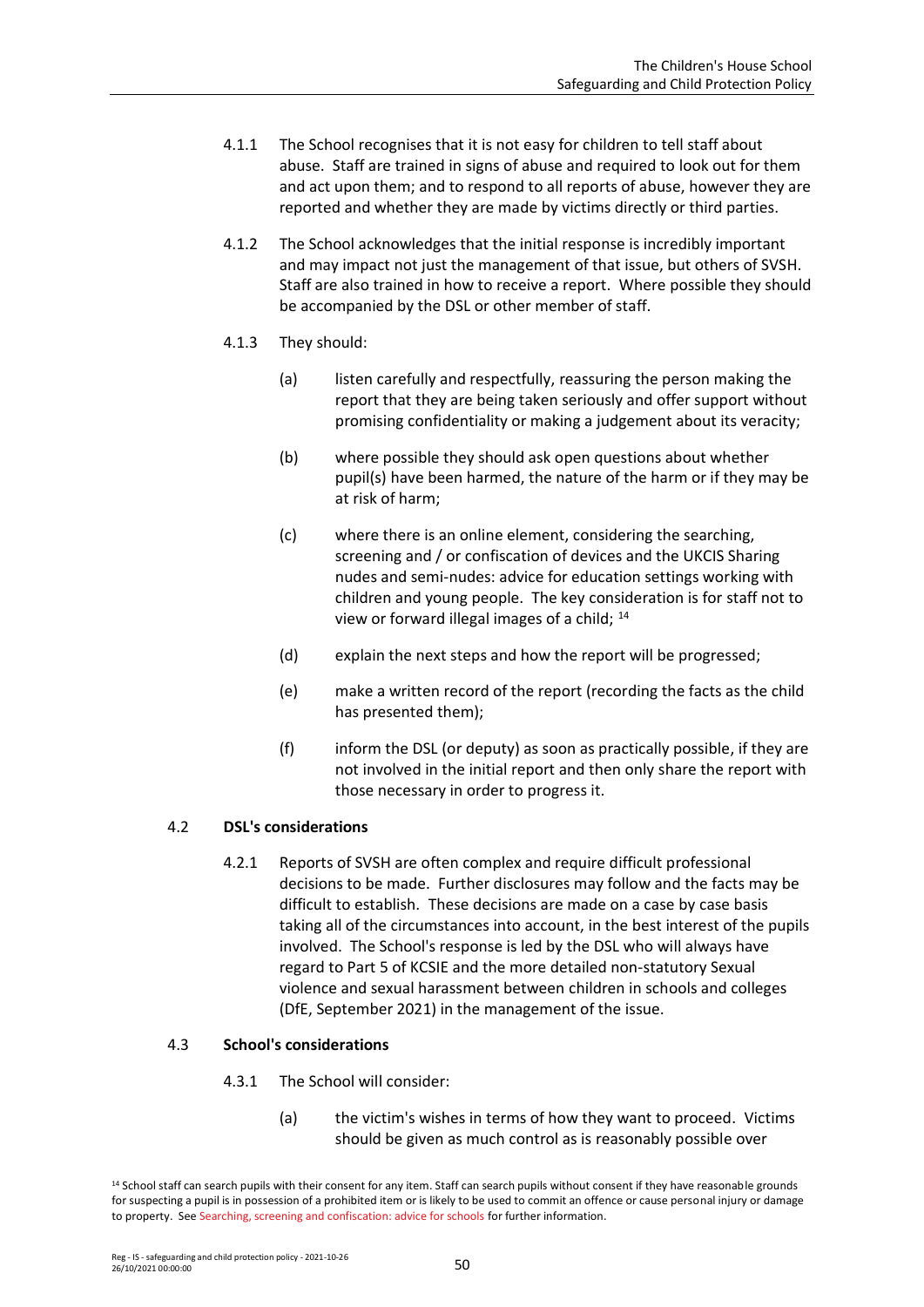decisions made about investigation and support, but their wishes will not always be determinative as the school may have to take action to protect other children;

- (b) the nature of the alleged incident (including whether it was a oneoff or sustained pattern), whether a crime may have been committed and whether harmful sexual behaviour <sup>15</sup> has been displayed;
- (c) the ages and developmental stages of the children involved and any imbalance between them;
- (d) if there is an intimate personal relationship between the children;
- (e) whether there are any ongoing risks to those involved;
- (f) the wider context.
- 4.3.2 Before deciding how best to support and protect those involved. The School will undertake:
	- (a) immediate risk and needs assessments: these will be undertaken in cases of sexual violence and considered otherwise. Where appropriate, they will be discussed with those involved and their parents. This may involve suspension pending investigation. Risk and needs assessments will be recorded and kept under review in the knowledge that police investigation and criminal proceedings can take several months to conclude.
- 4.3.3 The School will make a proportionate response to these matters in light of the circumstances and the factors identified above. And decide, if any, further action is appropriate.

## 5 **Investigations and findings**

- 5.1 The School will record the findings of investigations undertaken by the police and / or the CPS, and if the police decide not to take any further action, will consider whether investigation should be undertake or commissioned by the School to enable it to determine, whether or not it is likely that the allegations are substantiated, unsubstantiated, unfounded, false or malicious. There may be circumstances whether this is not appropriate, as it may prejudice a possible future investigation, for example if a victim does not currently wish to make a victim statement. In those circumstances the School should consider whether a limited investigation is appropriate. The concerns, discussions, decisions and reasons for these should be recorded.
- 5.2 The School should continue to support those involved, with reference to the range of support options set out in Part 5 of KCSIE and should also consider whether further referral and / or disciplinary action may be appropriate against either the perpetrator where concerns are substantiated and/ or harmful sexual behaviours identified or the victim where concerns were found to be deliberately invented or malicious.

<sup>15</sup> Hackett's sexual behaviours across a continuum table - which helps to identify whether sexual behaviours are normal, inappropriate, problematic, abusive or violent may be helpful here.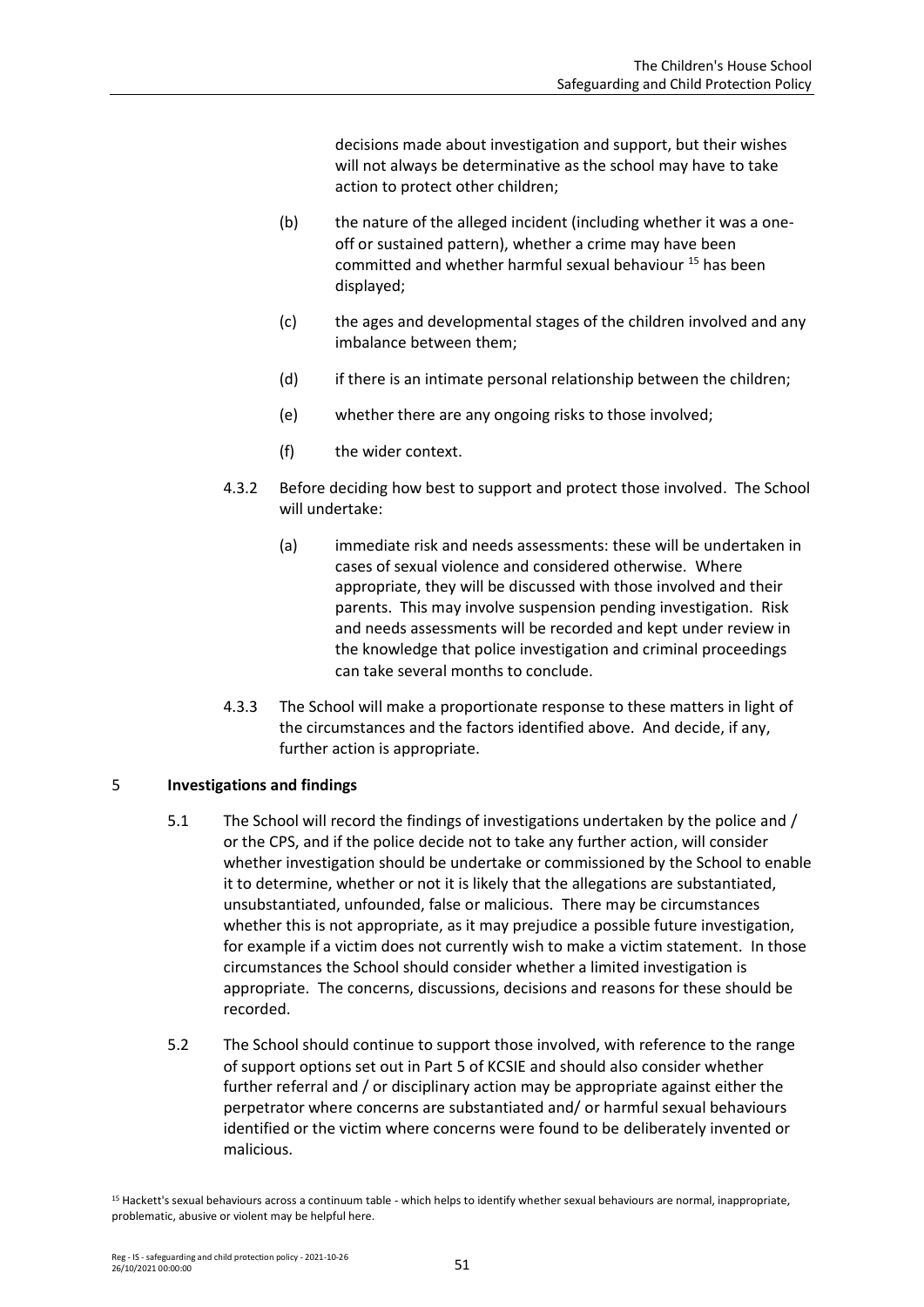# **Appendix 4 Dealing with allegations made and / or concerns raised against members of staff, supply staff, volunteers and contractors**

## 1 **The School's procedures**

- 1.1 The School promotes an open and transparent culture in which all concerns about all members of staff working in or behalf of the School, in a paid or unpaid capacity, including supply staff, volunteers and contractors are dealt with promptly and appropriately, whether they are low level concerns or constitute an allegation that the person poses a risk of harm.
- 1.2 By doing this, it aims to identify any concerning, problematic or inappropriate behaviour early, in order to minimise the risk of abuse, support everyone affected and to inform members of staff, supply staff, volunteers and contractors of any behaviour which is or could be deemed inappropriate or to cross acceptable professional boundaries and help them to reflect, manage and learn from this.
- 1.3 The School has procedures for dealing with two levels of allegations made / concerns raised about staff, supply staff, volunteers and contractors. These cover:
	- 1.3.1 allegations / concerns that do not meet the harms threshold, otherwise known as "low level concerns";
	- 1.3.2 allegations that may meet the harms threshold.<sup>16</sup>

### 2 **Low level concerns**

- 2.1 The School encourages everyone affected by its operation to report any concern, even if no more than one which causes a sense of unease or a "nagging doubt", they may have that a member of staff, supply staff, volunteer or contractor working in or on behalf of the School may have acted in a way that is inconsistent with expected professional standards and / or the staff code of conduct to the Headteacher, so that the appropriate action can be taken.
- 2.2 All members of staff, supply staff, volunteers and contractors are themselves encouraged to self-refer, where, for example, they have found themselves in a situation which could be misinterpreted, might appear compromising to others, and / or on reflection they believe they have behaved in such a way that they consider may fall below the expected standards.
- 2.3 The purpose of the School's policy with regards to low level concerns is to create and embed a culture of openness, trust and transparency in which the School's values and expected behaviour which are set out in the staff code of conduct are constantly lived, monitored and reinforced by all staff.
- 2.4 The Headteacher will usually share the concern with the DSL (or deputy) and they will address the concern in a proportionate manner. They will consider whether the matter is a low level concern - one which does not meet the allegations threshold (as set out in this section) or is otherwise not considered serious enough to consider a referral to the Designated Officer(s), or whether it is sufficiently serious to meet the harms threshold.

<sup>&</sup>lt;sup>16</sup> The harms test is explained on the DBS website and "harm" is defined in section 31 (9) of the Children Act 1989 (as amended by the Adoption and Children Act 2002).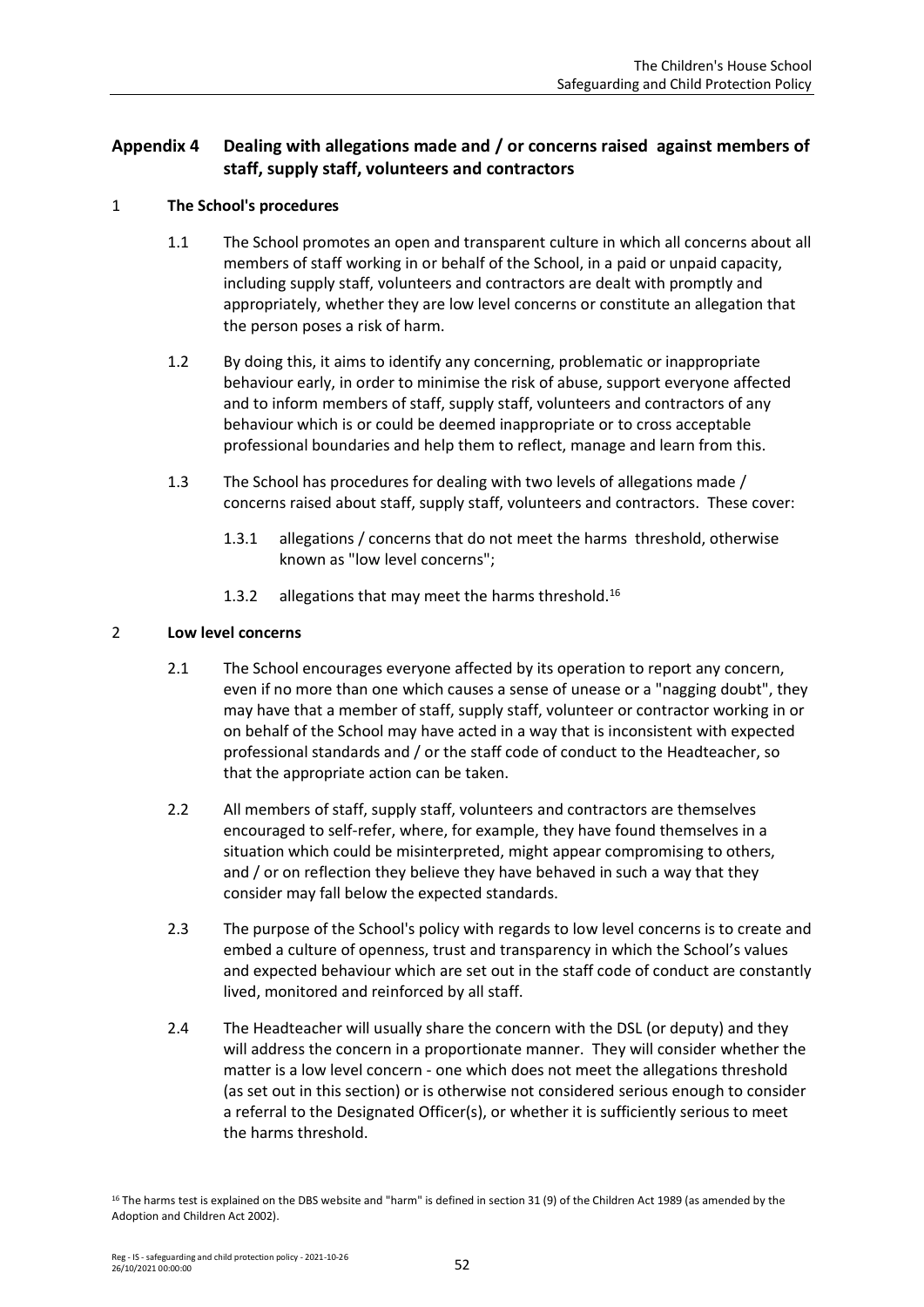- 2.5 The School considers that all concerns about members of staff, supply staff, volunteers and contractors should be shared responsibly with the right person, that they should be recorded and that they should be dealt with appropriately. In most cases, and particularly where a low level concern has been raised by a third party, that will involve some form of investigation by the Headteacher and, where possible, discussions with the person raising the concern, the person about whom the concerns have been raised and any witnesses.
- 2.6 The information collected as part of any such investigation will help to categorise the type of behaviour and determine what further action may need to be taken. The details of the concern should be recorded along with the context in which it arose, the rationale for the decisions made and action taken. This information should be kept confidential and stored securely. The name of individuals sharing concerns should also be noted, but a wish to remain anonymous should be respected as far as reasonably possible.
- 2.7 Records of low level concerns will be reviewed so that potential patterns of concerning, problematic or inappropriate behaviour can be identified and responded to.
- 2.8 Where a pattern of behaviour is identified, the School will decide on a course of action to take which might include reference to its internal disciplinary procedures or a referral to the Designated Officer(s) if the harms threshold is met. The School will also consider whether there are any wider cultural issues in School that enabled the behaviour to occur and if appropriate policies could be revised or extra training delivered to minimise the risk of recurrence.
- 2.9 The Headteacher will consider whether reports about supply staff and contractors should be notified to their employers, so any potential patterns of inappropriate behaviour can be identified.
- 2.10 Low level concerns should not be included in staff, supply staff, volunteer and contractor references unless they relate to issues which would normally be included e.g. misconduct or poor performance. Those that relate exclusively to safeguarding should not be referred unless they meet the threshold for referral to the Designated Officer(s) and are found to be substantiated.

## 3 **Allegations that may meet the harms threshold**

- 3.1 Allegations that may meet the harms threshold are those that might indicate a person would pose a risk of harm if they continue to work in their present position, or in any capacity with children in the school, for example where the member of staff, supply staff, volunteer or contractor has:
	- 3.1.1 behaved in a way that has harmed a child, or may have harmed a child; and / or
	- 3.1.2 possibly committed a criminal offence against or related to a child; and / or
	- 3.1.3 behaved towards a child or children in a way that indicates he or she would pose a risk of harm to children; and / or
	- 3.1.4 behaved or may have behaved in a way that indicates they may not be suitable to work with children. This includes behaviour that may have happened outside school and creates a transferable risk.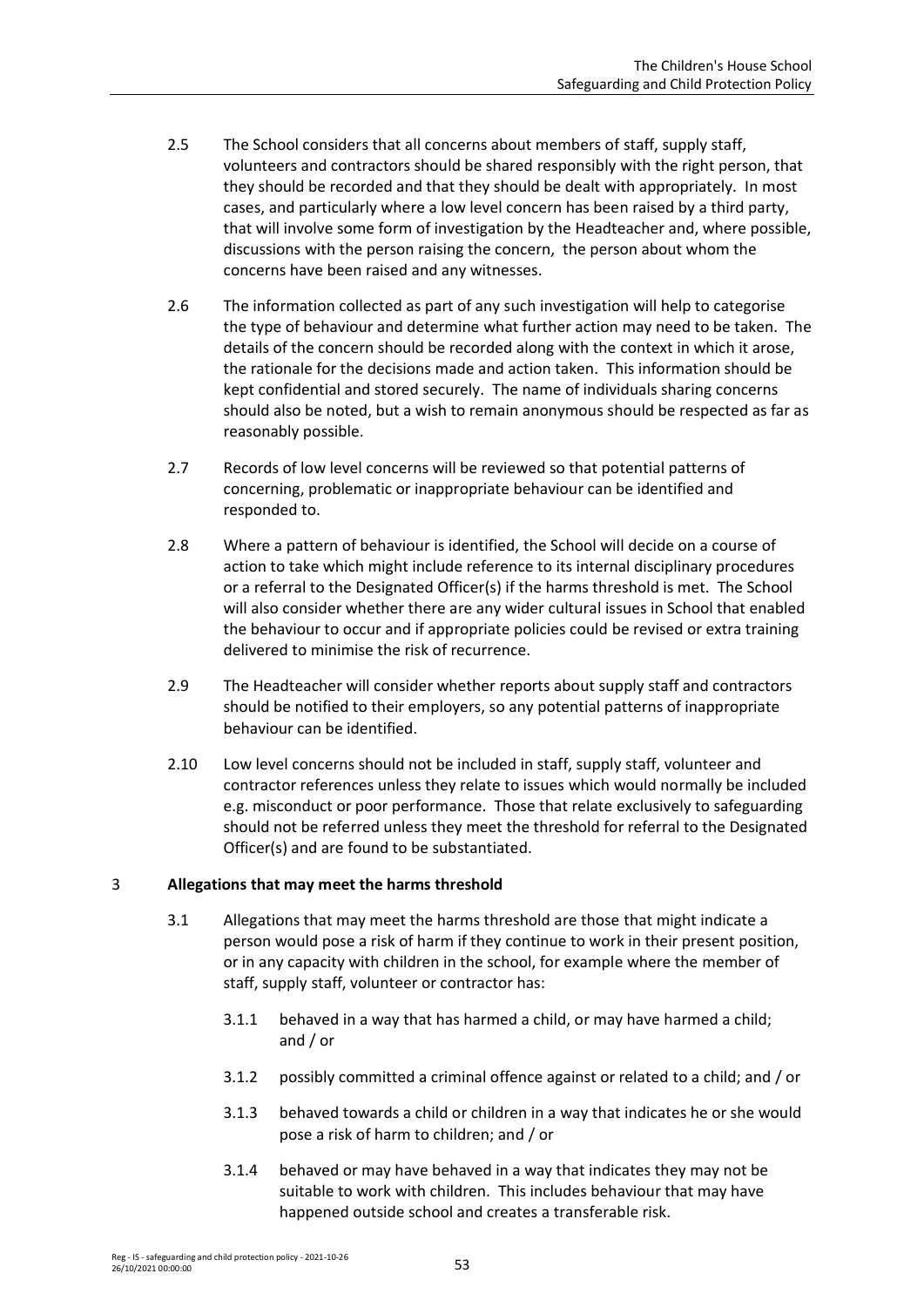- 3.2 The School should consider whether any allegations not meeting these criteria should be dealt with as low level concerns - see paragraph 10 below. Advice from the local authority Designated Officer(s) will be sought in borderline cases.
- 3.3 All such allegations must be dealt with as a priority without delay.
- 3.4 The local authority has designated a particular officer, or team of officers, to be involved in the management and oversight of allegations against people that work with children (Designated Officer(s)). The Designated Officer(s) will be informed immediately and in any event within one working day of all allegations that come to the School's attention and appear to meet the criteria in paragraph 2.1.1 above.
- 3.5 Allegations against a teacher who is no longer teaching and historical allegations will be referred to the police and may also be discussed with the Designated Officer.

### 4 **Reporting an allegation**

- 4.1 Where an allegation or complaint is made against any member of staff (other than the Headteacher), including the DSL, the matter should be reported immediately to the Headteacher. The allegation will be discussed immediately with the Designated Officer(s) and the Principal Offer, Safeguarding in Education (POSE) before further action is taken <sup>17</sup>. Where appropriate, the Headteacher will consult with the DSL.
- 4.2 Where an allegation or complaint is made against the Headteacher, the matter should be reported immediately to the Chair of Council of Management or the Nominated Safeguarding Lead, without first notifying the Headteacher. The allegation will be discussed immediately (i.e. within 24 hours) with the Designated Officer(s) and the Principal Offer, Safeguarding in Education (POSE) before further action is taken. The Chair of Governors will consult the Nominated Safeguarding Lead, and vice versa.
- 4.3 Where an allegation is made against any Governor, the matter should be reported immediately to the Chair of Governors or the Nominated Safeguarding Lead. If either the Chair of Governors or the Nominated Safeguarding Lead are the subject of an allegation, the matter should be reported to the other. The allegation will be discussed immediately with the Designated Officer(s) and the Principal Offer, Safeguarding in Education (POSE) before further action is taken. Where appropriate, the Chair of Governors will consult the Nominated Safeguarding Lead, and vice versa.
- 4.4 If it is not possible to report to the Headteacher or Chair of Council of Management or Nominated Safeguarding Lead in the circumstances set out above, a report should be made immediately to the DSL. The DSL will take action in accordance with these procedures and will as soon as possible inform the Headteacher or, where appropriate, the Chair of Council of Management and the Nominated Safeguarding Lead.
- 4.5 The person taking action in accordance with the procedures in this Appendix is known as the Case Manager.

 $17$  This is consistent with ISI's comments in the safeguarding policy checklist that the school should not conduct investigations before a referral to LADO.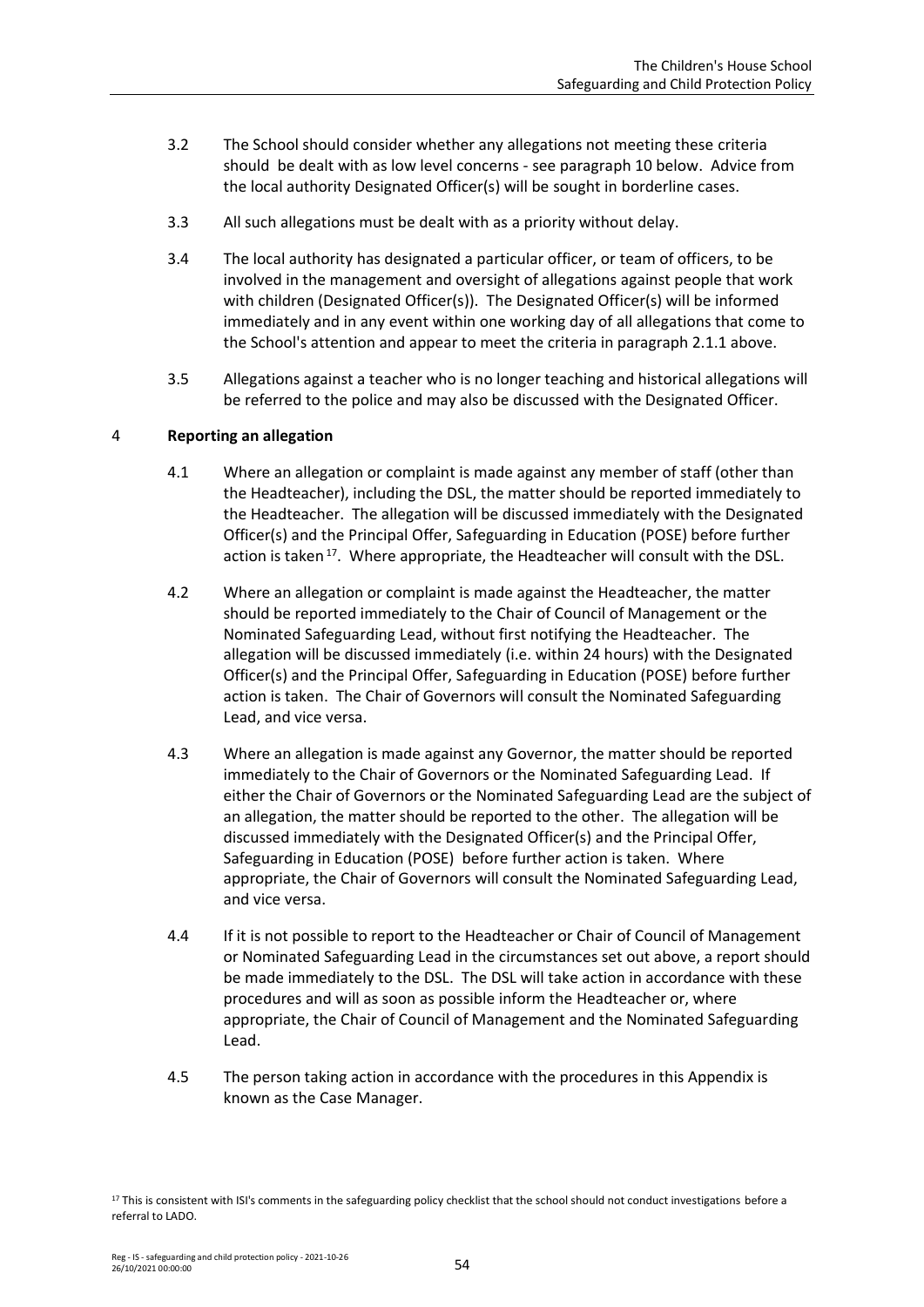## 5 **Disclosure of information**

- 5.1 The Case Manager will inform the accused person of the allegation as soon as possible after the Designated Officer(s) has been consulted.
- 5.2 The parents or carers of the child / children involved will be informed of the allegation as soon as possible if they do not already know of it. They may also be kept informed of the progress of the case, only in relation to their child - no information can be shared regarding the staff member. The timing and extent of disclosures, and the terms on which they are made, will be dependent upon and subject to the laws on confidence and data protection and the advice of external agencies.
- 5.3 Where the Designated Officer(s) advises that a strategy discussion is needed, or the police or children's social care need to be involved, the Case Manager will not inform the accused or the parents or carers until these agencies have been consulted and it has been agreed what information can be disclosed.
- 5.4 The reporting restrictions preventing the identification of a teacher who is the subject of such an allegation in certain circumstances will be observed.

### 6 **Further action to be taken by the School**

- 6.1 A school has a duty of care towards its employees and as such, it must ensure that effective support is provided for anyone facing an allegation. The School will take action in accordance with Part 4 of KCSIE and the School's employment procedures.
- 6.2 Where the School is not an employer of an individual about whom safeguarding concerns are raised with the School, it will still have responsibility to ensure allegations are dealt with appropriately and will liaise with relevant parties. This includes supply staff, volunteers and contractors. Any action taken will be in accordance with Part 4 of KCSIE. As stated above, reports about supply staff and contractors which do not meet the referral threshold, should be notified to their employers, so any potential patterns of inappropriate behaviour can be identified.

## 7 **Early Years Foundation Stage** (**EYFS**)

- 7.1 The School will inform Ofsted of any allegations of serious harm or abuse by any person living, working or looking after children on the premises of the EYFS provision (whether that allegation relates to harm or abuse committed on the premises or elsewhere), and will provide details of the action taken in respect of those allegations.
- 7.2 These notifications will be made as soon as reasonably practicable, but in any event within 14 days of the allegations being made. A registered provider who, without reasonable excuse, fails to comply with this requirement, commits an offence.
- 7.3 The School must also inform one of the Islington Early Years Safeguarding Leads of any notifications to Ofsted including the outcome of a notification where applicable. See the Key External Contacts table for further contact details.

## 8 **Ceasing to use staff**

8.1 If the School ceases to use the services of a member of staff because they are unsuitable to work with children, a settlement agreement will not be used and a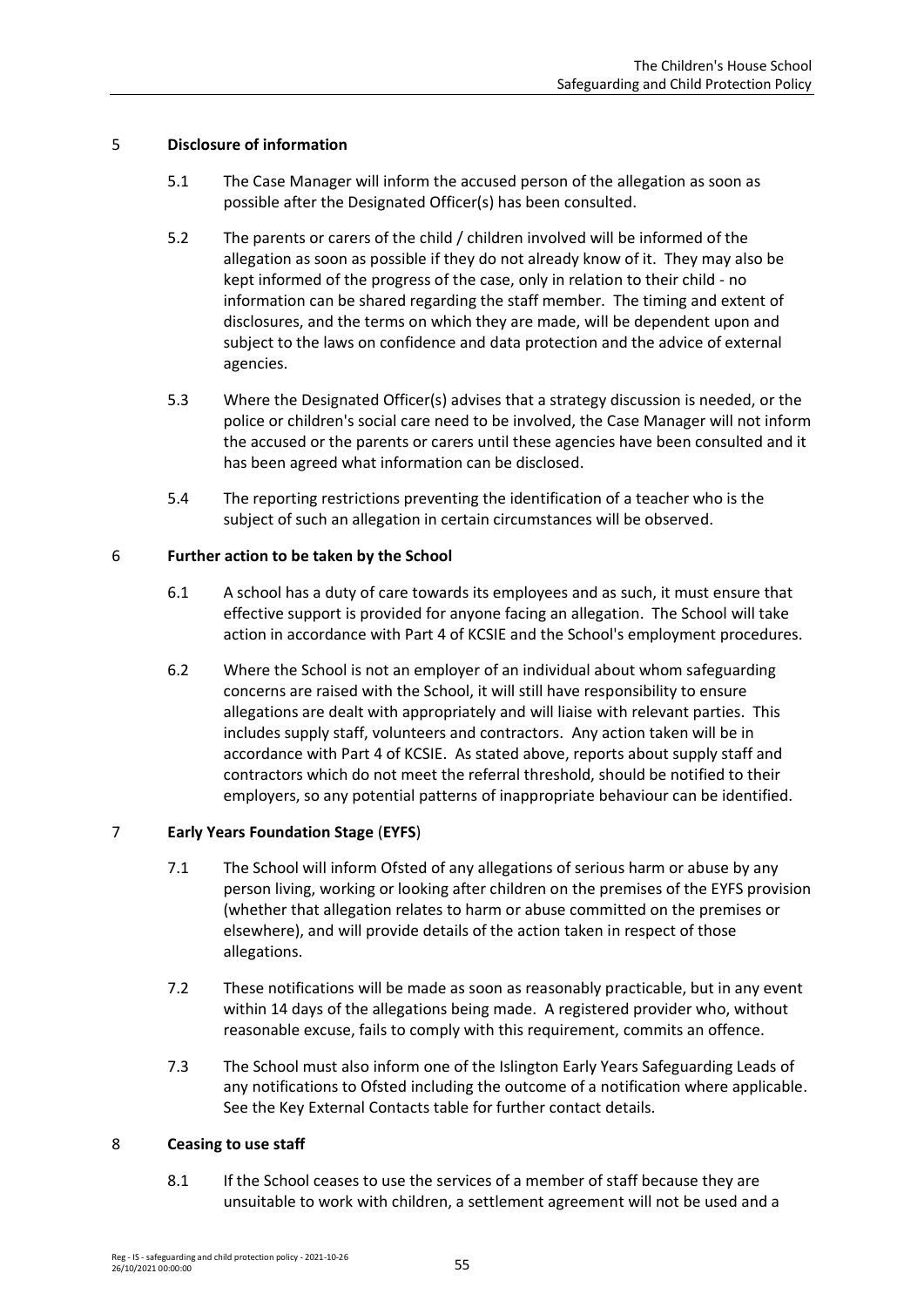referral to the Disclosure and Barring Service (DBS) will be made promptly if the criteria for a referral are met. Any such incidents will be followed by a review of the safeguarding procedures within the School, with a report being presented to the Proprietor without delay. The School may also need to consider a referral to the DBS if a member of staff is suspended, or deployed to another area of work that is not regulated activity.

- 8.2 If a member of staff tenders his or her resignation, or ceases to provide his or her services at a time when child protection concerns exist in relation to that person, those concerns will still be followed up by the School in accordance with this policy and a referral to the DBS will be made promptly if the criteria for referral are met.
- 8.3 Separate consideration will be given as to whether a referral to the Teaching Regulation Agency (TRA) should be made where a teacher has been dismissed, or would have been dismissed had he / she not resigned, because of unacceptable professional conduct, conduct that may bring the profession into disrepute, or a conviction at any time for a relevant offence. An interim referral to the TRA may also be considered and made if appropriate.
- 8.4 When an allegation is made, an investigation should be carried out to gather enough evidence to establish if it has foundation, and employers should ensure they have sufficient information to meet the referral duty criteria explained in the DBS [referral guidance.](https://www.gov.uk/guidance/making-barring-referrals-to-the-dbs)

## 9 **Malicious allegations**

- 9.1 Where an allegation by a pupil is shown to have been deliberately invented or malicious, the Headteacher will consider whether to take disciplinary action in accordance with the School's behaviour and discipline policy.
- 9.2 Where a parent has made a deliberately invented or malicious allegation the Headteacher will consider whether to require that parent to withdraw their child or children from the School on the basis that they have treated the School or a member of staff unreasonably.
- 9.3 Whether or not the person making the allegation is a pupil or a parent (or other member of the public), the School reserves the right to contact the police to determine whether any action might be appropriate.

### 10 **Record keeping**

- 10.1 Details of allegations found to be malicious will be removed from personnel records.
- 10.2 For all other allegations, full details will be recorded on the confidential personnel file of the person accused.
- 10.3 An allegation proven to be false, unsubstantiated or malicious will not be referred to in employer references. In accordance with KCSIE, a history of repeated concerns or allegations which have all been found to be false, unfounded, unsubstantiated or malicious will also not be included in any reference. Substantiated allegations should be included in references provided that the information is factual and does not include opinions.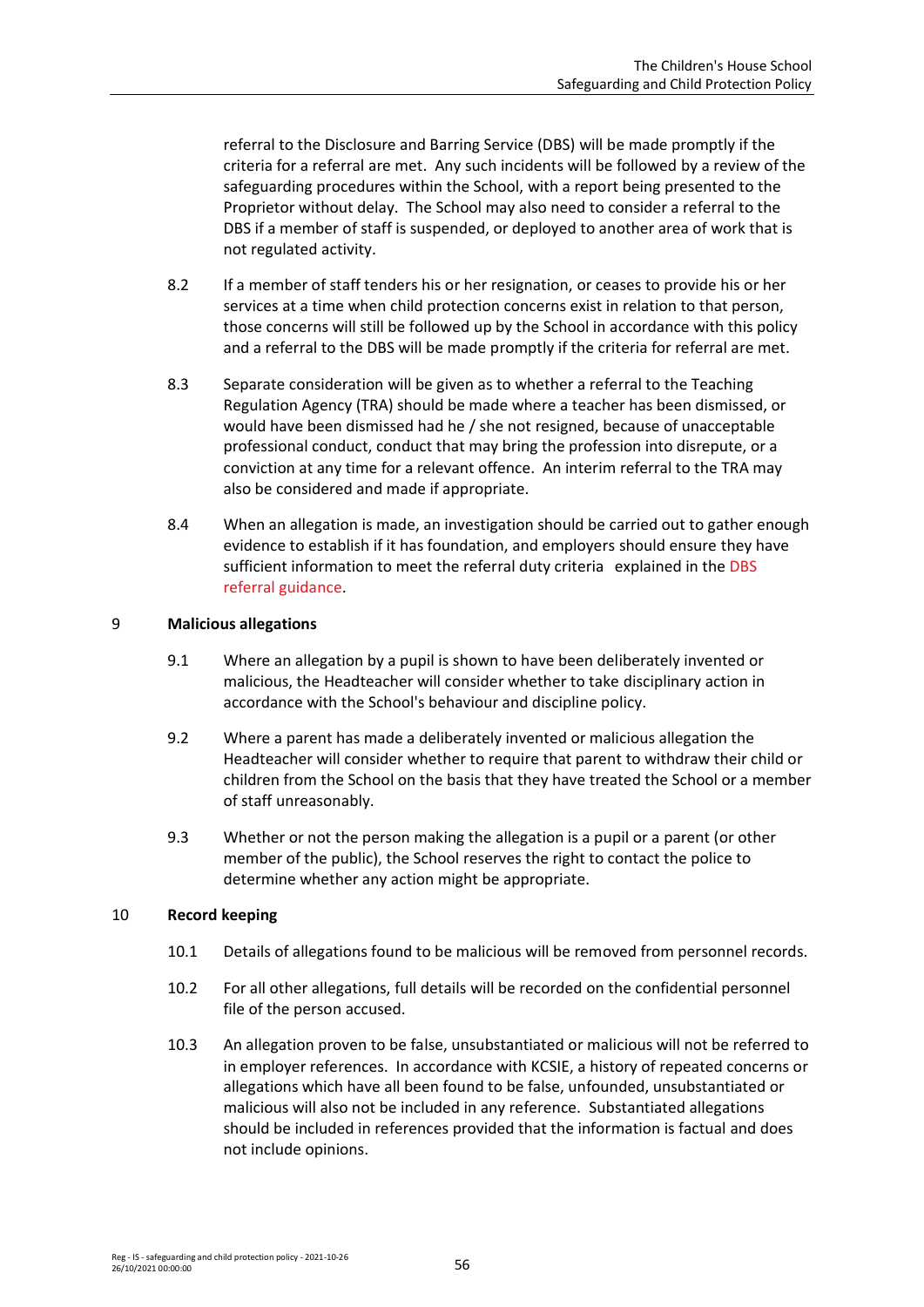10.4 The School will retain all safeguarding records and relevant personnel records for so long as reasonably required. <sup>18</sup>

## 11 **Local Safeguarding Children Partnership Inter-agency Escalation Procedure for Professionals with Child Protection or Child Welfare Concerns:**

- 11.1 In circumstances in which a professional disagreement may arise between the school and agencies, the safety of the child and focus on the child are paramount considerations and any unresolved issues should be escalated with due consideration to the risks that might exist for the child.
- 11.2 Disagreements could arise in a number of areas but are most likely to arise around thresholds and roles and responsibilities. The procedure is as follows:
	- 11.2.1 If a professional is unhappy with a decision or response from any agency following a referral s/he must discuss with DSL within one day.
	- 11.2.2 DSL discusses concern/response with the equivalent post holder in the other agency within 3 days.
	- 11.2.3 If concern continues, the DSL discusses concern/response with the Headteacher and child protection member of the Council of Management.
	- 11.2.4 Named professional advises concerned professional of outcome at this stage.
	- 11.2.5 If no outcome is reached, the DSL will liaise with his or her equivalent lead CPO officer in the other agency immediately to enable the decision to be discussed at senior management level as appropriate and action agreed.
	- 11.2.6 If DSL is unable to influence the decision, s/he will inform the Director of Targeted and Specialist Children and Families Services, Islington, within 5 days [\(laura.eden@islington.gov.uk\)](mailto:laura.eden@islington.gov.uk) in order that the decision can be reviewed between the agencies.
	- 11.2.7 DSL provides feedback to professional/s with original concern.
	- 11.2.8 At all stages actions and decisions must be recorded in writing and shared with relevant personnel.

<sup>18</sup> In accordance with the terms of reference of the Independent Inquiry into Child Sexual Abuse all Schools are required to retain information which relates to allegations (substantiated or not) of organisations and individuals who may have been involved in, or have knowledge of child sexual abuse or child sexual exploitation; allegations (substantiated or not) of individuals having engaged in sexual activity with, or having a sexual interest in, children; institutional failures to protect children from sexual abuse or other exploitation.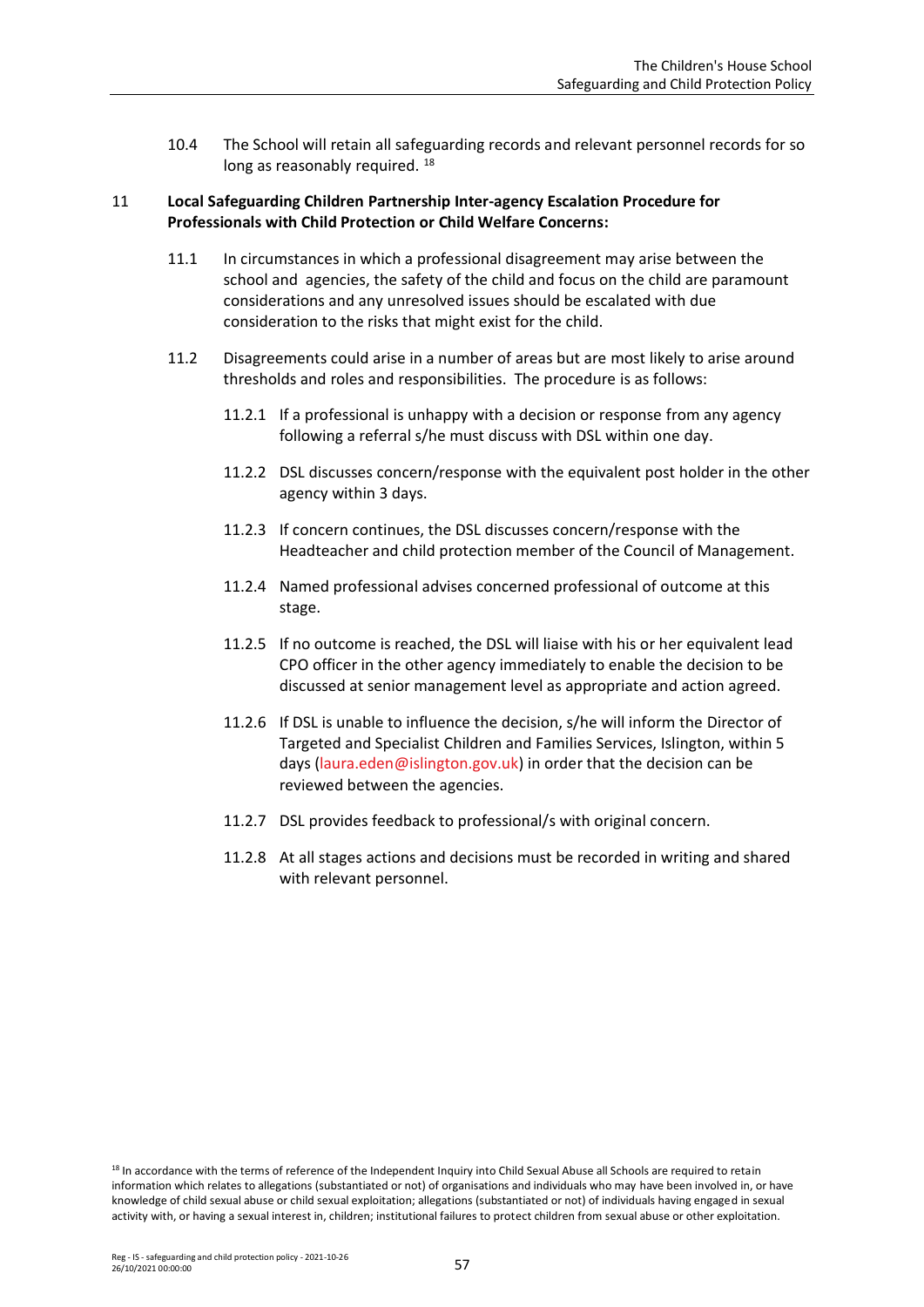# **Appendix 5 Charity Safeguarding procedures**

### 1 **Charity Safeguarding duties**

- 1.1 As trustees of a charity, the trustees as Proprietor of the School, acknowledge in addition to their statutory duties to safeguard and protect children and adults at risk, they have a duty to take reasonable steps to protect everyone associated with the charity from harm, abuse or mistreatment. This protection of the people involved in the charity is central to its culture. The full extent of these additional Safeguarding duties is set out in the Charity Commission guidance: Safeguarding and Protecting People for Charities and Trustees. This guidance lists risks to be aware of, including discrimination, health and safety, cyber abuse and data breaches.
- 1.2 The contents of the School's Safeguarding and data protection suites of policies, the staff handbook and the Health and safety policy set out how many concerns about these issues will be handled. If anyone has any Safeguarding concerns which have caused or may cause harm to anyone associated with the charity which are not expressly covered by those or other School policies, they should contact the Council of Management Chair without delay.
- 1.3 The trustees fulfil these duties by:
	- 1.3.1 leading by example and promoting a fair, inclusive and positive culture, ensuring that everyone involved with the charity feels able to report any concerns they may have, confident that they will be heard and responded to;
	- 1.3.2 setting and regularly (at least annually) reviewing the suitability of policies and procedures as a Board to ensure they remain fit for purpose and that they are followed in practice;
	- 1.3.3 establishing appropriate delegation arrangements for the effective governance and management of safeguarding matters within the charity;
	- 1.3.4 exercising proper oversight of the management of individual Safeguarding matters and a review of the performance of the charity's Safeguarding function, including consultation with stakeholders and appropriate trend analysis;
	- 1.3.5 being quick to respond to concerns, to carry out appropriate investigations and take necessary action;
	- 1.3.6 being open and transparent and not ignoring harm or downplaying failures;
	- 1.3.7 managing conflicts of interest and / or loyalty
	- 1.3.8 ensuring that staff receive training in Safeguarding at a level which is commensurate with their role;
	- 1.3.9 having clear recruitment and contracting processes and ensuring that proper due diligence is undertaken on the suitability of:
		- (a) staff;
		- (b) partner organisations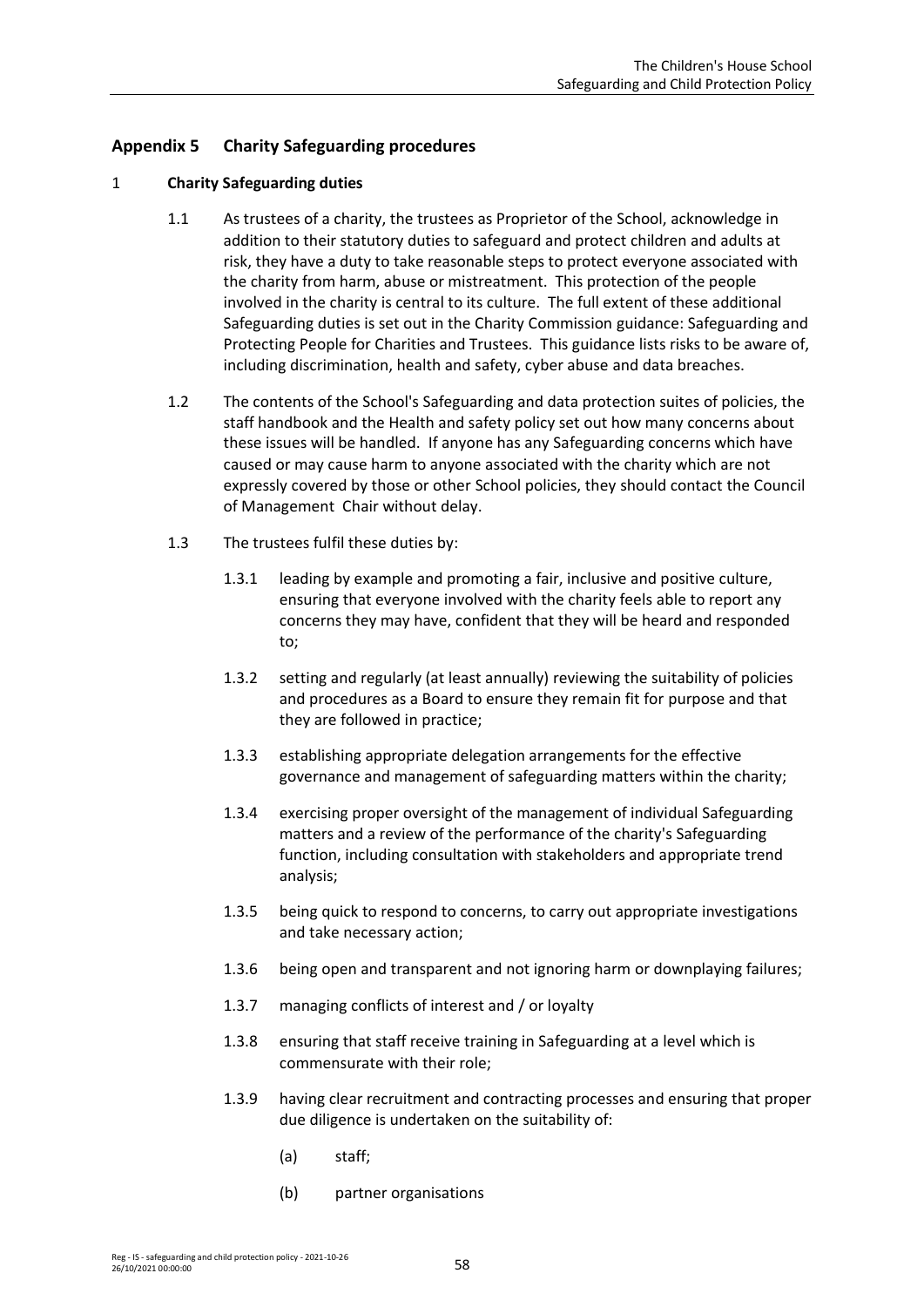- (c) contractors;
- (d) beneficiaries.
- 1.3.10 other third parties (whether those who provide services to the Charity or directly to its beneficiaries (including pupils)) and enter into appropriate agreements with them covering the relationship, their respective roles and monitoring and reporting requirements;<sup>19</sup>
- 1.3.11 review its premises and security arrangements and arrangements for third party use to ensure appropriate measures are in place to keep people safe;
- 1.3.12 reviewing any grant-making undertaken to ensure appropriate policies and procedures are in place;
- 1.3.13 implementing suitable reporting and monitoring processes in place for any work overseas;
- 1.3.14 set out risks and how it will manage them in a risk register;
- 1.3.15 allocating sufficient funds for the effective management of Safeguarding and arranging arrange appropriate insurance cover.

Ensuring a sufficient level of oversight of the charity's operations to manage risk and report any incidents which materially affect the charity's operations, finances, people or reputation can be reported to the Charity Commission in line with [How to](https://www.gov.uk/guidance/how-to-report-a-serious-incident-in-your-charity)  report a serious [incident in your charity](https://www.gov.uk/guidance/how-to-report-a-serious-incident-in-your-charity) (Charity Commission, June 2019).

<sup>19</sup> <https://www.gov.uk/government/publications/charities-due-diligence-checks-and-monitoring-end-use-of-funds>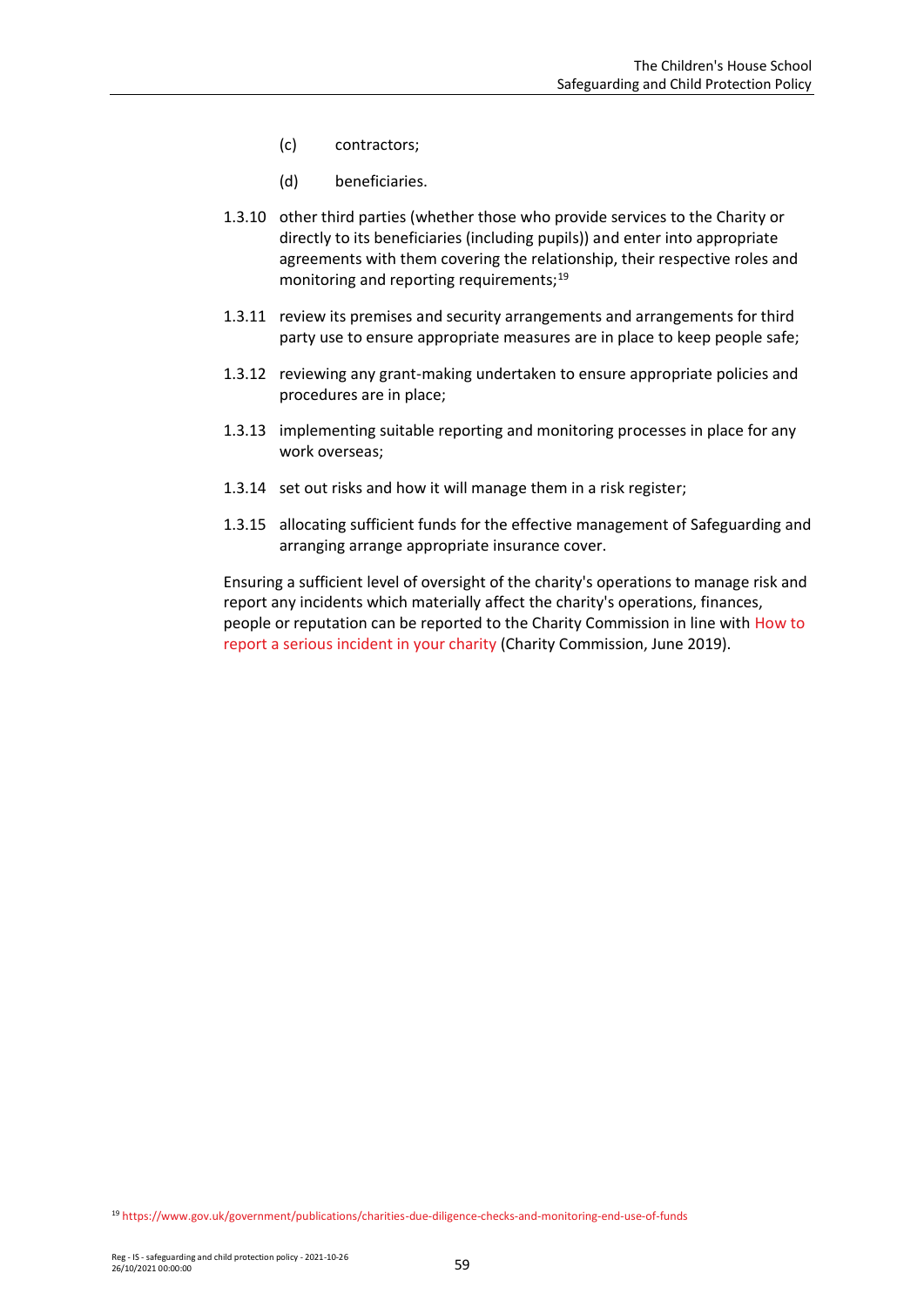



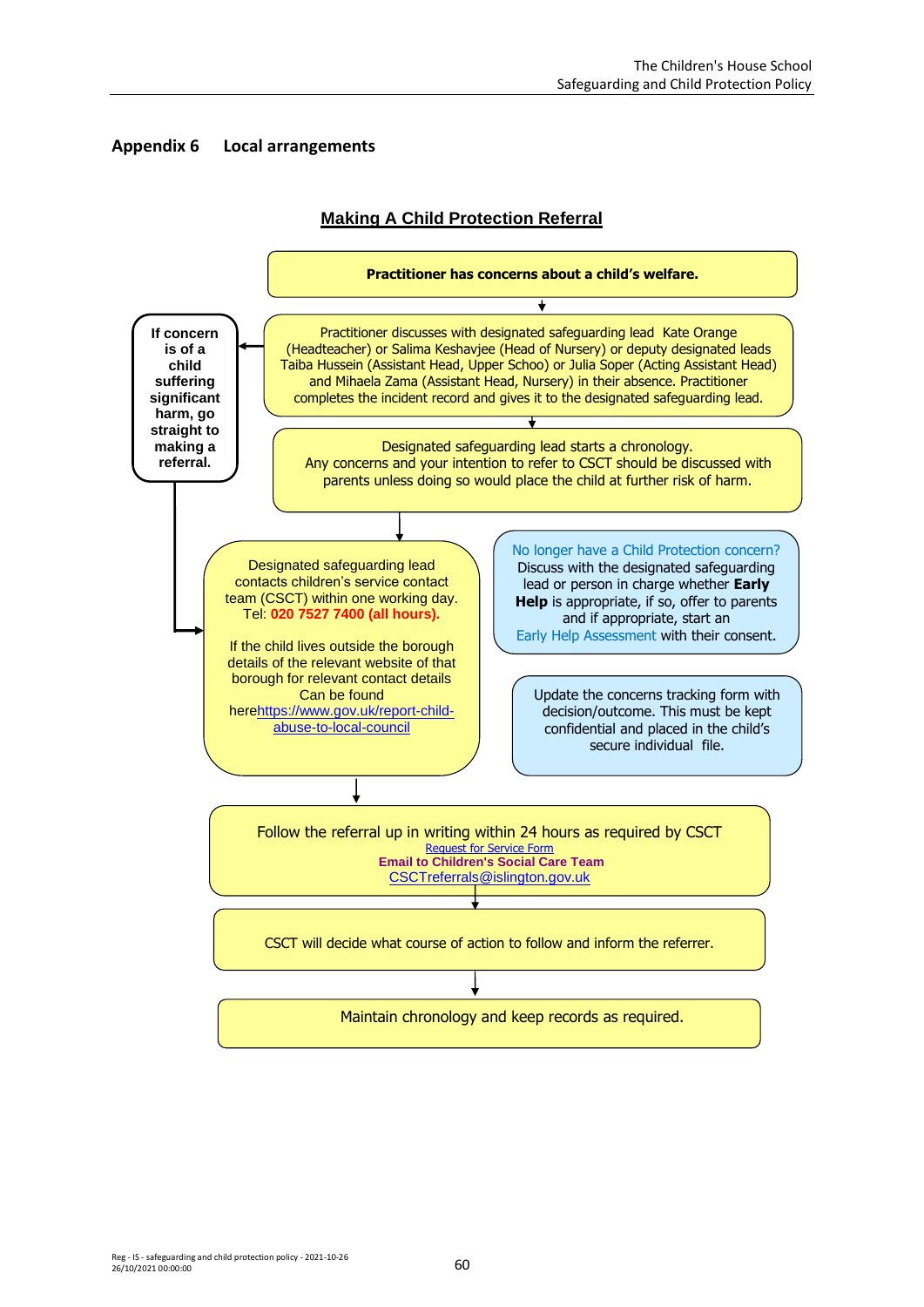## **Flowchart: Allegations Made Against A Member of Staff (2021)**

If an allegation is made that a member of staff has harmed a child or is alleged to have behaved in a way in their private life that may suggest they are unsuitable to work with children and young people, Kate Orange (Headteacher) or Salima Keshavjee (Head of Nursery) or in their absence the most senior member of staff, must be informed immediately. If the allegation concerns the head, the chair of the board of governors'/management committee/proprietor must be informed.

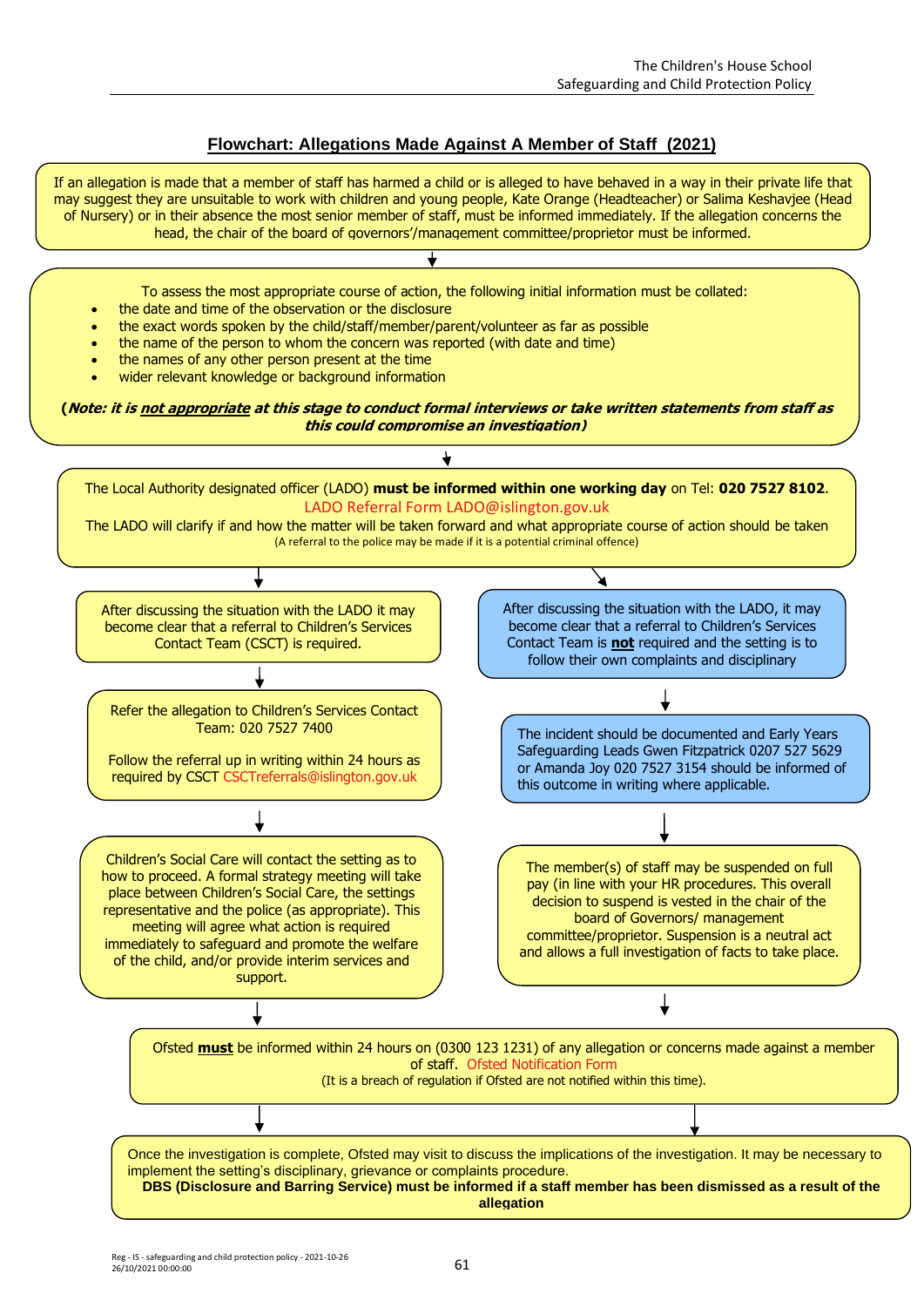### **Referral Forms**

### **Islington Referral form (please use link)**

[https://www.islingtoncs.org/sites/default/files/files/Request%20for%20Service%20Form%202020.d](https://www.islingtoncs.org/sites/default/files/files/Request%20for%20Service%20Form%202020.docx) [ocx](https://www.islingtoncs.org/sites/default/files/files/Request%20for%20Service%20Form%202020.docx)

## **TCH CHILD INCIDENT CONCERN FORM (Including allegations and reporting of initial concerns) TO BE COMPLETED BY NAMED DESIGNATED SAFEGUARDING LEAD**

| <b>Name of School</b>                                                  |
|------------------------------------------------------------------------|
| <b>PERSONAL DETAILS:</b>                                               |
| <b>Name of Child:</b>                                                  |
| Age:                                                                   |
| Date of Birth:                                                         |
| <b>Home Address:</b>                                                   |
| <b>Post Code:</b>                                                      |
| <b>Parent/Carer's Name:</b>                                            |
| Home Tel. No:                                                          |
| Parent/Carer's Work No:                                                |
| <b>Mobile No:</b>                                                      |
| <b>INCIDENT:</b>                                                       |
| Nature of incident, concerns, allegations including date/s and time/s: |
|                                                                        |
| <b>REPORTING:</b>                                                      |
| Name of person reporting incident:                                     |
| <b>Address:</b>                                                        |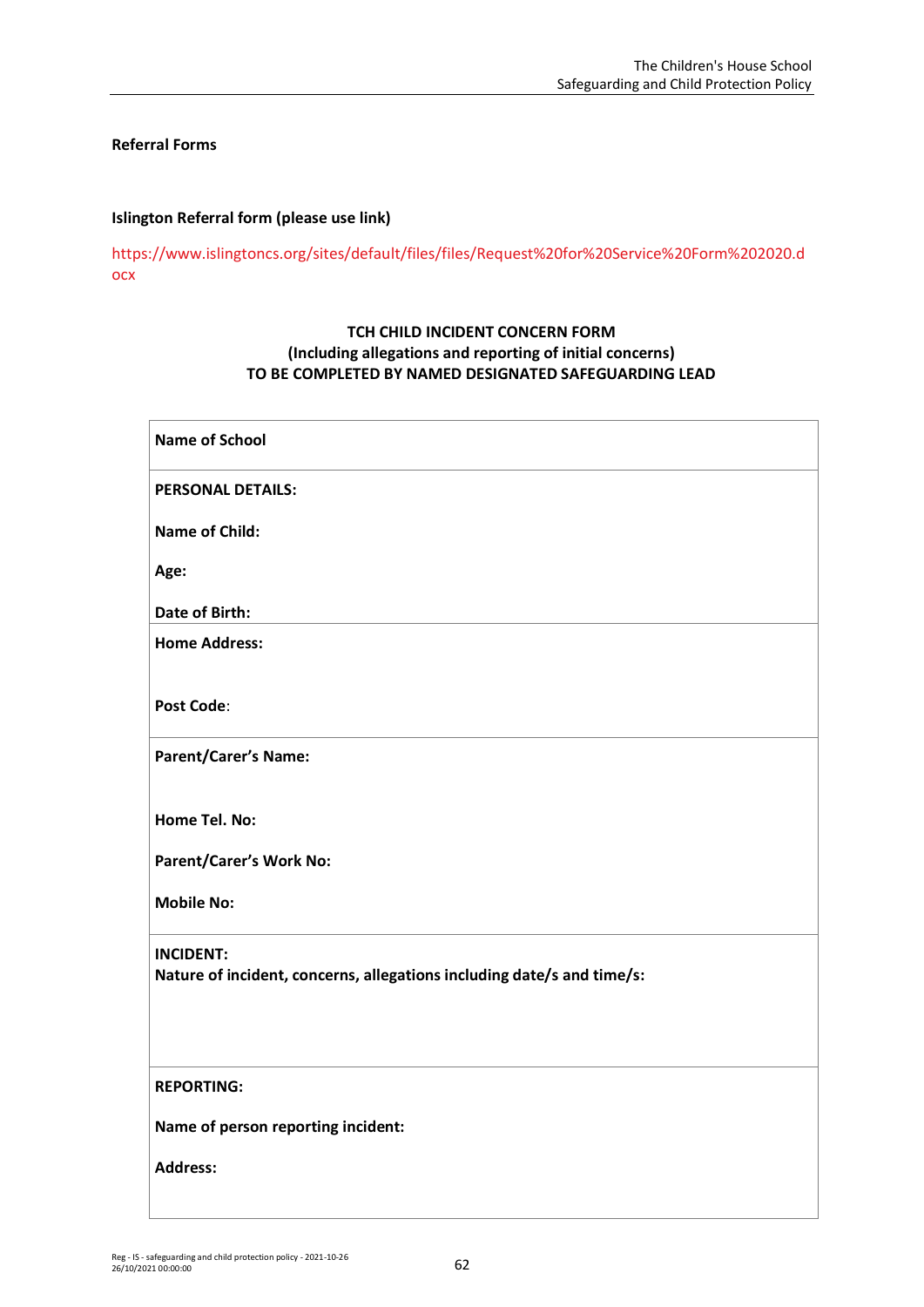| <b>Tel No:</b>                                                                                                               |        |
|------------------------------------------------------------------------------------------------------------------------------|--------|
| Date incident reported:                                                                                                      |        |
| Time incident reported:                                                                                                      |        |
| Have you or anyone else spoken to the parents/carers?                                                                        | YES/NO |
|                                                                                                                              |        |
| If yes, please provide details below of what was said and the date on which the<br>parents/carers were spoken to:            |        |
|                                                                                                                              |        |
|                                                                                                                              |        |
| Have you spoken to the child?                                                                                                | YES/NO |
| If yes please provide details of what was said including date child was spoken to:                                           |        |
|                                                                                                                              |        |
|                                                                                                                              |        |
| If this record concerns an allegation, have you spoken to the person the allegation was being<br>made against?               | YES/NO |
| If yes please provide details of what was said including date of discussion:                                                 |        |
|                                                                                                                              |        |
| Please provide details of any further action taken to date:                                                                  |        |
|                                                                                                                              |        |
| Have you informed the statutory authorities, Children's Social Care, Police? Please give                                     |        |
| details and who you informed:                                                                                                |        |
|                                                                                                                              |        |
| <b>YOUR SIGNATURE:</b>                                                                                                       |        |
| I certify that the details provided on this form are true.                                                                   |        |
| Signature                                                                                                                    |        |
| Date and the state of the state of the state of the state of the state of the state of the state of the state<br><b>Time</b> |        |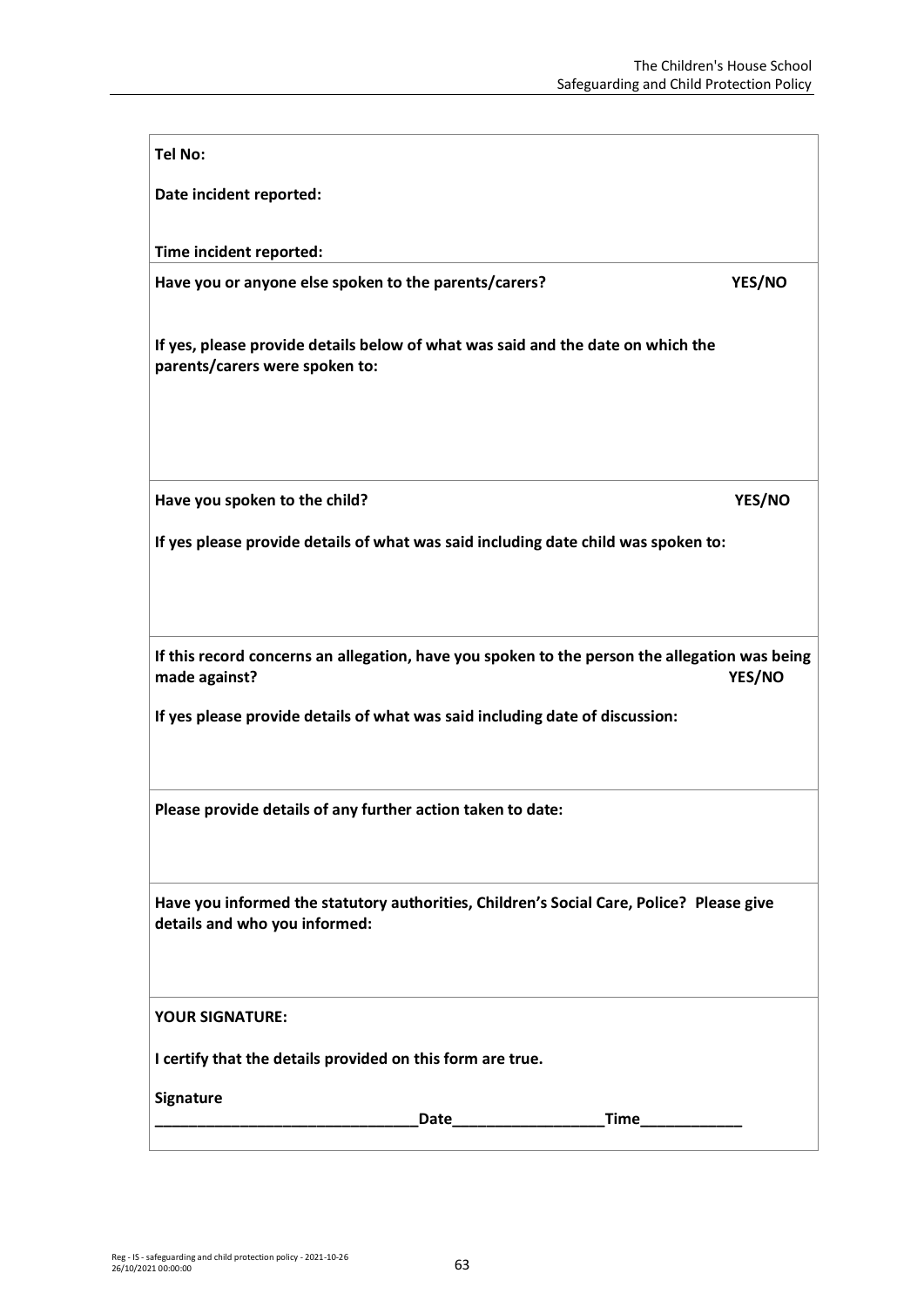## **Links to Islington Threshold Document and Local Escalation procedures**



iscb-escalation-proce dure-final (1).pdf

ъ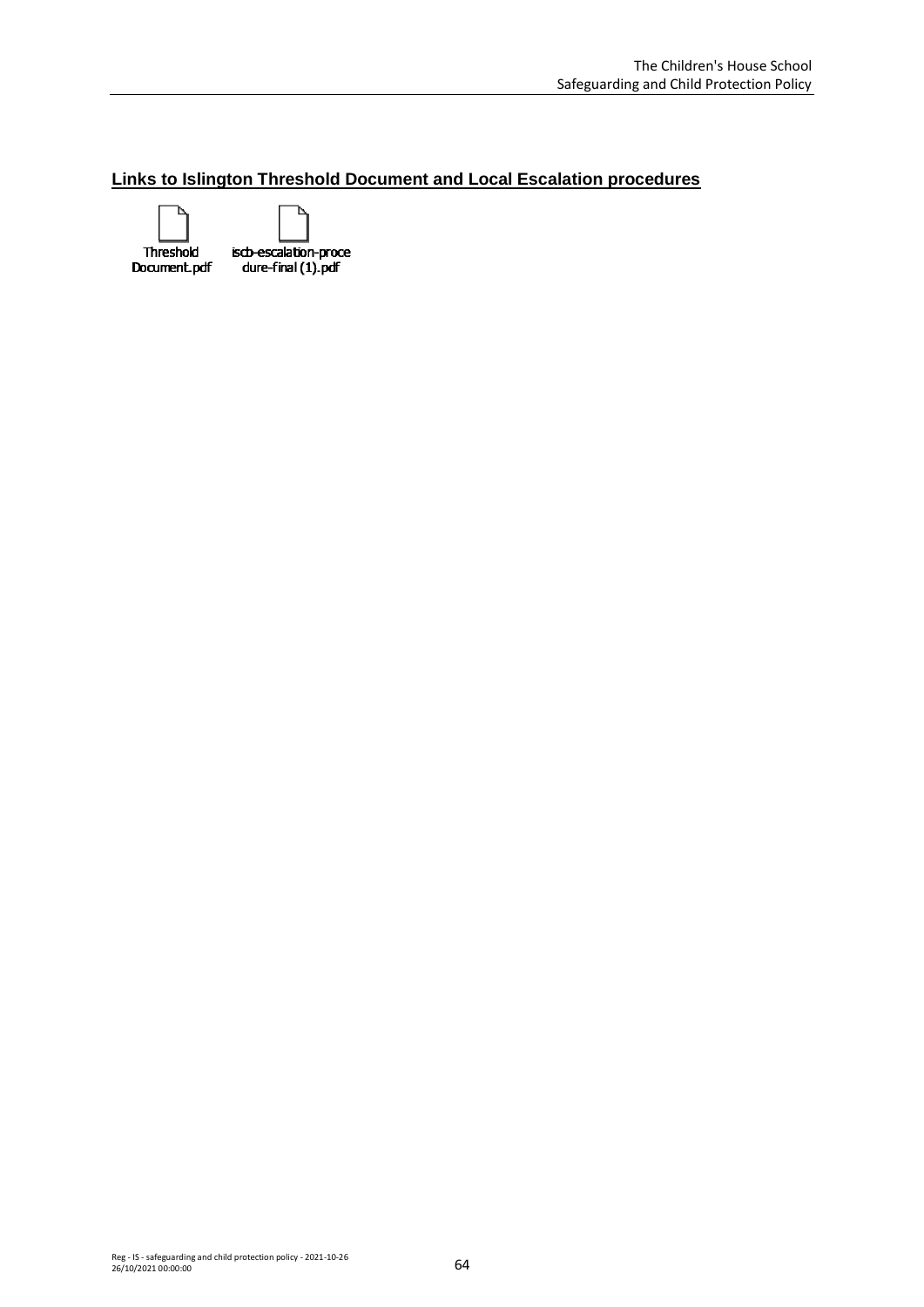## **RECORD OF CONCERN TRACKING FORM**

**School ……………………………………………………..**

**CHILD ……………………………………………………………DOB……………………**

| Date | Concern | <b>Discussed</b> | <b>Action</b> | Others  | <b>Recorded by</b> | Sign |
|------|---------|------------------|---------------|---------|--------------------|------|
|      |         | with             | Agreed/Taken  | present | (print<br>name)    |      |
|      |         |                  |               |         |                    |      |
|      |         |                  |               |         |                    |      |
|      |         |                  |               |         |                    |      |
|      |         |                  |               |         |                    |      |
|      |         |                  |               |         |                    |      |
|      |         |                  |               |         |                    |      |
|      |         |                  |               |         |                    |      |
|      |         |                  |               |         |                    |      |
|      |         |                  |               |         |                    |      |
|      |         |                  |               |         |                    |      |
|      |         |                  |               |         |                    |      |
|      |         |                  |               |         |                    |      |
|      |         |                  |               |         |                    |      |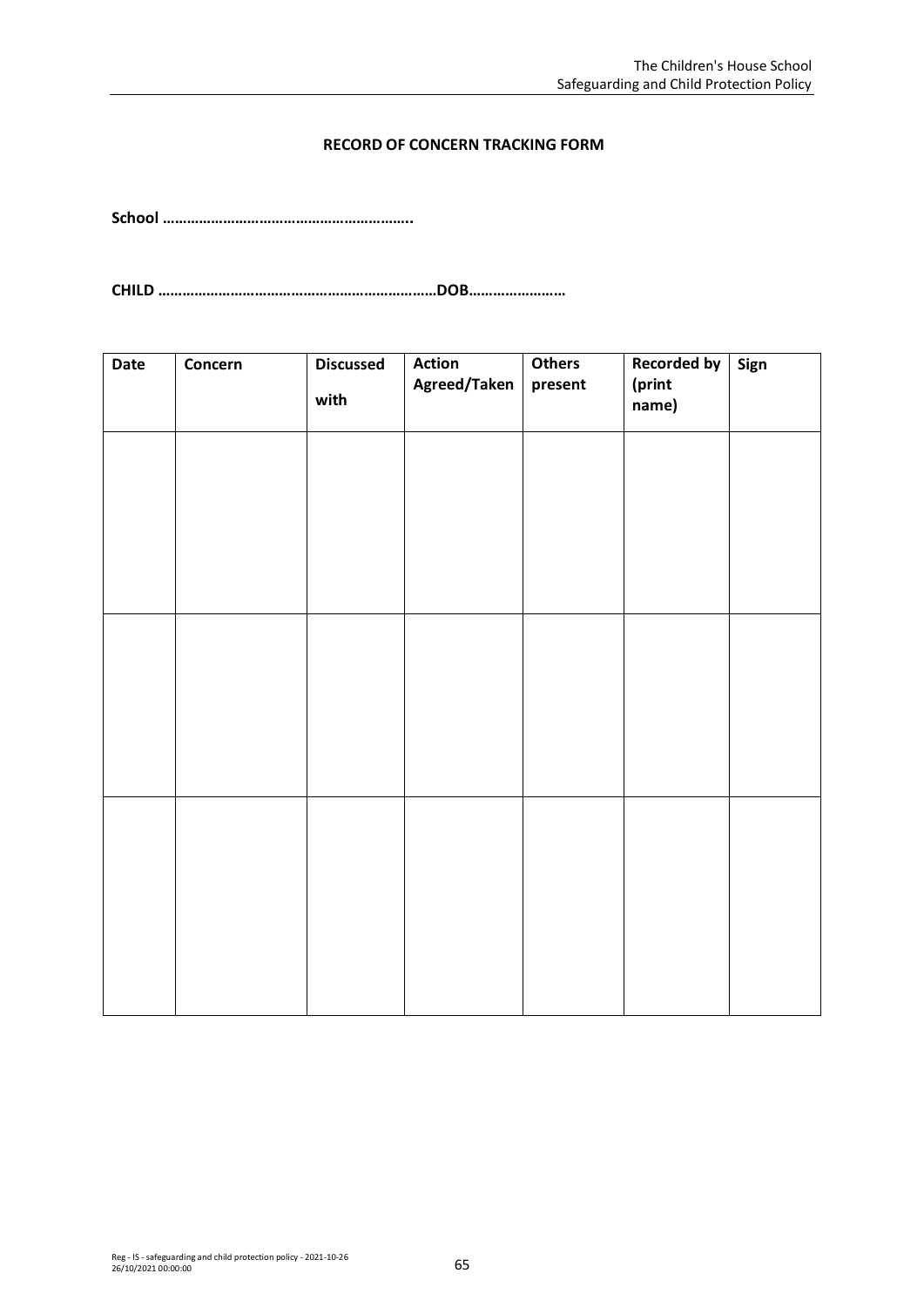## **CHRONOLOGY**

| Date &      | <b>Nature of Contact</b> | Key issues discussed and actions | <b>Signature and</b> |
|-------------|--------------------------|----------------------------------|----------------------|
| <b>Time</b> | (include names)          | agreed or taken in response      | Role                 |
|             |                          |                                  |                      |
|             |                          |                                  |                      |
|             |                          |                                  |                      |
|             |                          |                                  |                      |
|             |                          |                                  |                      |
|             |                          |                                  |                      |
|             |                          |                                  |                      |
|             |                          |                                  |                      |
|             |                          |                                  |                      |
|             |                          |                                  |                      |
|             |                          |                                  |                      |
|             |                          |                                  |                      |
|             |                          |                                  |                      |
|             |                          |                                  |                      |
|             |                          |                                  |                      |
|             |                          |                                  |                      |
|             |                          |                                  |                      |
|             |                          |                                  |                      |
|             |                          |                                  |                      |
|             |                          |                                  |                      |
|             |                          |                                  |                      |
|             |                          |                                  |                      |
|             |                          |                                  |                      |
|             |                          |                                  |                      |
|             |                          |                                  |                      |
|             |                          |                                  |                      |
|             |                          |                                  |                      |
|             |                          |                                  |                      |
|             |                          |                                  |                      |
|             |                          |                                  |                      |
|             |                          |                                  |                      |

 $\overline{\phantom{a}}$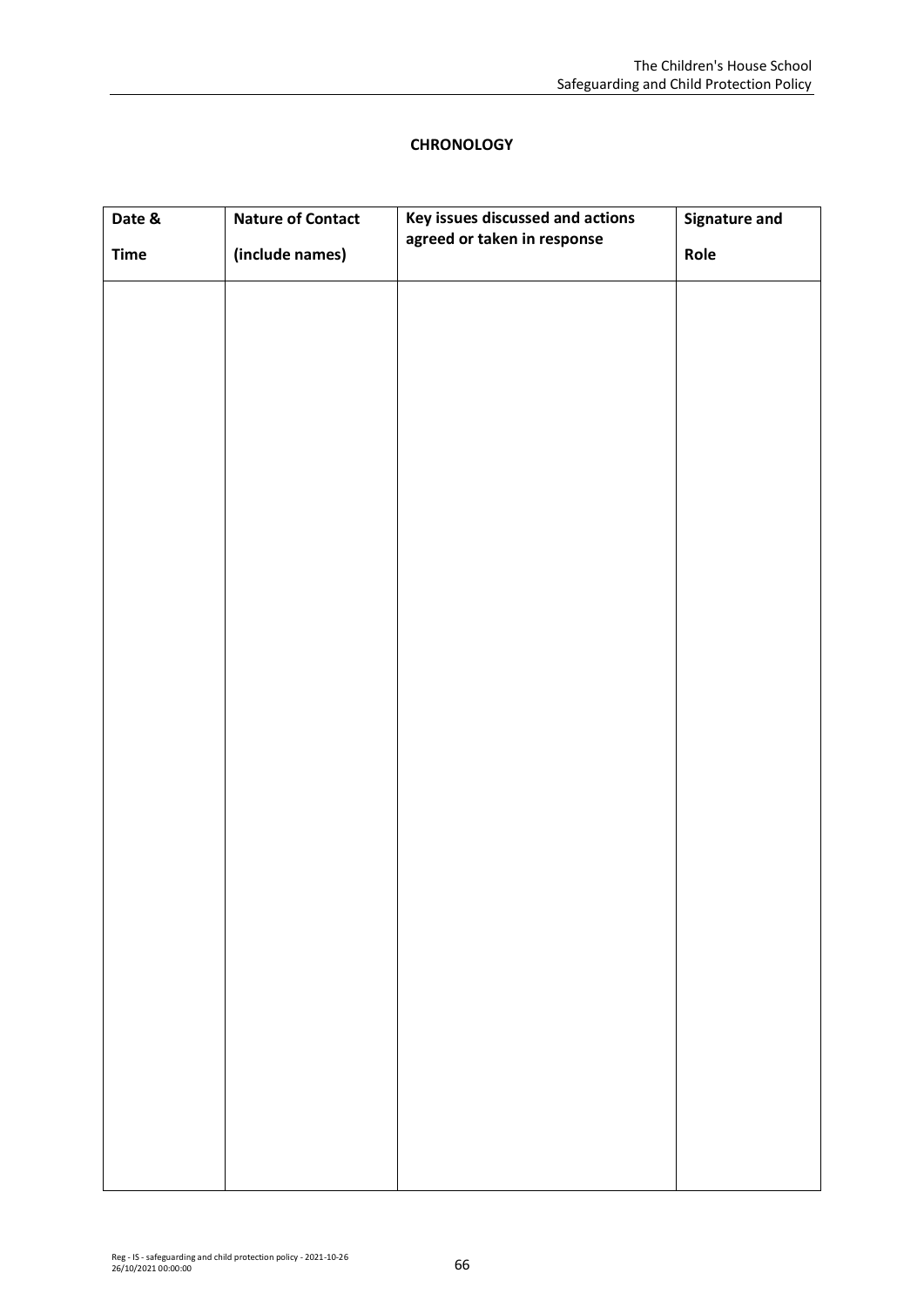# **MISSING PUPIL ALERT**

| <b>Current school</b>                         |               |
|-----------------------------------------------|---------------|
|                                               |               |
| <b>Child's Name</b>                           |               |
|                                               |               |
| <b>Date of Birth</b>                          |               |
|                                               |               |
| <b>UPN</b>                                    |               |
|                                               |               |
| <b>Date of last Attendance</b>                |               |
|                                               |               |
| <b>Parent/Carer Name/s</b>                    |               |
|                                               |               |
|                                               |               |
| <b>Address</b>                                |               |
|                                               |               |
|                                               |               |
|                                               |               |
|                                               |               |
| <b>Telephone Numbers</b>                      | <b>Mobile</b> |
|                                               |               |
|                                               | Home          |
|                                               |               |
|                                               | <b>Work</b>   |
|                                               |               |
| <b>Other known contacts</b>                   |               |
|                                               |               |
| (name, relationship, telephone number, email) |               |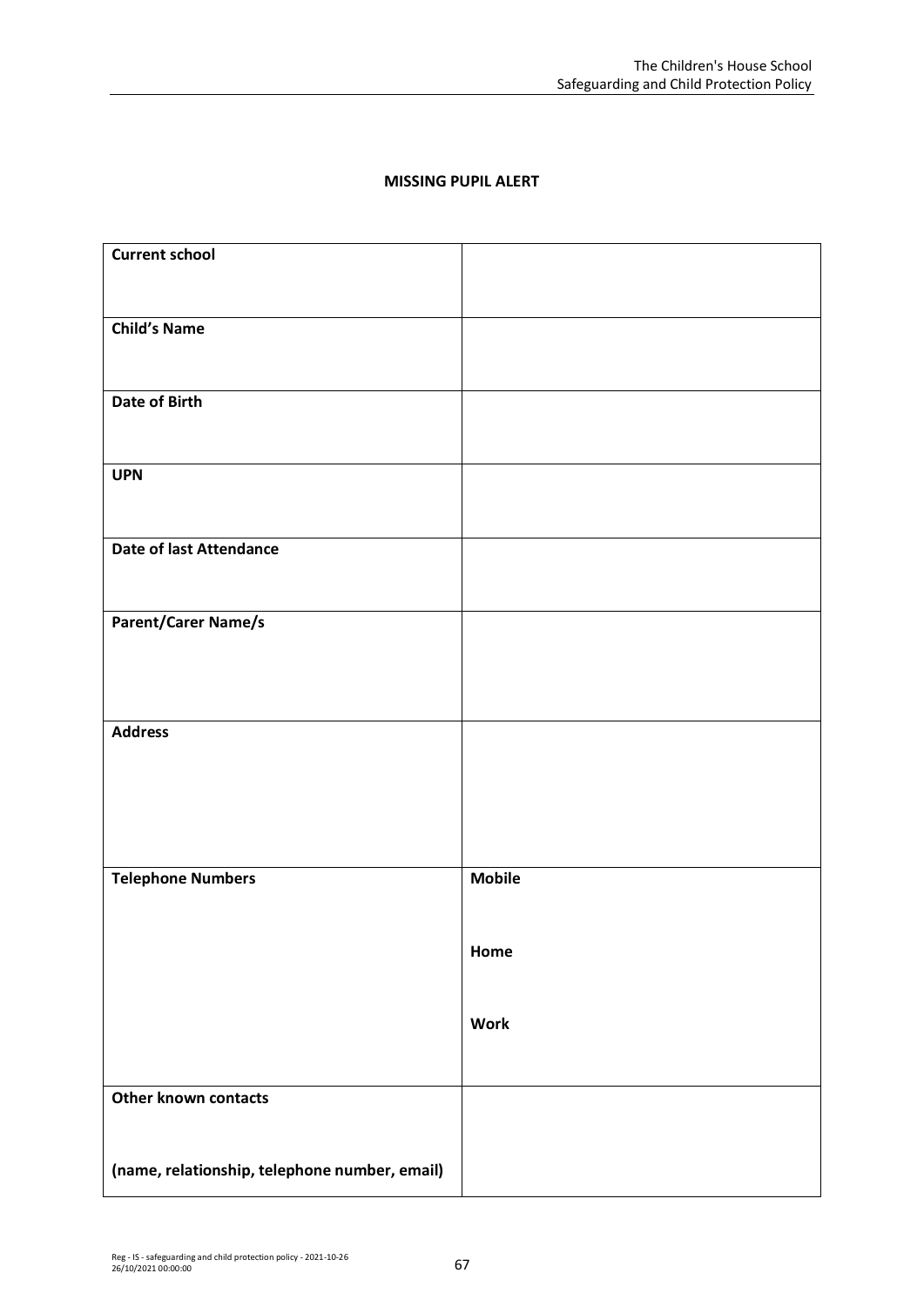| PLEASE COMPLETE THE RISK ASSESSMENT OVERLEAF                                                                      |                        |  |  |
|-------------------------------------------------------------------------------------------------------------------|------------------------|--|--|
| <b>DECLARATION</b>                                                                                                |                        |  |  |
| I confirm the pupil remains on the school roll in<br>line with Islington's procedure for Missing<br><b>Pupils</b> |                        |  |  |
|                                                                                                                   | Heateacher's signature |  |  |

**Please send completed form by secure email to: [PupilServices@islington.gov.uk](mailto:PupilServices@islington.gov.uk)**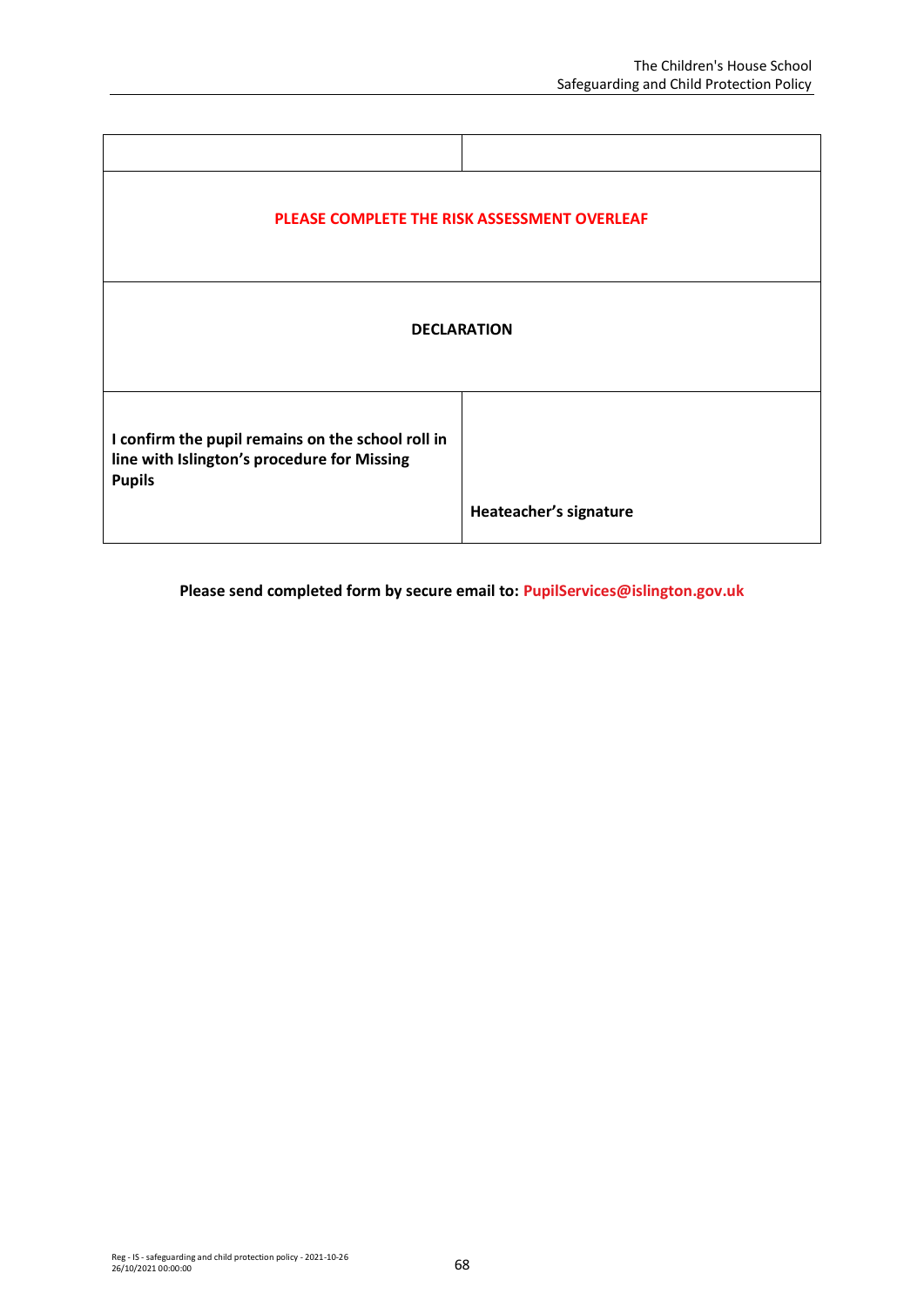## **MISSING CHILD RISK ASSESSMENT RECORD**

| Name of child missing                                                                   |                                                                        |
|-----------------------------------------------------------------------------------------|------------------------------------------------------------------------|
|                                                                                         |                                                                        |
| Date child went missing                                                                 |                                                                        |
|                                                                                         |                                                                        |
| Date of child's last attendance                                                         |                                                                        |
|                                                                                         |                                                                        |
|                                                                                         |                                                                        |
| Has the child been seen since this date (e.g.<br>outside the school in the local area)  |                                                                        |
|                                                                                         |                                                                        |
|                                                                                         |                                                                        |
| Address from which the child is missing                                                 | Same as overleaf                                                       |
|                                                                                         |                                                                        |
| If different please provide relevant address                                            |                                                                        |
|                                                                                         |                                                                        |
| <b>POTENTIAL RISKS</b>                                                                  |                                                                        |
|                                                                                         |                                                                        |
|                                                                                         |                                                                        |
| <b>FACTOR</b>                                                                           | Tick all that apply and provide additional<br>details where applicable |
| 1, 10 years old or under                                                                |                                                                        |
| 2. 11 to 14 years of age                                                                |                                                                        |
| 3. 15 to 18 years of age                                                                |                                                                        |
| 4. Has a Child Protection Plan                                                          |                                                                        |
|                                                                                         |                                                                        |
| 5. Needs essential medication or treatment (e.g.<br>asthma, inhaler, insulin etc)       |                                                                        |
| 6. May not have the physical ability to interact                                        |                                                                        |
| safely with others or in an unknown                                                     |                                                                        |
| environment (e.g. visually impaired history of<br>abuse or inappropriate adult/stranger |                                                                        |
| relationships, SEN etc.)                                                                |                                                                        |
| 7. Lacks reasonable awareness of the risks                                              |                                                                        |
| associated with running away (e.g. learning                                             |                                                                        |
| difficulty)<br>8. Known to associate with adults or children                            |                                                                        |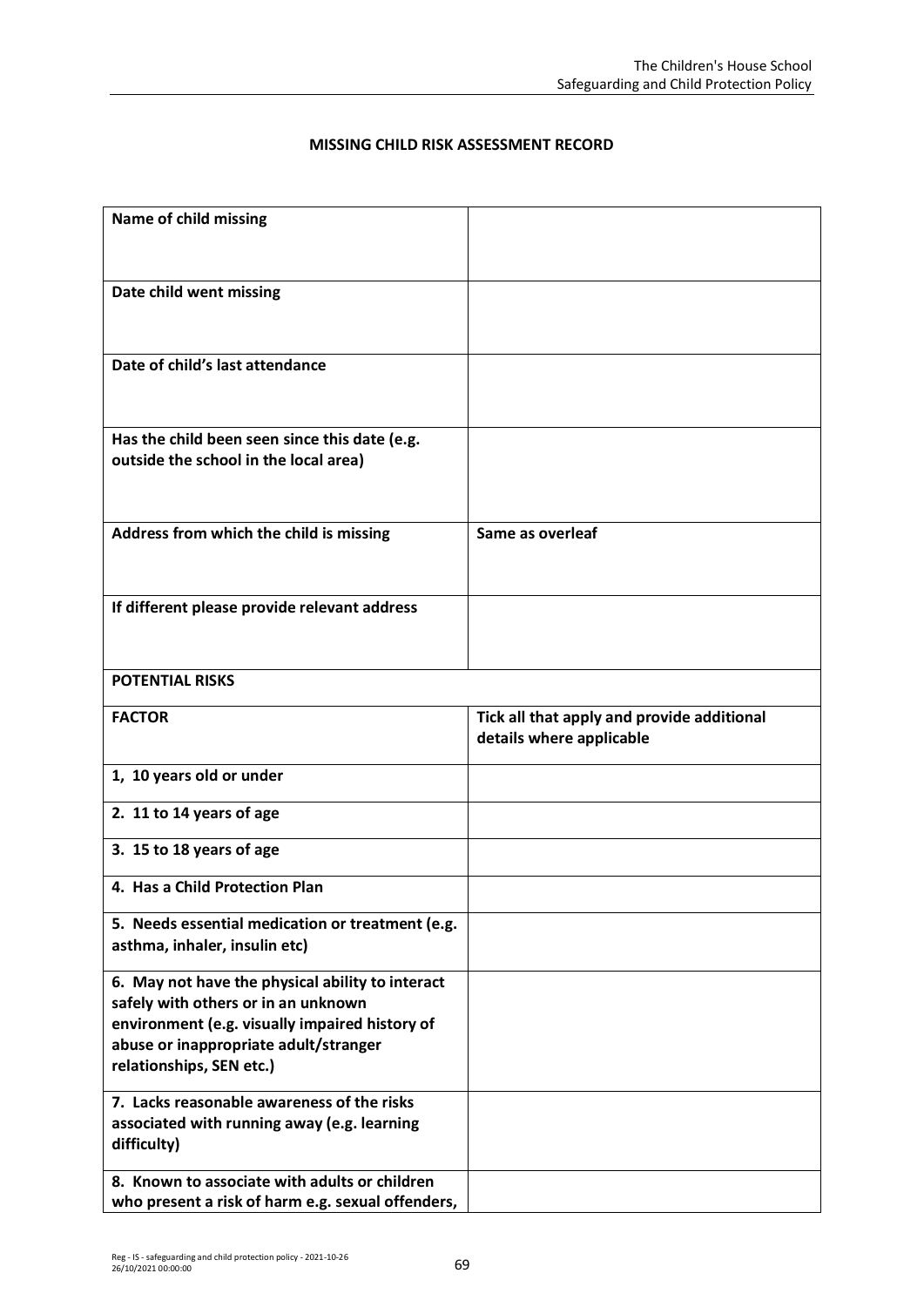| offenders against children                                                                                                                               |  |
|----------------------------------------------------------------------------------------------------------------------------------------------------------|--|
| 9. Mental illness or psychological disorder that<br>may increase risk of harm to themselves or<br>others                                                 |  |
| 10. Drugs and/or alcohol dependency                                                                                                                      |  |
| 11. Suspicion of abduction                                                                                                                               |  |
| 12. Suspected suicide or self-harm                                                                                                                       |  |
| 13. Involved in violent and/or racial incident or<br>confrontation immediately prior to<br>disappearance                                                 |  |
| 14. Concerns about state of mind e.g. unusual<br>behaviour prior to disappearance or disappeared<br>with no prior indication, or seemed troubled<br>etc. |  |
| 15. inclement weather conditions where<br>exposure would seriously increase risk to health                                                               |  |
| 16. Family/relationship problems or recent<br>history of family conflict/abuse                                                                           |  |
| 17. Family employment problems                                                                                                                           |  |
| 18. Family financial problems                                                                                                                            |  |
| 19. School or college problems                                                                                                                           |  |
| 20. Ongoing victim of bullying, harassment or<br>exploitation e.g. racial, sexual etc.                                                                   |  |
| 21. Previously disappeared and suffered or was<br>exposed to harm whilst missing                                                                         |  |
| 22. Victim or potential victim of forced marriage,<br>FGM or trafficking, incl. for sexual exploitation                                                  |  |

| <b>SUMMARY</b>                                         |  |
|--------------------------------------------------------|--|
| <b>Other risks</b>                                     |  |
| Please comment on any other risks not covered<br>above |  |
| <b>Summary of actions taken</b>                        |  |
| Include attempts to talk to child on mobile phone      |  |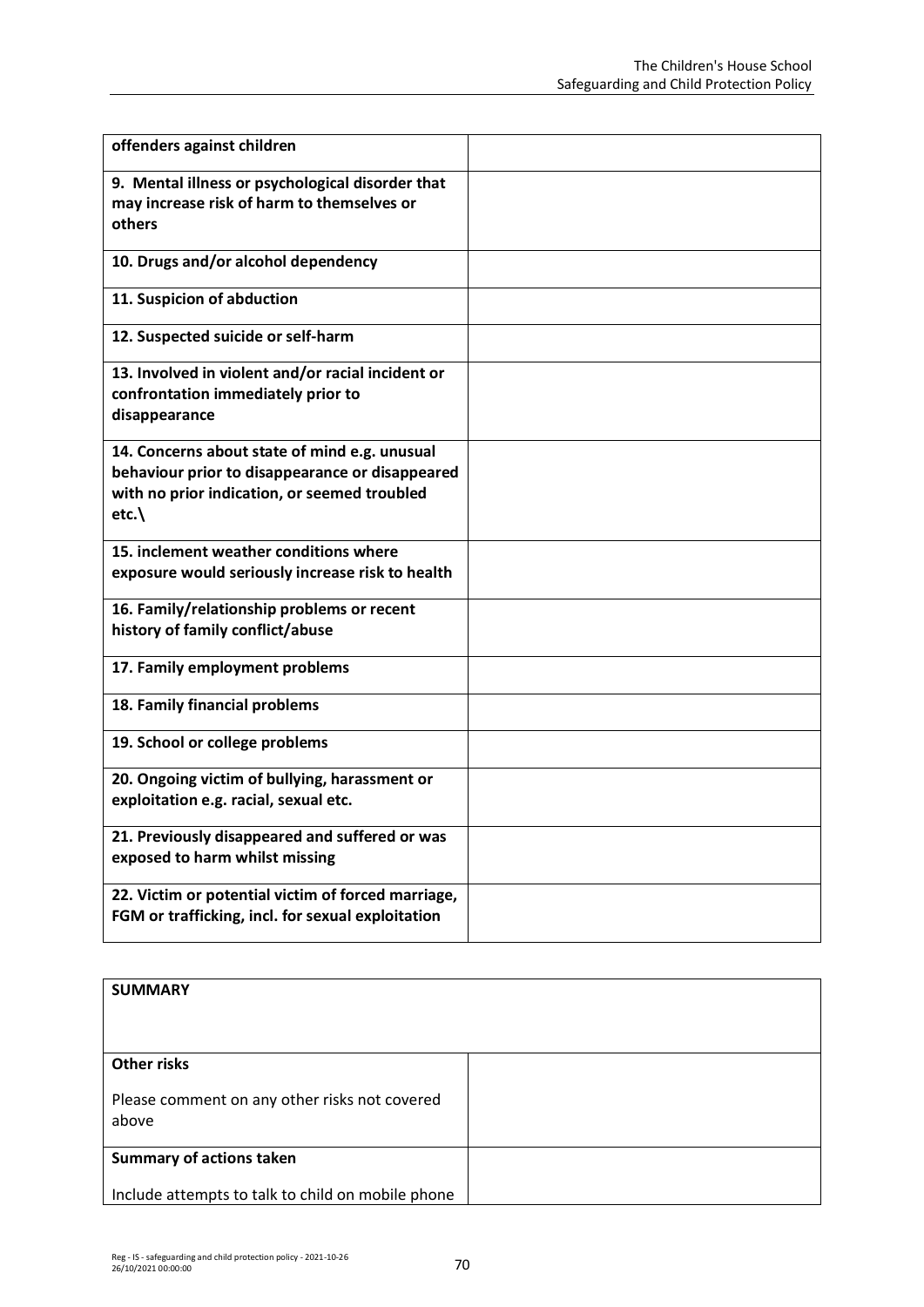| and attempts to contact friends and family |  |
|--------------------------------------------|--|
| <b>Completed by (full name)</b>            |  |
|                                            |  |
| Signature                                  |  |
|                                            |  |
| <b>Date</b>                                |  |
|                                            |  |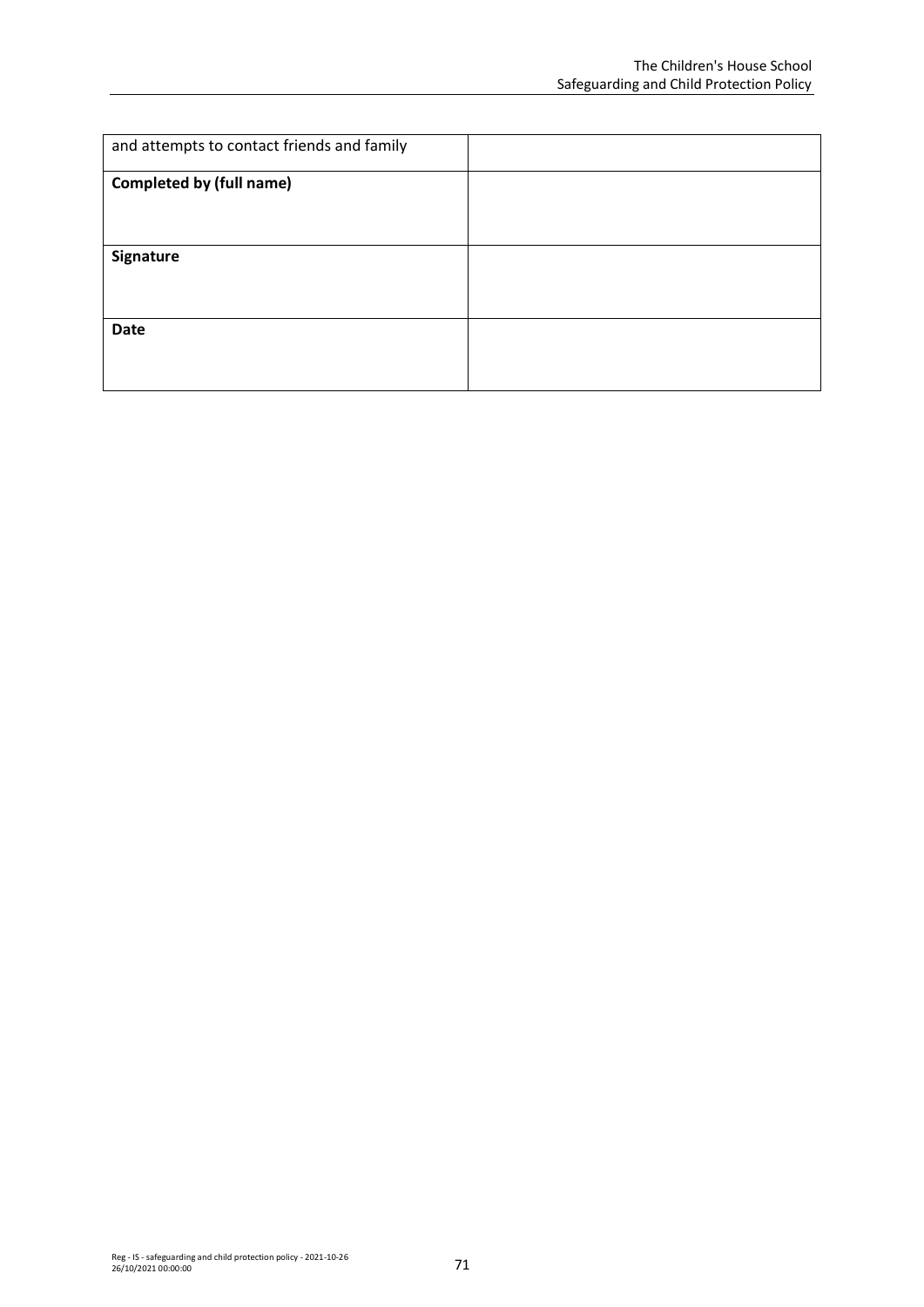## **OFF-ROLLING NOTIFICATION FORM**

**GOLDEN RULES Please send completed form by secure email to: [PupilServices@iislington.gov.uk](mailto:PupilServices@iislington.gov.uk)**

- ❖ **Do obtain a named school destination**
- ❖ **Do not use vague destinations (e.g. gone to Scotland/Birmingham/moved abroad)**
- ❖ **Do confirm with the new school that the pupil is attending** *before* **off-rolling**
- ❖ **Please complete all fields on this form**
- ❖ **Ensure this form is signed by the headteacher**

| <b>PUPIL DETAILS</b>                                                 |               |                                                                                 |  |                                        |
|----------------------------------------------------------------------|---------------|---------------------------------------------------------------------------------|--|----------------------------------------|
| <b>Current school</b>                                                |               |                                                                                 |  |                                        |
| Child's name                                                         |               |                                                                                 |  |                                        |
| Child's date of birth                                                |               |                                                                                 |  |                                        |
| <b>UPN</b>                                                           |               |                                                                                 |  |                                        |
| <b>Parent/Carer name/s</b>                                           |               |                                                                                 |  |                                        |
| <b>Address</b>                                                       |               |                                                                                 |  |                                        |
| <b>Telephone numbers</b>                                             | <b>Mobile</b> | Home                                                                            |  |                                        |
|                                                                      | <b>Work</b>   |                                                                                 |  |                                        |
| Forwarding address, contact number (even if<br>international), email |               |                                                                                 |  |                                        |
| <b>NEW SCHOOL DETAILS</b>                                            |               |                                                                                 |  |                                        |
| Name of new school                                                   |               |                                                                                 |  |                                        |
| <b>New school contact details</b>                                    |               |                                                                                 |  |                                        |
| Start date at new school                                             |               |                                                                                 |  |                                        |
| Have you confirmed the pupil<br>is attending?                        | YES/NO        | Has pupil's CTF<br>(Common<br><b>Transfer File)</b><br>been uploaded<br>to s2s? |  | YES/NO                                 |
| Has the new school requested the pupil file?                         | YES/NO        | Has the new<br>YES/NO<br>school been<br>added to SIMS<br>tab 11                 |  |                                        |
| Are there any safeguarding concerns?                                 | YES/NO        |                                                                                 |  | If yes what actions<br>have you taken? |